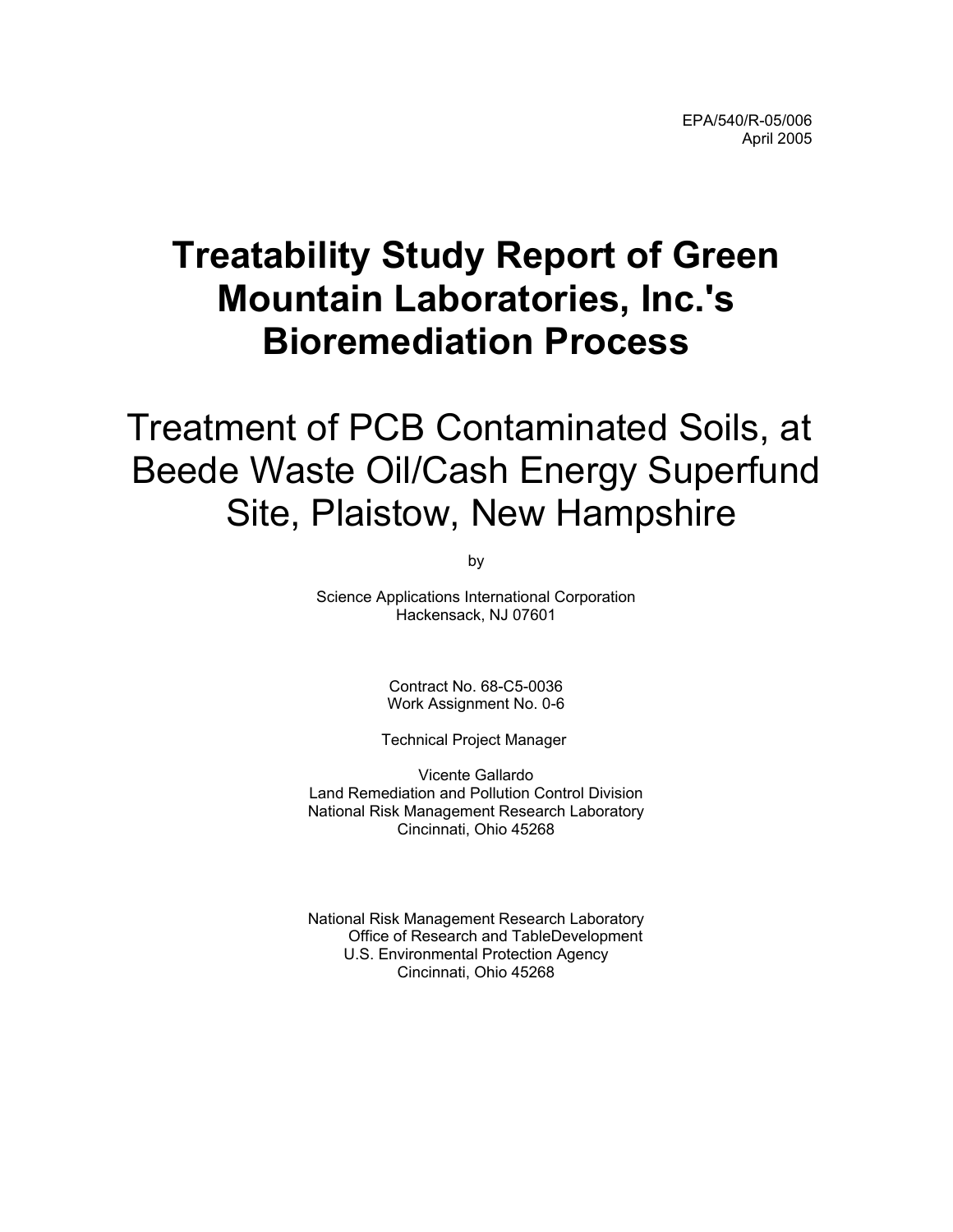# **NOTICE**

This document was funded by the U.S. Environmental Protection Agency's (EPA) Superfund Innovative Technology Evaluation (SITE) Program under Contract No. 68-C5-0036, Work Assignment No. 0-6, to Science Applications International Corporation. This document has been subjected to EPA's peer and administrative reviews and approved for publication as an official EPA document. Mention of trade names or commercial products is incidental and constitutes neither endorsement nor recommendation for use.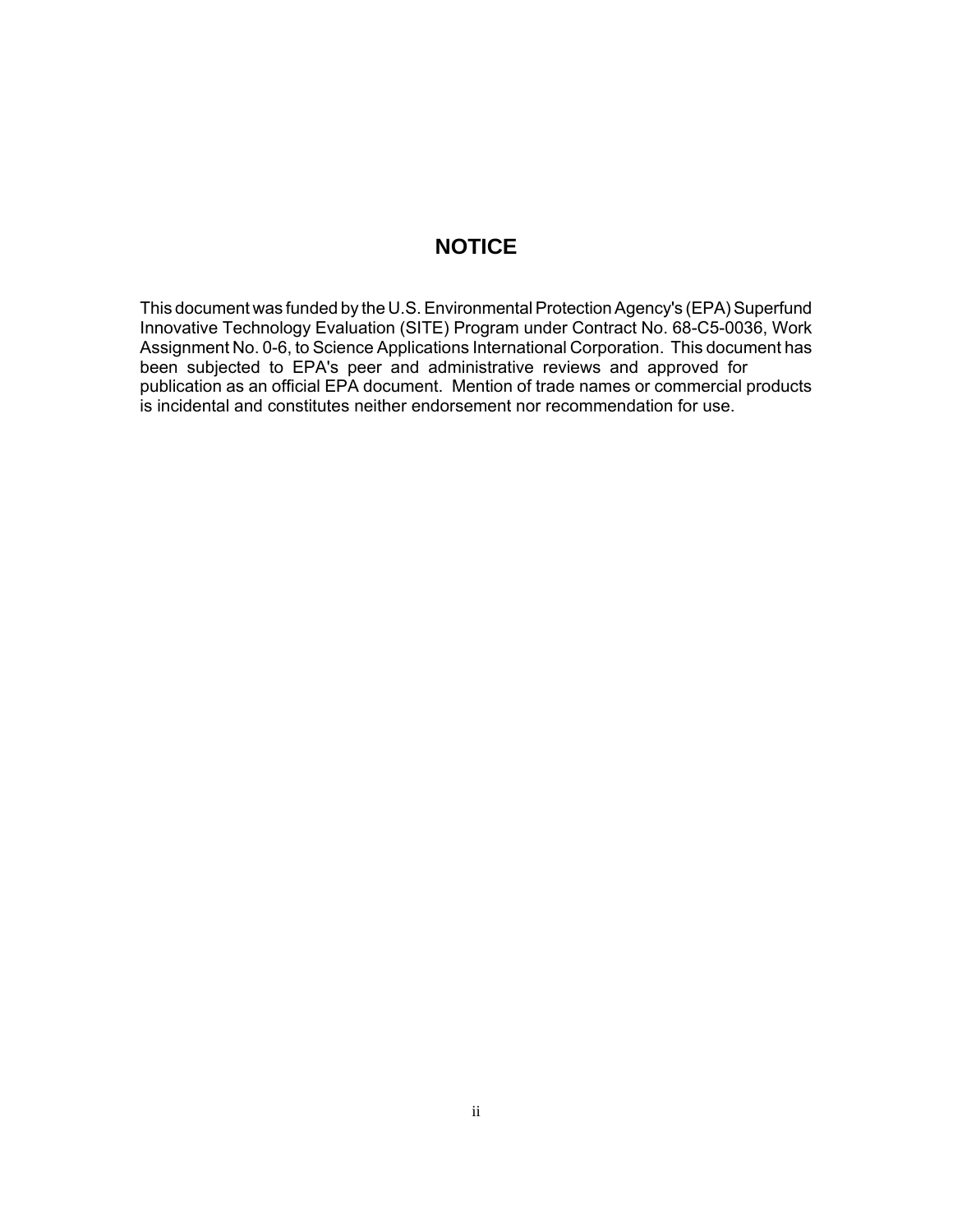# **FOREWORD**

The U.S. Environmental Protection Agency (EPA) is charged by Congress with protecting the Nation's land, air, and water resources. Under a mandate of national environmental laws, the Agency strives to formulate and implement actions leading to a compatible balance between human activities and the ability of natural systems to support and nurture life. To meet this mandate, EPA's research program is providing data and technical support for solving environmental problems today and building a science knowledge base necessary to manage our ecological resources wisely, understand how pollutants affect our health, and prevent or reduce environmental risks in the future.

The National Risk Management Research Laboratory (NRMRL) is the Agency's center for investigation of technological and management approaches for preventing and reducing risks from pollution that threaten human health and the environment. The focus of the Laboratory's research program is on methods and their cost-effectiveness for prevention and control of pollution to air, land, water, and subsurface resources; protection of water quality in public water systems; remediation of contaminated sites, sediments and ground water; prevention and control of indoor air pollution; and restoration of ecosystems. NRMRL collaborates with both public and private sector partners to foster technologies that reduce the cost of compliance and to anticipate emerging problems. NRMRL's research provides solutions to environmental problems by: developing and promoting technologies that protect and improve the environment; advancing scientific and engineering information to support regulatory and policy decisions; and providing the technical support and information transfer to ensure implementation of environmental regulations and strategies at the national, state, and community levels.

This publication has been produced as part of the Laboratory's strategic long-term research plan. It is published and made available by EPA's Office of Research and Development to assist the user community and to link researchers with their clients.

> Sally Guiterrez, Acting Director National Risk Management Research Laboratory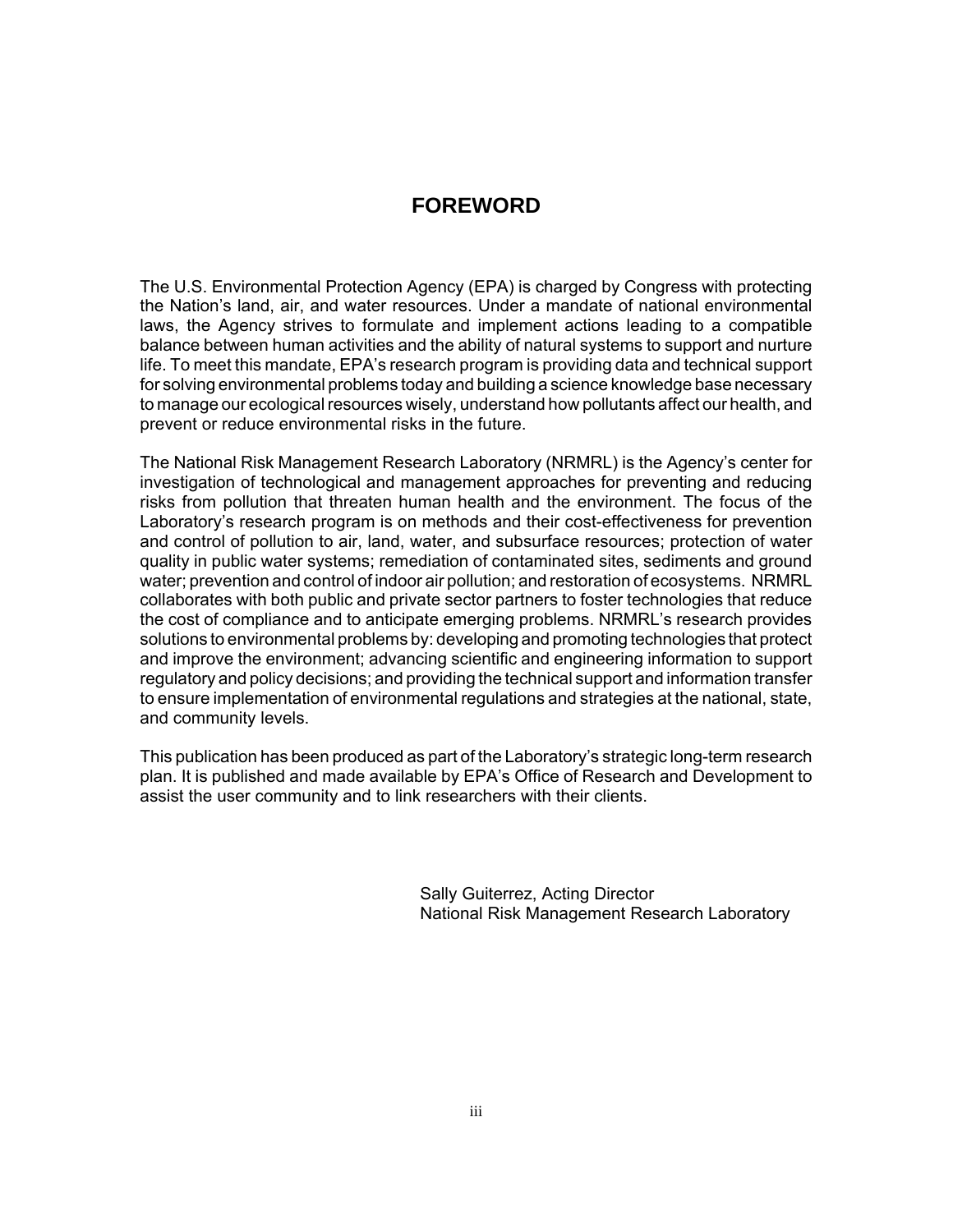# **ABSTRACT**

In 1998, under the sponsorship of the New Hampshire - Department of Environmental Services (NHDES), Green Mountain Laboratories, Inc. (GML) and the USEPA agreed to carry out a Superfund Innovative Technology Evaluation (SITE) project to evaluate the effectiveness of GML's Bioremediation Process for the treatment of PCB contaminated soils at the Beede Waste Oil/Cash Energy Superfund site in Plaistow, New Hampshire (hereinafter referred to as the Beede site). The treatment process involved inoculation/augmenting of the PCB contaminated soils with bulk microbial inoculum and nutrients, and allowing the microbes to aerobically degrade the PCBs. The bulk inoculum was produced on-site by the developer using animal feed-grade oatmeal as the substrate, shredded pine needles that provided certain specific co-metabolite compounds, nutrients and a proprietary consortium of microorganisms capable of degrading the PCBs to their eventual endpoints - carbon dioxide and mineral halides.

The results of the field evaluation of the technology, which are based on the data collected from the treatability study conducted in the third quarter of 1998, indicate no removal/degradation of the PCBs. In earlier laboratory tests, GML had used concentrated pine extract to provide the co-metabolite compounds, whereas, for the field study it used shredded pine needles. At the end of the field treatability study, based on its own observations and data, GML concluded that it may have inadvertently made some fundamental errors in the production and application of the bulk inoculum. Subsequently, the EPA SITE program and the NHDES agreed to give GML another opportunity to demonstrate its technology's capability in degrading PCB in the Beede site soil, but at a much smaller laboratory scale. In September 2000, GML carried out a limited number of preliminary bench-scale tests, at the Middlebury College in Middlebury, Vermont to reestablish the viability of its process. At the conclusion of the bench-scale tests, GML conceded that, at best the tests were inconclusive and at worst had failed. The project was terminated at that time.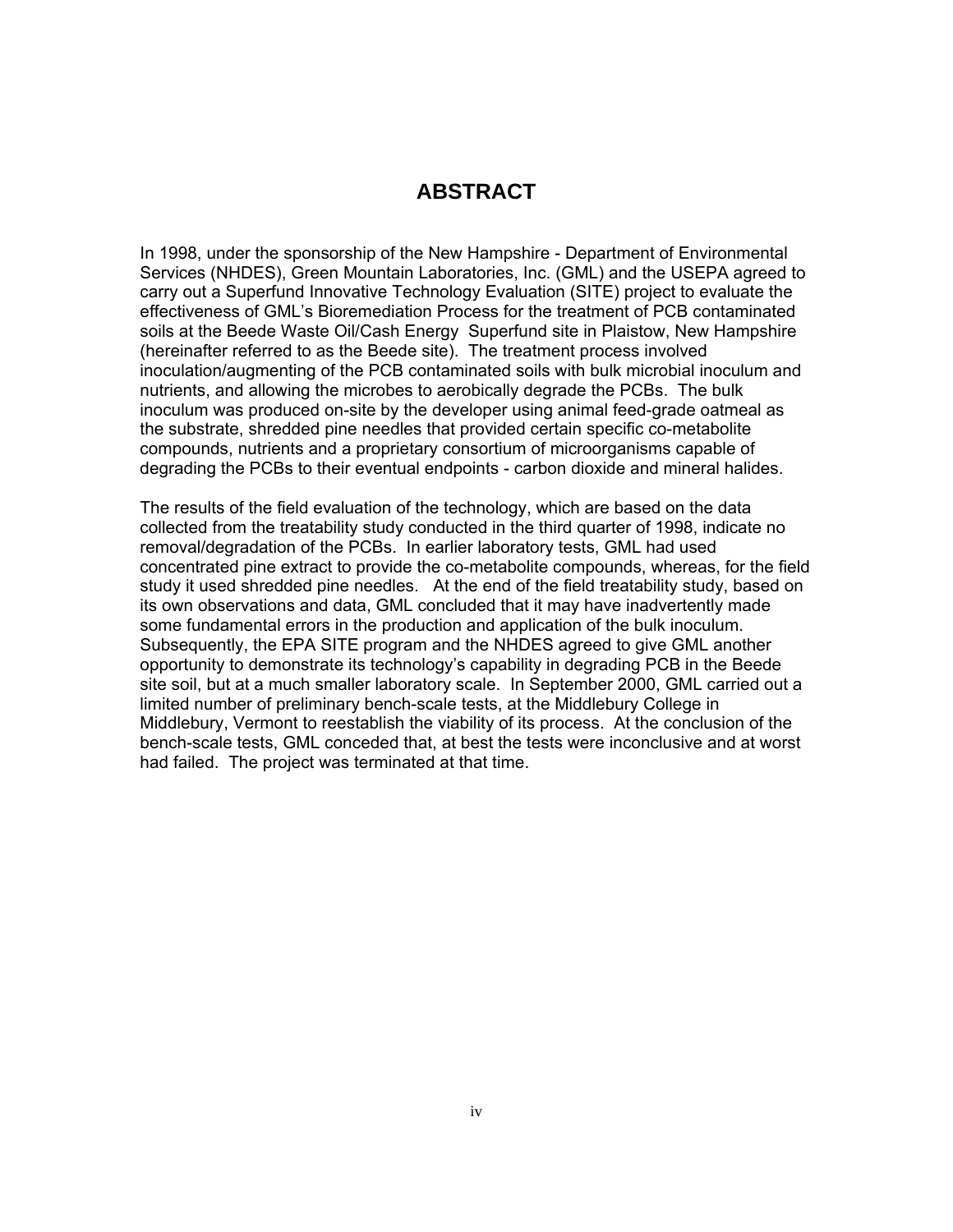# **TABLE OF CONTENTS**

| <b>Section</b> |                                              |                                                                                                                                                                                                                                                                      | Page                                                           |
|----------------|----------------------------------------------|----------------------------------------------------------------------------------------------------------------------------------------------------------------------------------------------------------------------------------------------------------------------|----------------------------------------------------------------|
|                |                                              |                                                                                                                                                                                                                                                                      |                                                                |
| Section        | 1<br>1.1<br>1.2<br>1.3<br>1.4                |                                                                                                                                                                                                                                                                      |                                                                |
| Section        | $\overline{2}$<br>2.1<br>2.2                 | 2.2.1<br>2.2.2                                                                                                                                                                                                                                                       |                                                                |
| Section        | -3<br>3.1<br>3.2<br>3.3<br>3.4<br>3.5<br>3.6 | Objectives and Scope of the Treatability Study<br>Plot Design and Construction<br>3.5.1<br>3.5.2<br>Soil Preparation and Inoculation<br>3.5.3<br>3.5.4<br>Support Equipment and Facilities<br>3.5.5<br>Decontamination, Waste Disposal and Contingency Plan<br>3.5.6 | 10<br>10<br>12<br>14<br>15<br>15<br>16<br>18<br>19<br>19<br>19 |
| Section 4      | 4.1<br>4.2<br>4.3                            | 4.3.1 PCB Data for Treatments and Controls  24                                                                                                                                                                                                                       |                                                                |
| Section 5      | 5.1<br>5.2<br>5.3                            |                                                                                                                                                                                                                                                                      |                                                                |
| Section 6      |                                              |                                                                                                                                                                                                                                                                      |                                                                |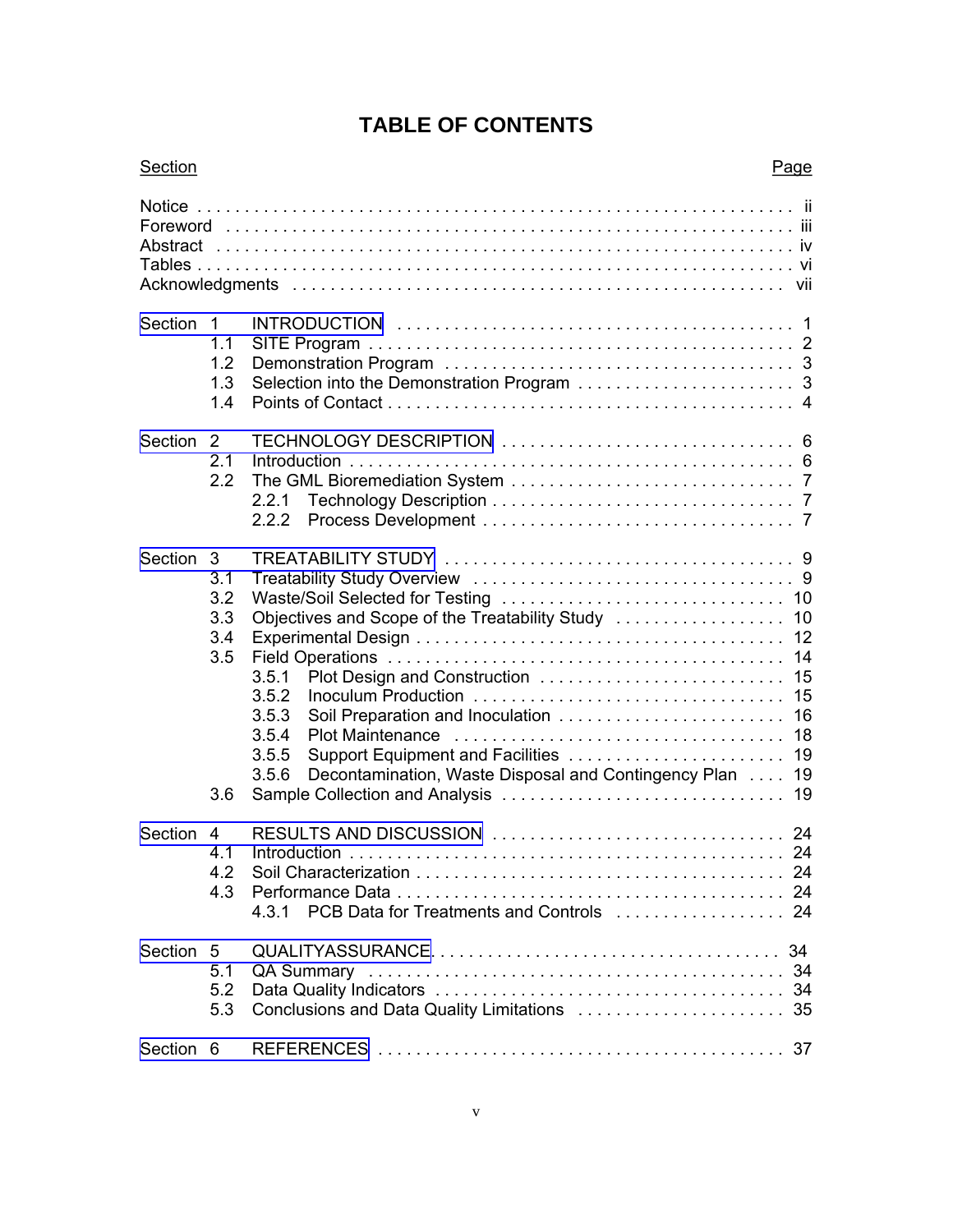# **TABLES**

| Table                                     | Page                                                                                                                                                                                                             |
|-------------------------------------------|------------------------------------------------------------------------------------------------------------------------------------------------------------------------------------------------------------------|
| Table 3.1-1<br>Table 3.4-1                | Summary Results of the June 1998 Bench-Scale Tests 10                                                                                                                                                            |
| Table 4.2-1<br>Table 4.2-2<br>Table 4.2-3 | Summary of PCB Aroclor Data for Various Treatments and Controls . 26<br>Summary of PCB Congener Data for Various Treatments and Controls 28<br>Summary of PCB Homologue Data for Various Treatments and Controls |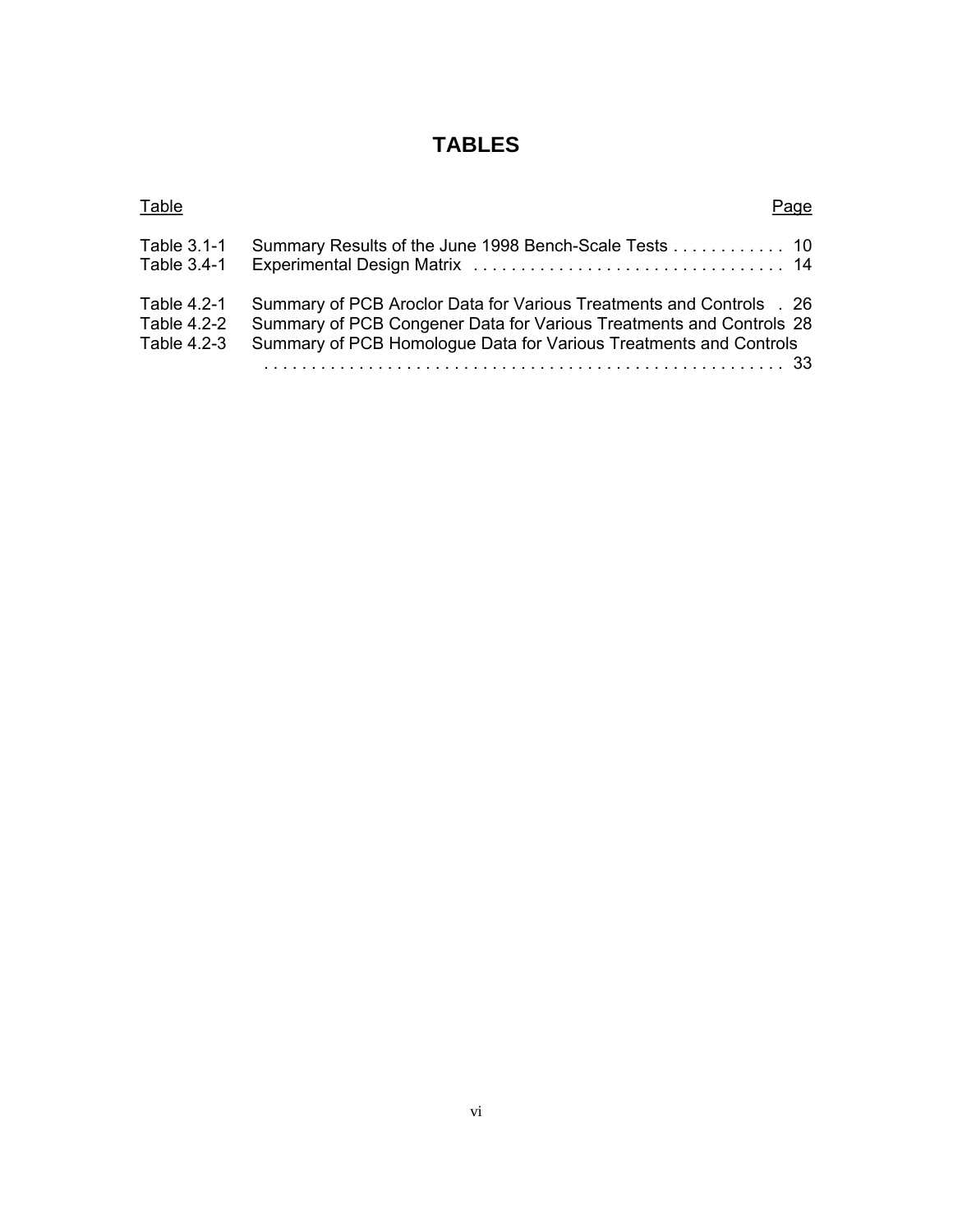# **ACKNOWLEDGMENTS**

This report was prepared under the direction of Vicente Gallardo, Technical Project Manager, U.S. Environmental Protection Agency (EPA), National Risk Management Research Laboratory (NRMRL), Cincinnati, Ohio. A key contributor included Dr. Anthony Rutkowski (formerly with Green Mountain Laboratories, Inc.). EPA NRMRL peer review of this report was conducted by Dr. Ronald F. Lewis and Dr. Ronald Herrmann. New Hampshire Department of Environmental Services (NHDES) peer review was conducted by Robert P. Minicucci, II.

This report was prepared for EPA's Superfund Innovative Technology Evaluation (SITE) program by the Environmental Technology Division of Science Applications International Corporation (SAIC) in Hackensack, New Jersey under Contract No. 68-C5- 0036, WA# 0-6. Laboratory analyses described in this report were performed by Northeast Analytical Environmental Lab Services (Schenectady, NY) and Alta Analytical Laboratory, Inc. (El Dorado Hills, CA).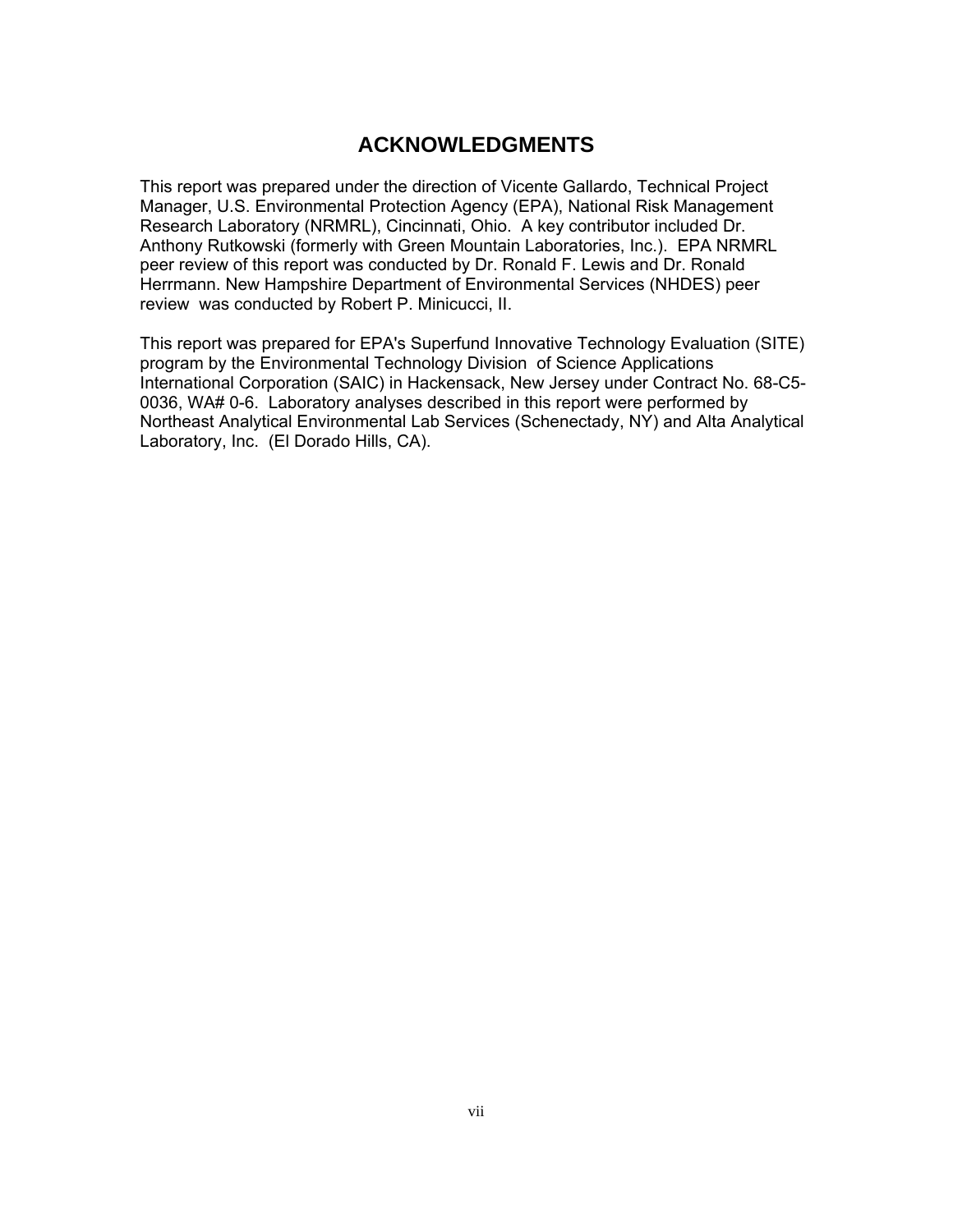# **Section 1.0 INTRODUCTION**

<span id="page-7-0"></span>In 1980, the U.S. Congress passed the Comprehensive Environmental Response, Compensation, and Liability Act (CERCLA), also known as Superfund, committed to protecting human health and the environment from uncontrolled hazardous waste sites. CERCLA was amended by the Superfund Amendments and Reauthorization Act (SARA) in 1986. These amendments emphasize the long term effectiveness and permanence of remedies at Superfund sites. SARA mandates implementing permanent solutions and using alternate treatment technologies or resource recovery technologies, to the maximum extent possible, to clean up hazardous waste sites.

State and Federal agencies, as well as private parties, are now exploring a growing number of innovative technologies for treating hazardous waste. The sites on the National Priorities List total more than 1,200 and comprise a broad spectrum of physical, chemical, and environmental conditions requiring varying types of remediation. The U.S. Environmental Protection Agency (EPA) has focused on policy, technical, and informational issues related to exploring and applying new remediation technologies applicable to Superfund sites. One such initiative is EPA's Superfund Innovative Technology Evaluation (SITE) Program, which was established to accelerate development, demonstration, and use of innovative technologies for site cleanups.

In 1998, a bioremediation process developed by Green Mountain Laboratories, Inc. (GML), Middlesex, Vermont was field-tested under the SITE program. Through its research in the laboratory and some limited involvement in PCB remediation projects, GML believed that it had put together a process combining engineering, chemistry, and microbiology to remediate PCBs in soil. GML believed that its unique on-site processing technique using indigenous microbes, cometabolites and nutrients could drive the bioremediation of PCBs to their ultimate endpoint of carbon dioxide and mineral halides.

A pilot-scale treatability study of the GML PCB Bioremediation process was performed at the Beede Waste Oil/Cash Energy site (hereafter referred to as Beede site) in Plaistow, New Hampshire, over an eight week period, from August through October 1998.

The results of the field study indicated that the GML process was unsuccessful in degrading the PCBs. In earlier laboratory tests, GML had used a concentrated extract of pine needles to provide the co-metabolite compounds to facilitate PCB degradation, whereas for the field study, it used shredded pine needles. At the end of the field study, based on its own observations and data GML concluded that it may have inadvertently made a fundamental error in the production of the bulk inoculum by using the shredded pine needles instead of the concentrated extract. Consequently, the EPA SITE program and the NHDES agreed to give GML another opportunity to demonstrate the technology's capability in degrading PCBs in the Beede site soil. However, GML was asked to first reestablish the viability of the process on a much smaller laboratory scale before conducting another field demonstration. In September 2000, GML conducted a limited number of preliminary bench-scale tests at the Middlebury College in Middlebury, Vermont to examine its process and the processing protocols. At the conclusion of the bench-scale tests, GML conceded that, at best the tests were inconclusive and at worst had failed to establish the capability of its PCB bioremediation process. The project was terminated at that time.

This treatability study report, organized into six sections, describes the GML technology, provides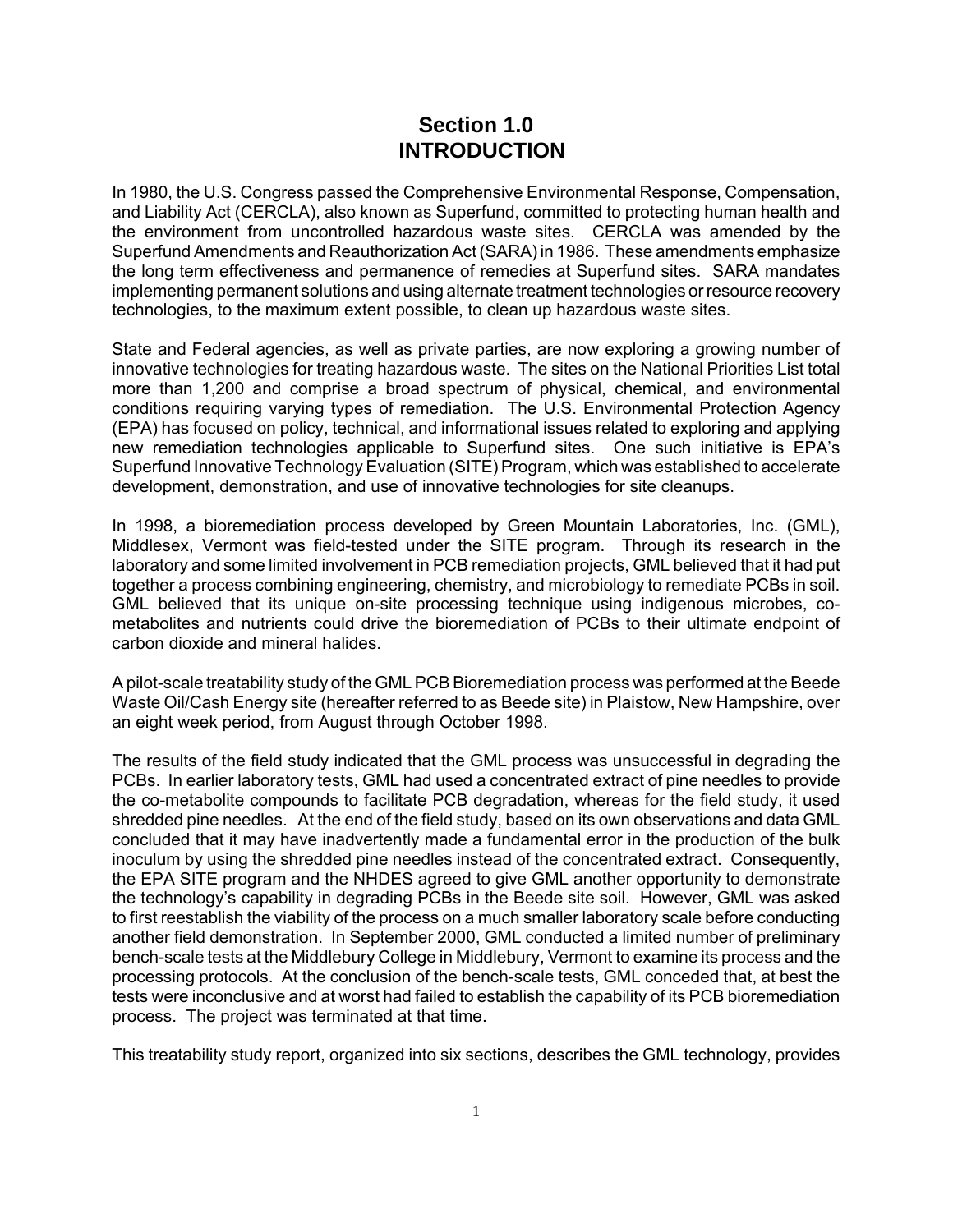information pertaining to the staging of the treatability tests, and analyzes data from the field trial. **Section 1** presents background on the SITE program, the selection of the GML technology into the Demonstration Program, and lists points of contact for GML, NHDES and the SITE program. **Section 2** describes the fundamentals of the GML PCB bioremediation process, and the research and development work that led to the technology's current design. **Section 3** summarizes the treatability study from the planning stage through the field trial. **Section 4** analyzes the data and discusses the results. **Section 5** reviews quality assurance/quality control (QA/QC) issues. **Section 6** lists technical references used in developing this report.

Although the GML technology did not meet its treatment objectives, publishing the results of the field treatability study is still worthwhile. By carefully documenting the experimental design of the project and describing its results, researchers can advance the technology by exploring new approaches.

This report represents the only published EPA document resulting from this SITE Programsponsored project.

# **1.1 SITE Program**

The SITE Program is a formal program established by the EPA's Office of Solid Waste and Emergency Response (OSWER) and Office of Research and Development (ORD) in response to the Superfund Amendments and Reauthorization Act of 1986 (SARA). The SITE Program promotes the development, demonstration, and use of new or innovative technologies to clean up Superfund sites across the country.

The SITE Program's primary purpose is to maximize the use of alternatives in cleaning hazardous waste sites by encouraging the development and demonstration of new, innovative treatment and monitoring technologies. It consists of three major elements:

- the Demonstration Program,
- the Consortium for Site Characterization Technologies (CSCT), and
- the Technology Transfer Program.

The objective of the Demonstration Program is to develop reliable performance and cost data on innovative technologies so that potential users can assess the technology's site-specific applicability. Technologies evaluated are either available commercially or close to being available for full-scale remediation of Superfund sites. SITE demonstrations usually are conducted at hazardous waste sites under conditions that closely simulate full-scale remediation conditions, thus assuring the usefulness and reliability of the information collected. Data collected are used to assess: (1) the performance of the technology; (2) the potential need for pre- and post-treatment of wastes; (3) potential operating problems; and (4) the approximate costs. The demonstration also provides opportunities to evaluate the long term risks and limitations of a technology.

Existing and new technologies and test procedures that improve field monitoring and site characterizations are explored in the CSCT Program. New monitoring technologies, or analytical methods that provide faster, more cost-effective contamination and site assessment data are supported by this program. The CSCT Program also formulates the protocols and standard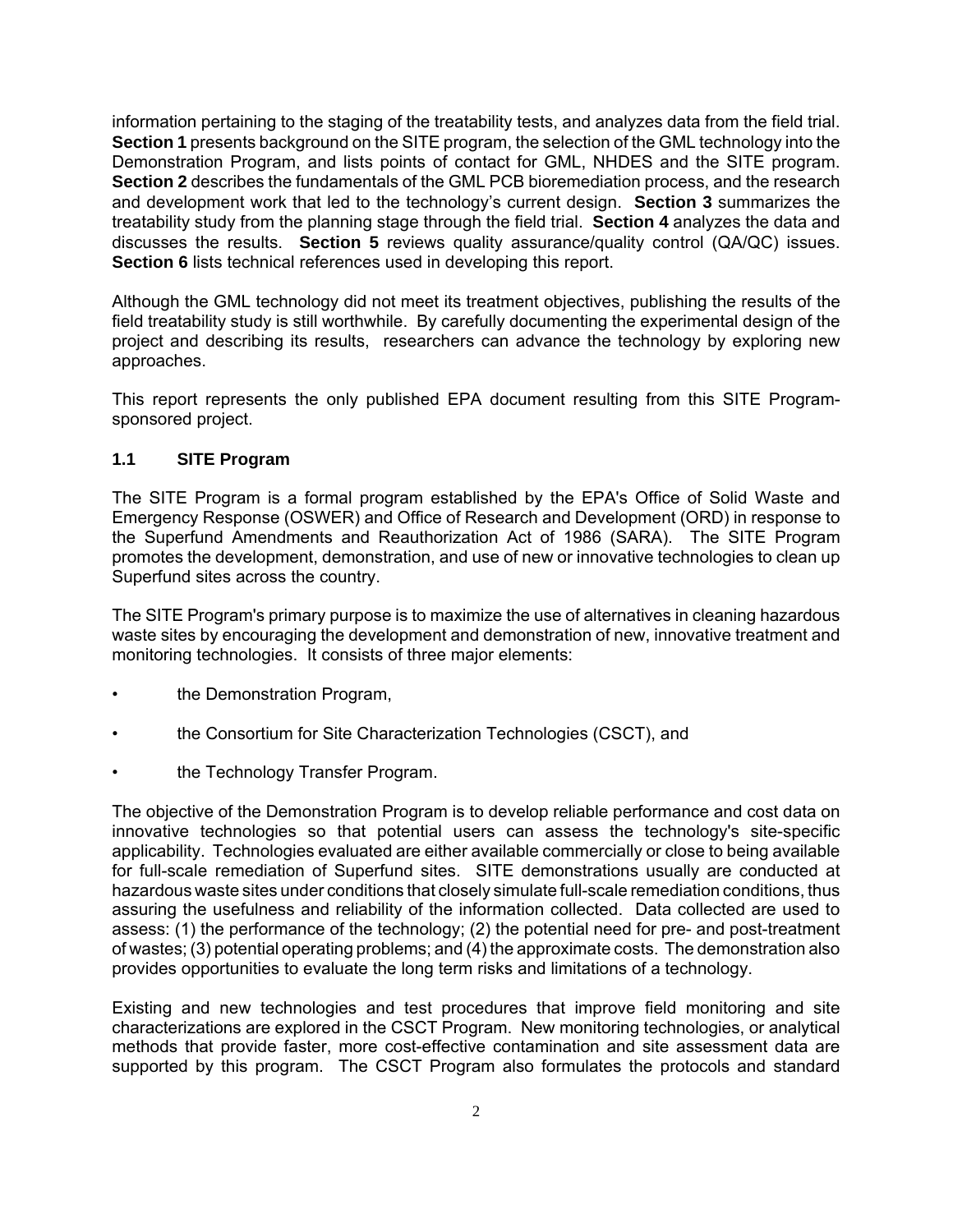operating procedures for demonstration methods and equipment.

The Technology Transfer Program disseminates technical information on innovative technologies in the Demonstration and CSCT Programs through various activities. These activities increase awareness and promote the use of innovative technologies for assessment and remediation at Superfund sites. The goal of technology transfer activities is to develop interactive communication among individuals requiring up-to-date technical information.

# **1.2 The SITE Demonstration Program and Reports**

For the first ten years in the history of the SITE program, technologies had been selected for evaluation through annual requests for proposals. EPA reviewed proposals to determine the technologies with promise for use at hazardous waste sites. Several technologies also entered the program from current Superfund projects, in which innovative techniques of broad interest were identified under the program.

In 1997 the program shifted from a technology driven focus to a more integrated approach driven by the needs of the hazardous waste remediation community. The SITE program now annually solicits applications for participation in the Demonstration program from parties responsible for clean up operations at hazardous waste sites. A team of stakeholders led by SITE program personnel will select sites and work with site representatives in bringing technologies for demonstration to their respective sites.

Once the EPA has accepted an application, cooperative arrangements are established among EPA, the developer, and the stakeholders to set forth responsibilities for conducting the demonstration and evaluating the technology. Developers are responsible for operating their innovative systems at a selected site, and are expected to pay the costs to transport equipment to the site, operate the equipment on site during the demonstration, and remove the equipment from the site. EPA is responsible for project planning, sampling and analysis, quality assurance and quality control, preparing reports, and disseminating information. Typically, results of Demonstration Projects are published in three documents: the SITE Demonstration Bulletin, the Technology Capsule, and the Innovative Technology Evaluation Report( ITER). The Bulletin describes the technology and provides preliminary results of the field demonstration. The Technology Capsule provides more detailed information about the technology and emphasizes key results of the SITE field demonstration. An additional report, the Technology Evaluation Report (TER), is available by request only. The TER contains a comprehensive presentation of the data collected during the demonstration and provides a detailed quality assurance review of the data.

However, with the GML study, the technology did not advance to a full Demonstration, thus only a treatability study report will be published.

# **1.3 Selection into the Demonstration Program**

In the past, technologies were selected for the Demonstration Program from a pool of responses to SITE's annual request for proposals (RFP). EPA reviewed proposals to search for innovative technologies that offered either reduced risk or cost or provided a treatment solution where none had existed previously. In 1997, the program shifted from a technology-driven focus to a more integrated approach shaped by the needs of the hazardous waste remediation community. The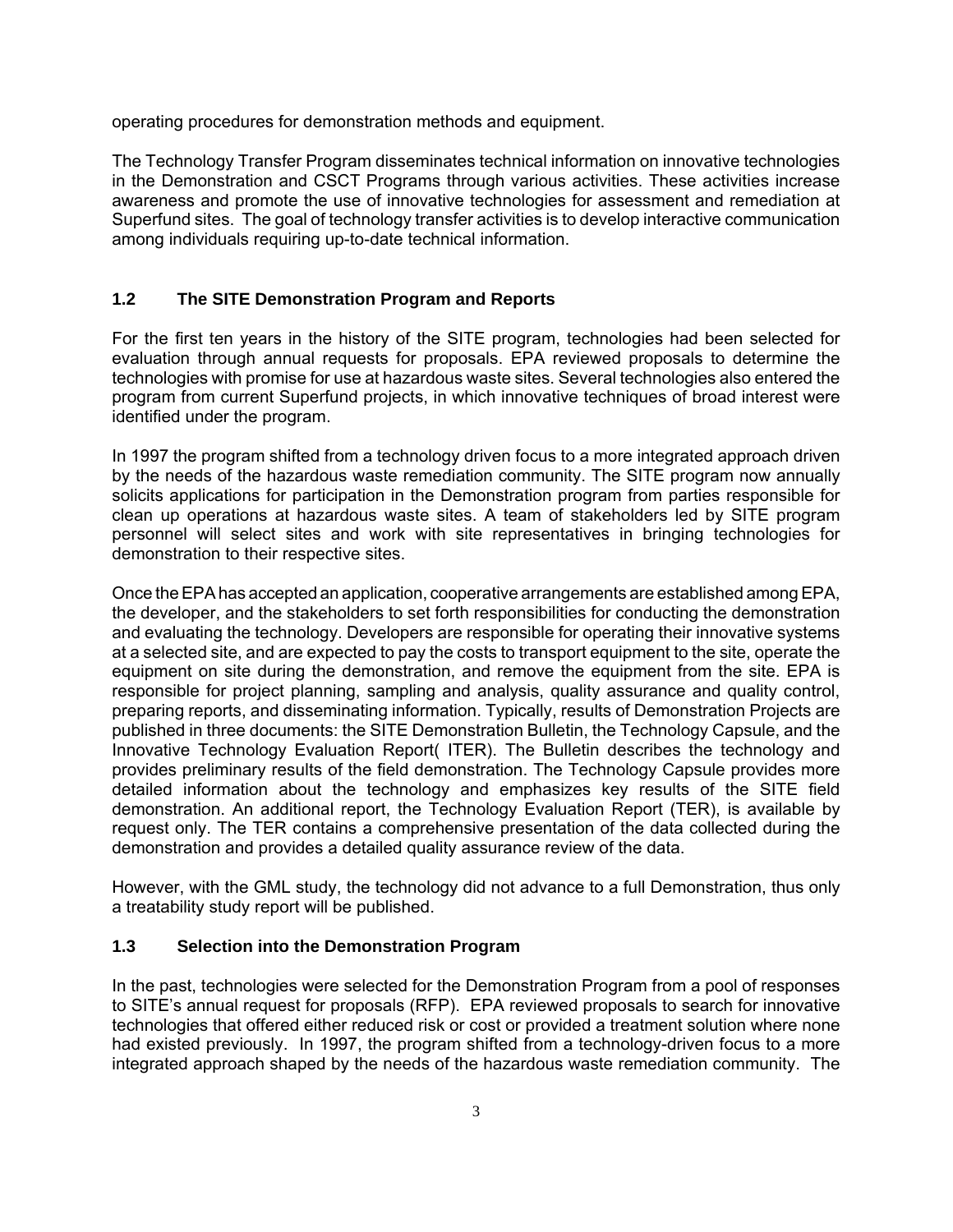annual RFP was discontinued, and instead a team of stakeholders matches technologies with a particular site that has been selected for study by the SITE program. The stakeholders and EPA solicit and evaluate proposals from technology developers interested in working at the chosen site.

In its "Host Site Application (HSA) to the SITE Demonstration Program" the State of New Hampshire - Department of Environmental Services (NHDES), on February 26, 1998, identified one such innovative technology. The technology identified is a bioremediation process for the treatment of soils contaminated with polychlorinated biphenyls (PCBs) developed by Green Mountain Laboratories, Inc. of Middlesex, Vermont (hereinafter also referred to as the "Developer"). In the HSA, the NHDES also identified a candidate site for demonstrating and evaluating the GML technology; the Beede Waste Oil/Cash Energy Superfund Site in Plaistow, New Hampshire (hereinafter also referred to as the Beede site).

# **1.4 Points of Contact**

Additional information on the GML Technology, the Beede site and the SITE Program can be obtained from the following sources:

#### *The GML PCB Bioremediation Technology:*

Raul Sanchez Green Mountain Laboratories, Inc. 27 Cross Road Middlesex, Vermont 05602 Telephone: (802) 223-1468 Fax: (802) 223-8688 Email: gml@together.net

# *The Beede Site:*

Robert P. Minicucci, II Innovative Technology Coordinator New Hampshire Department of Environmental Services (NHDES) P.O. Box 95 6 Hazen Drive Concord, New Hampshire 03301 Telephone: (603) 271-2941 Fax: (603) 271-2456 Email: rminicucci@des.state.nh.us

# *The SITE Program:*

Annette M. Gatchett, Acting Director Land Remediation and Pollution Control Division U.S. Environmental Protection Agency 26 West Martin Luther King Drive Cincinnati, OH 45268 Telephone: (513) 569-7697 Fax: (513) 569-7620<br>
Email: aatchett.annette gatchett.annette@epa.gov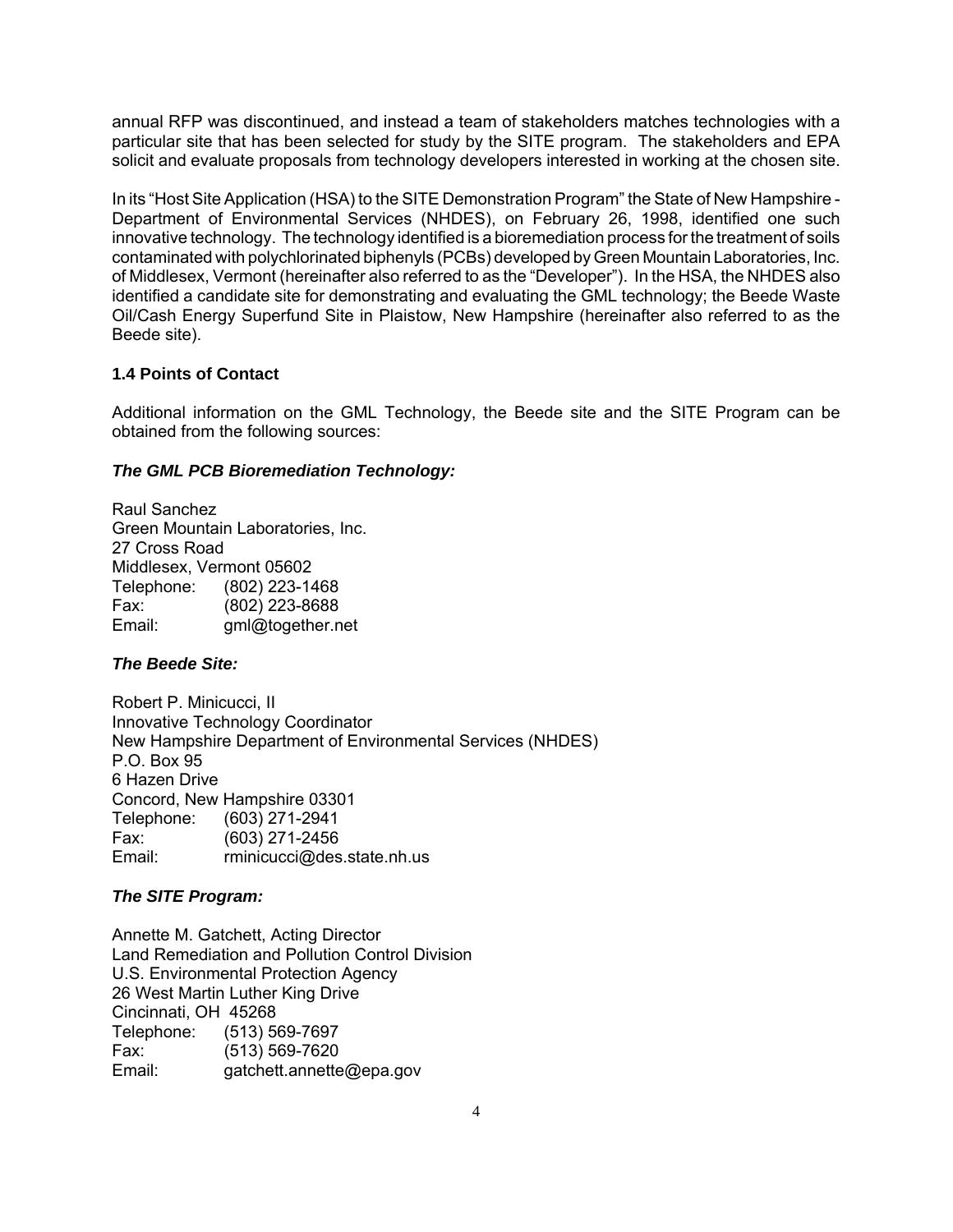Vicente Gallardo EPA SITE Technical Project Manager U.S. Environmental Protection Agency 26 West Martin Luther King Drive Cincinnati, OH 45268 Telephone: (513) 569-7176 Fax: (513) 569-7620 Email: gallardo.vincente@epa.gov

Information on the SITE program is available through the following on-line information clearinghouses:

- The SITE Home Page (www.epa.gov/ORD/SITE) provides general program information, current project status, technology documents, and access to other remediation home. Note: URL is case sensitive.
- The OSWER CLU-In electronic bulletin board (http://www.clu-in.org) contains information on the status of SITE technology demonstrations.

Technical reports may be obtained by writing to USEPA/NSCEP, P.O. Box 42419, Cincinnati, Ohio 45242-2419, or by calling 800-490-9198.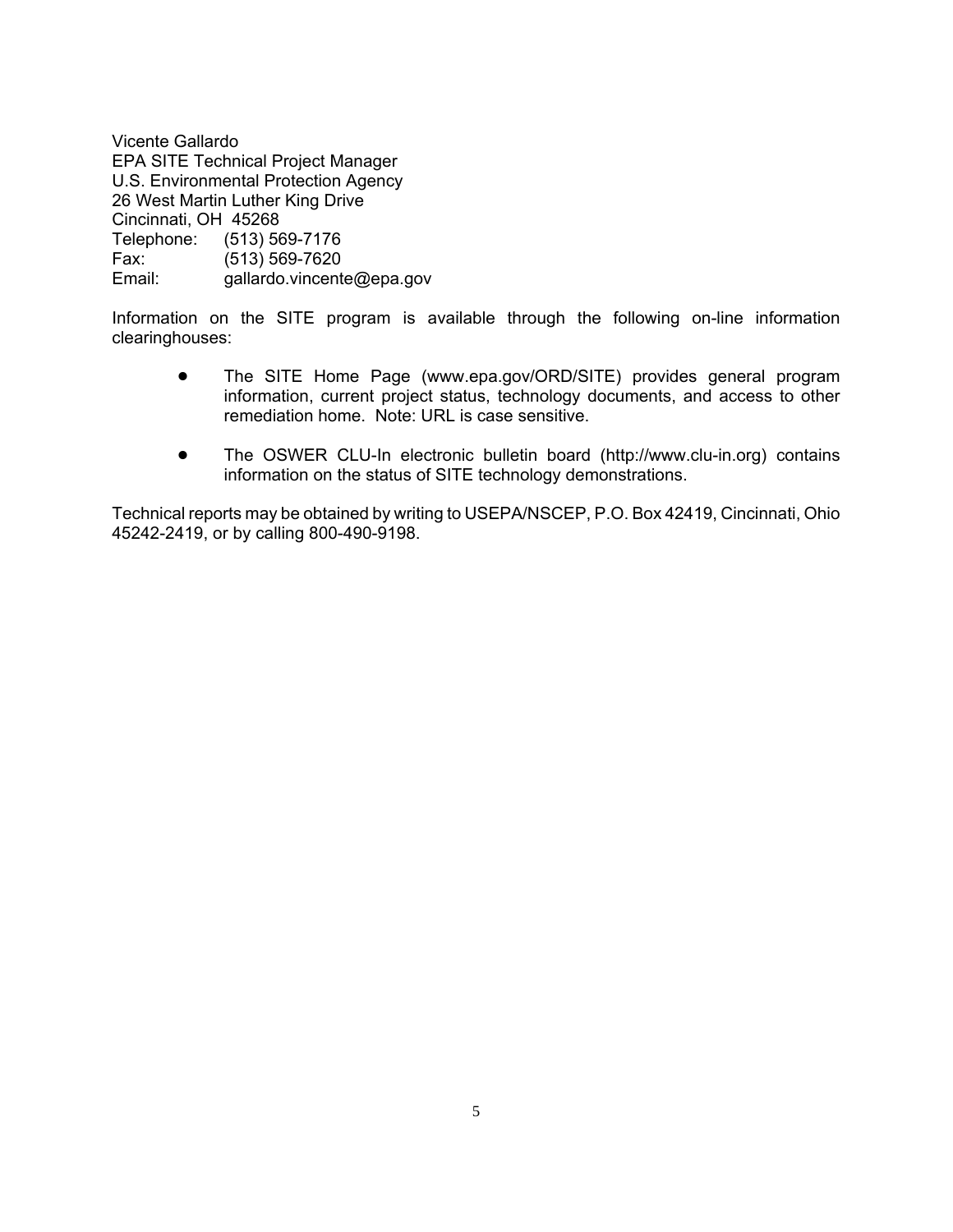# **Section 2.0 TECHNOLOGY DESCRIPTION**

#### <span id="page-12-0"></span>**2.1 Introduction**

Polychlorinated biphenyls (PCBs) are mixtures of synthetic organic chemicals that possess useful industrial characteristics. They are chemically stable, have low vapor pressure, low flammability, high heat capacity, low electrical conductivity, and high dielectric constant. Based on these properties commercial PCB mixtures were used in many industrial applications, especially in capacitors, transformers, and other electrical equipment. They were also used, but to a lesser extent, as plasticizers, hydraulic fluids and lubricants, carbonless copy paper, heat-transfer fluids and petroleum additives. The unique chemical properties, also contribute to the persistence of PCBs after they are released into the environment. Evidence that PCBs persist in the environment and may cause environmental and health hazards stopped the domestic manufacture of commercial mixtures in 1977. In 1976, US Congress enacted the Toxic Substance Control Act (TSCA), which directed the EPA to control the manufacture, processing, distribution, use, disposal, and labeling of PCBs. Regulations under TSCA govern all forms and combinations of chemicals which contain the biphenyl molecule with one or more chlorine atom substitutions. They also apply not only to the PCB chemicals themselves, but to items and materials which have been in contact with PCBs.

In the environment, PCBs also occur as mixtures of congeners, but their composition may differ from the commercial mixtures. After release into the environment, the composition of PCB mixture can change over time through partitioning, chemical transformation, and preferential bioaccumulation. PCBs adsorb to organic materials, sediments, and soils. PCBs are widespread in the environment, and humans can be exposed through multiple pathways. Levels in air, water, sediment, soil, and foods vary over several orders of magnitude, often depending on proximity to a source of release into the environment.

Based on the 1990 EPA Superfund guidelines, the NHDES has adopted the stringent soil cleanup standard of total PCBs < 1 mg/kg or ppm for residential areas. In the NHDES policy, the S-1 and S-2 standard is 1 ppm, while the S-3 standard is 2 ppm. The S-1 and S-2 standards apply to situations where soil is more accessible, whereas the S-3 standard is for fairly inaccessible soil. The current cleanup goals for PCB Superfund sites in EPA Region 1 are determined on a case-bycase basis and determined by the risks posed by each site.

In 1998, from August through October, over an eight-week period, a pilot-scale field treatability study of the GML technology was conducted at the Beede site in Plaistow, New Hampshire. The primary purpose of the treatability study was to provide an initial assessment of the effectiveness of the GML process in achieving or approaching either of these goals (the DES S1/S2 standards) under actual and/or simulated field conditions (soil character, other contaminants, weather, etc.).

Prior to entering the SITE program, GML conducted laboratory scale experiments on Beede soils using a unique combination of indigenous microbes, co-metabolites and nutrients. Based on the findings of these preliminary laboratory experiments, GML believed that it had developed the knowhow that could be used to successfully degrade the full range of PCB congeners to innocuous final products, particularly carbon dioxide and mineral halides. GML claimed that it had designed its proprietary microbial consortium so that it would be able to successively degrade the various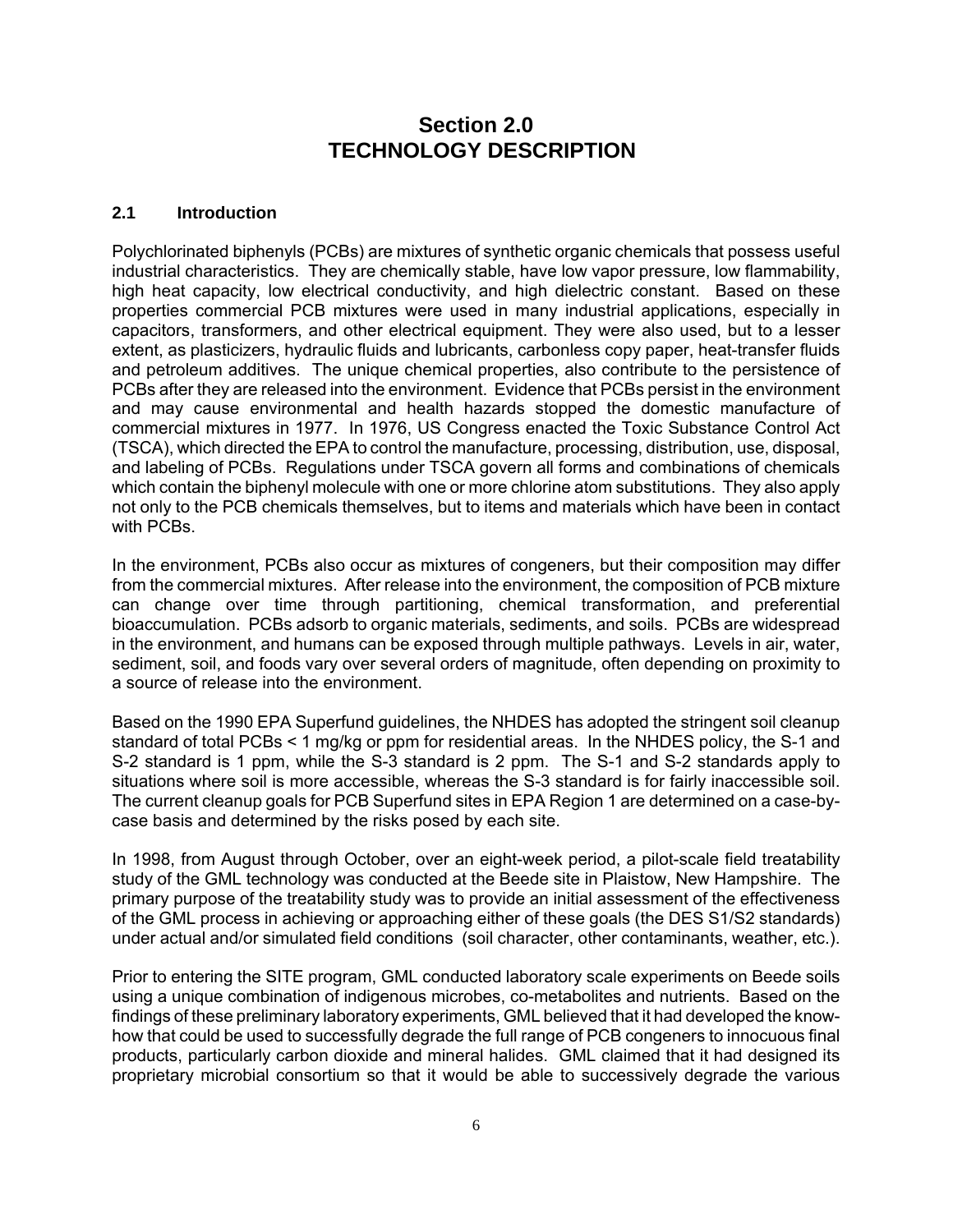intermediates that may be produced as well as the PCB congeners that may be present at a site. GML also claimed that the technology was designed to degrade PCBs in the presence of other contaminants such as oils (petroleum hydrocarbons) and heavy metals. The Beede site provided a unique opportunity to evaluate all these aspects of the process.

Information from the treatability study was to be used to design a larger scale system for treating a larger range and quantity of the contaminated soil at the site. Information from the study was also used to provide initial assessment of the applicability of GML bioremediation technology to other sites with similar waste characteristics.

# **2.2 The GML Bioremediation System**

# *2.2.1 Technology Description*

The GML PCB Bioremediation process involves bioaugmentation of the PCB contaminated soil with a customized microbial inoculum and a proprietary nutrient formulation. The bulk inoculum is built on food or animal grade grain (in the case of this study GML used oatmeal) that serves as the substrate as well as the food source for the proprietary consortium of PCB degrading microorganisms. The GML designers of the inoculum have indicated that in addition to the oatmeal and the microbial consortium, the extract of pine (specifically Spruce pine) needles forms a key constituent of the inoculum. According to GML, the Spruce pine extract supplies the microorganisms with terpenes (naturally occurring compounds found in Spruce pine needles) which serve as co-metabolites for the PCB degrading microbes. As per GML, as the microbes get acclimated towards the terpenes and other pine constituents they develop a greater affinity for PCB molecules, and thereby end up consuming/degrading the PCBs.

# *2.2.2 Process Development - As Described by GML*

As originally conceived, this project was intended to provide an inexpensive, natural and efficient method for the biodegradation of Polychlorinated Biphenyls (PCB). Of particular interest were those of higher molecular weight, such as Aroclor, 1254 and 1260 that had proven recalcitrant to biodegradation. This recalcitrance is based on the difficulty of dechlorinating highly substituted biphenyls and by the accumulation of by-products toxic to organisms capable of initiating the dehalogination and cleavage of the biphenyl rings. Only naturally occurring organisms were to be employed and ideally the process was to be aerobic, as anaerobic conditions are logistically harder to maintain. It was also realized that no one organism was likely to carry out all necessary steps in the process, so a synergistic consortium of microbes was sought.

Isolation of microorganisms capable of tolerating the presence of and ultimately degrading PCBs was achieved through conventional methods. Coverslips coated with either Aroclor 1254 or 1260 were inserted into a dish containing soil known to be contaminated with Aroclors. A broth containing mineral salts, ammonium and trace metals intended to make up for deficiencies in the soil was added. Coverslips were then withdrawn at intervals; washed to remove loose debris and transferred to vials containing mineral salts, ammonium, trace metals and an Aroclor. Samples were transferred from vials demonstrating growth to a second vial, again containing mineral salts, ammonium, trace metals and Aroclor. Growth from this second set of vials was transferred to a third set from which regular passages were maintained in the same fashion as eukaryotic cell cultures, as well as being streaked onto an assortment of agar based solid media to facilitate isolation of the organisms. In this way, two aerobic, gram-negative rods were isolated which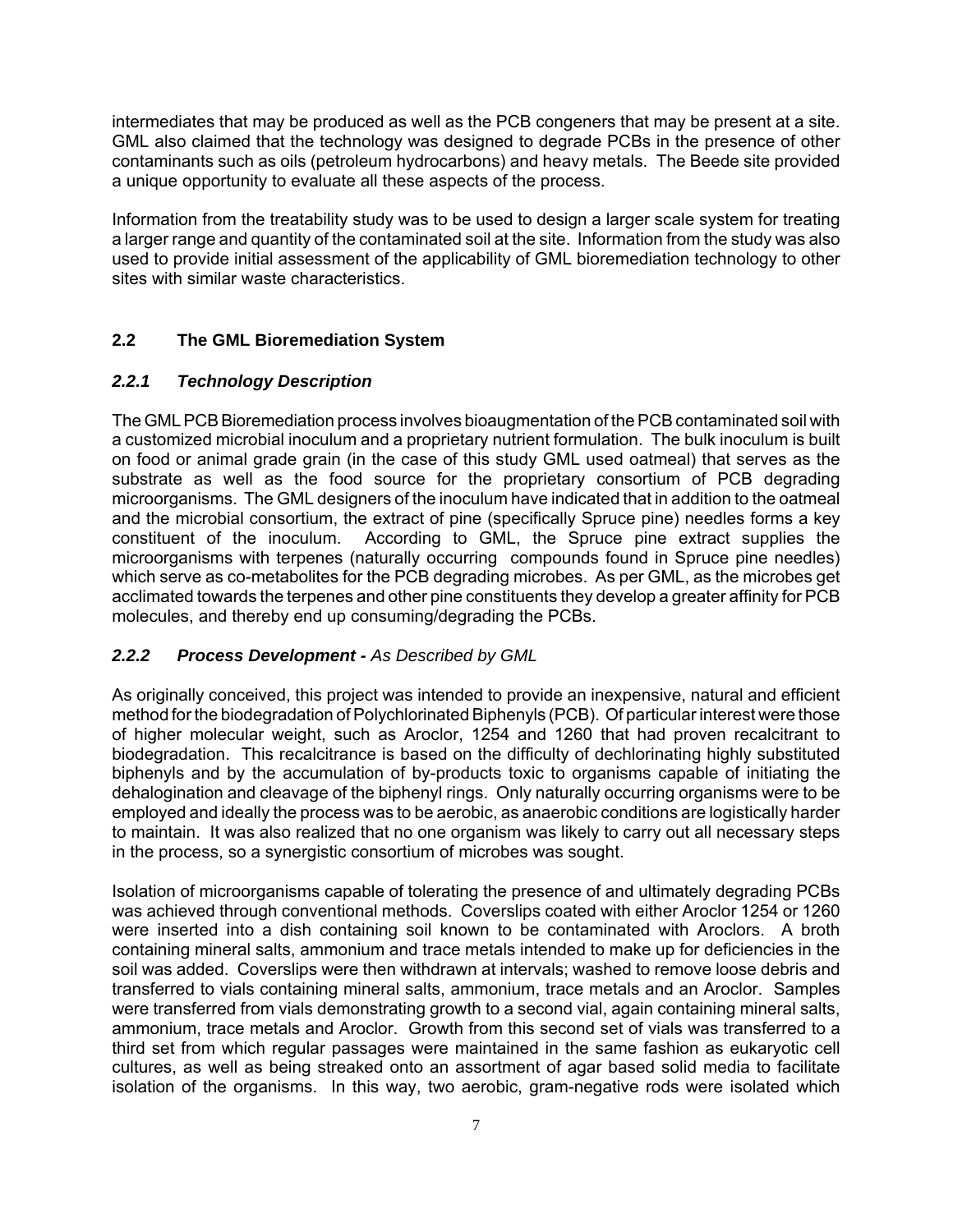demonstrated the potential to exist in tandem in or on minimal media with Aroclor 1254, 1260, or a combination of both as sole carbon source. It was also determined that one of these organisms was a methylotroph, as survival in Aroclor was aided by the addition of small amounts of methanol or formaldehyde.

After the initial isolation was achieved, the microbial pair was screened for its ability to degrade Aroclor 1254 and 1260 in aerobic culture. As no standard chromatographic method existed which could simultaneously separate PCBs from the major expected by-products, chlorocatechols and chlorobenzoates, a non-traditional approach was adopted. Thin layer chromatography, utilizing silica gel as the stationary phase and a water, methanol and acetic acid mobile phase proved capable of clearly separating all target compounds from chloroform extracts of test cultures. Target bands were plainly visible under ultraviolet light, and test cultures routinely exhibited evidence of the generation of the expected by-product not seen in uninoculated or killed control cultures.

Since the degradation of PCBs is stimulated through the use of a co-metabolite a search was made for a suitable structural analog. (In this application, GML defines a co-metabolite as a compound similar in structure but more easily degraded than the PCBs) The compound most commonly used experimentally, biphenyl, was eliminated since it is considered a hazard. The terpenes, a class of isoprenoid compounds common in the oils and waxes of plants, was selected, and crude extracts of balsam fir, pine and various herbs were tried. Balsam fir needles were settled upon as a source, being plentiful and easily available.

After selecting the organisms, media and a co-metabolite, a method of delivery to the soil was investigated. The delivery mechanism needed to be biodegradable, absorbent and economically feasible. Ease of storage, handling and transport were also considered. A process was developed in which oatmeal was saturated with mineral salt broth and an extract of balsam fir. This mixture, when dried and ground, resembled coarse sand. When needed, an appropriate amount could be inoculated, allowed to grow for 72 hours, fed with MSB and mixed with the soil. The goal was to insure sufficient cell density within the inoculum to allow the introduced cells to grow and thrive when introduced into soil. This amendment could be added to the soil and land farmed for aeration, and sprayed with MSB and fir extract until PCB levels in the target soil fell to acceptable levels.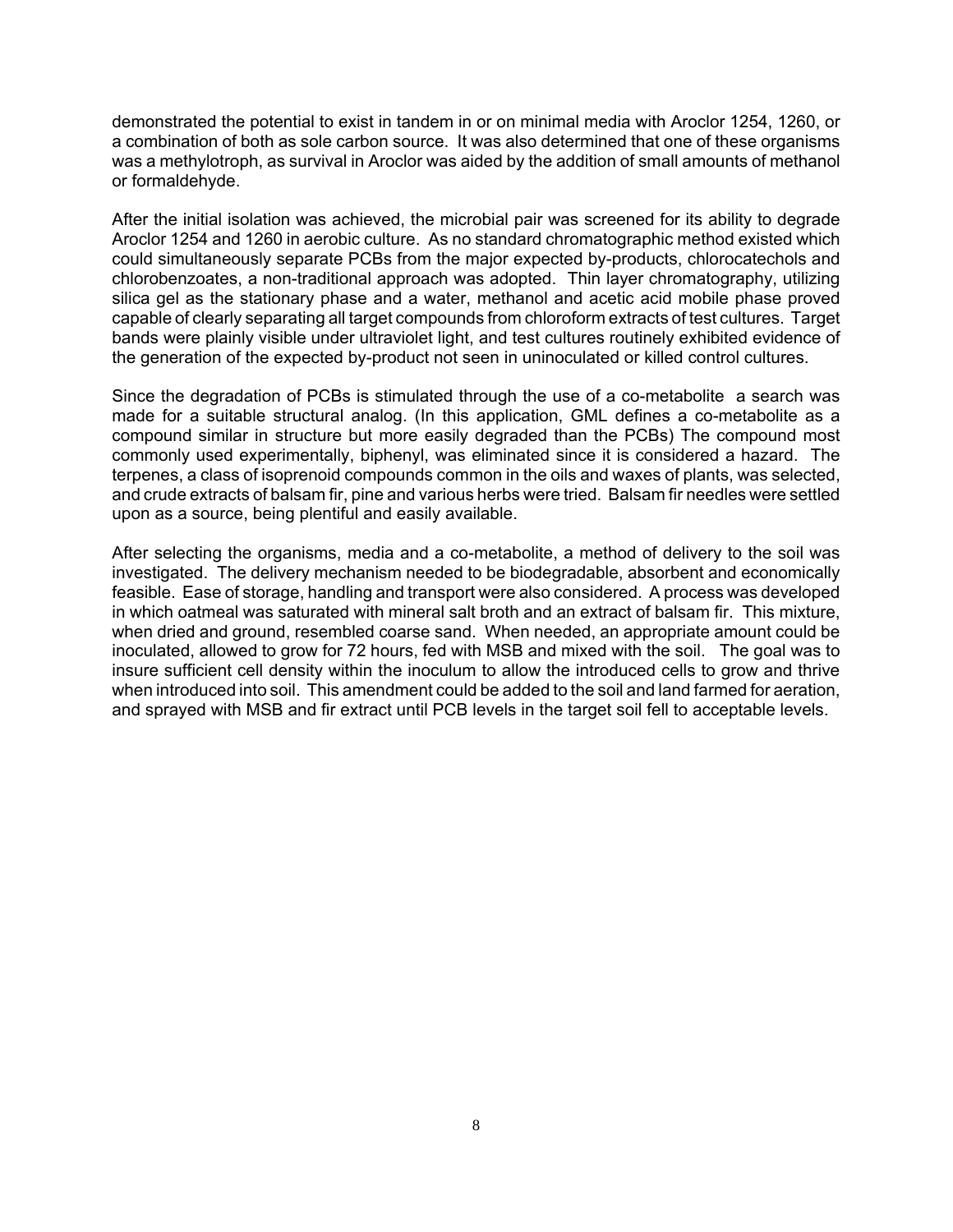# **Section 3.0 TREATABILITY STUDY**

# <span id="page-15-0"></span>**3.1 Treatability Study Overview**

Based on the 1990 EPA Superfund guidelines the NHDES has adopted the soil cleanup standard of Total PCBs < 1 mg/kg or ppm for residential areas. In the NHDES policy, the S-1 and S-2 standard is 1 ppm, while the S-3 standard is 2 ppm. The S-1 and S-2 standards apply to situations where soil is more accessible, whereas the S-3 standard is for fairly inaccessible soil. The current cleanup goals for PCB Superfund sites in EPA Region 1 are determined on a case-by-case basis and determined by the risks posed by each site.

According to GML, prior to entering the SITE Program, they performed laboratory scale experiments with the unique combination of indigenous microbes, co-metabolites, nutrients and processing techniques that successfully degraded the full range of PCB congeners to innocuous final products. GML designed its microbial consortium so that it was able to successively degrade the various intermediates that may be produced as well as the PCB congeners that may be present at a site. GML claimed that the technology was particularly designed to degrade PCBs in the presence of other contaminants such as oils (hydrocarbons) and heavy metals. The Beede site provided a unique opportunity to evaluate all these aspects of the process.

Thus, the primary purpose of this treatability study was to determine how effective the GML bioremediation process was in achieving or approaching either of the NHDES treatment goals under actual and/or simulated field conditions (soil character, other contaminants, weather, etc.).

If successful, information generated from this treatability study was to be used to design a larger scale system for treating a larger range and quantity of the contaminated soils at the site. Information from this study was to provide initial assessment of the applicability of GML's bioremediation technologies at other sites that may contain similar waste constituents.

In early June of 1998, GML conducted an experiment with six test plots at its Middlesex, Vermont facility on PCB-contaminated soils from the Beede site. Two soils, one from location S-109 and the other from S-43 were used. [Note: Locations S-109 and S-43 refer to the general locations where soil samples S-109 and S-43 had been collected, respectively, during an earlier remedial investigation study at the Beede site.] Each soil was thoroughly homogenized and split into three parts. For each type of soil, one part was set aside as untreated control, while the other two were subjected to two different treatments (in terms of the consortium selected). At the end of two weeks of treatment the four treated and two control samples were analyzed for PCBs. Results of these analyses are presented in Table 3.1-1. Although limited, these results confirmed for GML that some extent of PCB degradation was achieved. It also suggested that high concentrations of total petroleum hydrocarbons (TPHs) may have interfered or retarded PCB degradation. Therefore, for the subsequent treatability study GML selected a consortium based on these results that performed best with high and low TPH soils and extended the treatment period to eight weeks.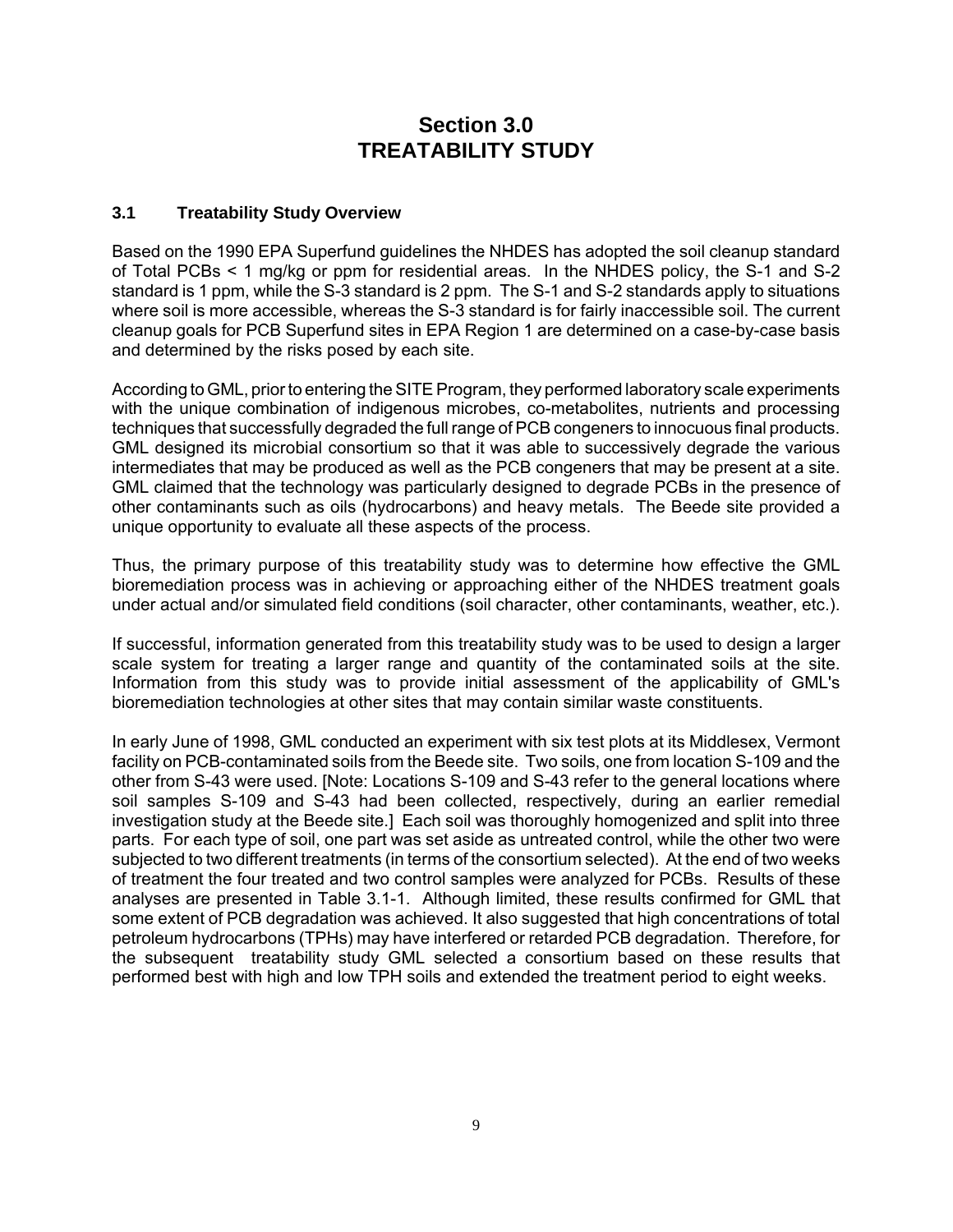|           |                              |                    |                              | Reference Data                                       | June 1998 Bench-Scale Test Data            |                                                                                                           |                                                                       |  |  |  |
|-----------|------------------------------|--------------------|------------------------------|------------------------------------------------------|--------------------------------------------|-----------------------------------------------------------------------------------------------------------|-----------------------------------------------------------------------|--|--|--|
| Experi-   | Treatment                    | Soil               |                              | Concentrations based<br>on Remedial<br>Investigation |                                            | <b>PCB Concentrations for</b><br><b>Bench-Scale Test Samples</b><br>(Post Treatment Experiments<br>$1-4)$ | Percent<br>Reductions in<br><b>Total Aroclors</b><br>based on Control |  |  |  |
| ment<br># | or<br>Control                | Source<br>Location | Total<br>Aroclors<br>(mg/kg) | <b>TPHs</b><br>(mg/kg)                               | <b>Total</b><br><b>Aroclors</b><br>(mg/kg) | Total<br>Congeners<br>(mg/kg)                                                                             | Soil<br>concentrations                                                |  |  |  |
| 1         | Treatment<br>Consortium<br>1 | S-109              | 250                          | 8800                                                 | 234                                        | 306                                                                                                       | 37.3                                                                  |  |  |  |
| 2         | Treatment<br>Consortium      | $S-43$             | 260                          | 600                                                  | 45.0                                       | 48.8                                                                                                      | 62.2                                                                  |  |  |  |
| 3         | Treatment<br>Consortium<br>2 | S-109              | 250                          | 8800                                                 | 376                                        | 489                                                                                                       | $-0.8$                                                                |  |  |  |
| 4         | Treatment<br>Consortium<br>2 | $S-43$             | 260                          | 600                                                  | 49.6                                       | 56.3                                                                                                      | 58.3                                                                  |  |  |  |
| 5         | Control                      | S-109              | 250                          | 8800                                                 | <u>373</u>                                 | 508                                                                                                       |                                                                       |  |  |  |
| 6         | Control                      | $S-43$             | 260                          | 600                                                  | <u>119</u>                                 | 140                                                                                                       |                                                                       |  |  |  |

# Table 3.1-1 Summary Results of the June 1998 Bench-Scale Tests

# **3.2 Waste/Soil Selected for Testing**

Two locations on the Beede site with relatively high PCB concentrations (i.e.  $\geq 100$  mg/kg total PCBs) were selected based on previous analytical results. The selection of the two source locations also depended on the concentrations of other relevant contaminants (TPHs and metals), and on availability and accessibility of the soil. Based on initial RI data provided by NHDES, the two candidate sources were identified as the locations S-109 and S-43, which had shown total PCB concentrations of 250 and 260 mg/kg, respectively, in the surface soil. Based on the needs of the experimental design (i.e., the various treatment and control plots) discussed in Section 3.4, it was estimated that about 10 cubic yards of PCB-contaminated soil (excluding gross debris and material larger than 1 inch in size) would be needed to stage the treatability study; approximately 7 cu. yd. from location S-109 and 3 cu. yd. from location S-43.

# **3.3 Objectives and Scope of the Treatability Study**

The primary objectives of this field treatability study were (1) to establish the applicability of the GML treatment process to the Beede site, and (2) to determine its effectiveness in biodegrading the primary target contaminants, PCBs, in soil which also contained lead and other organic contaminants including TPHs.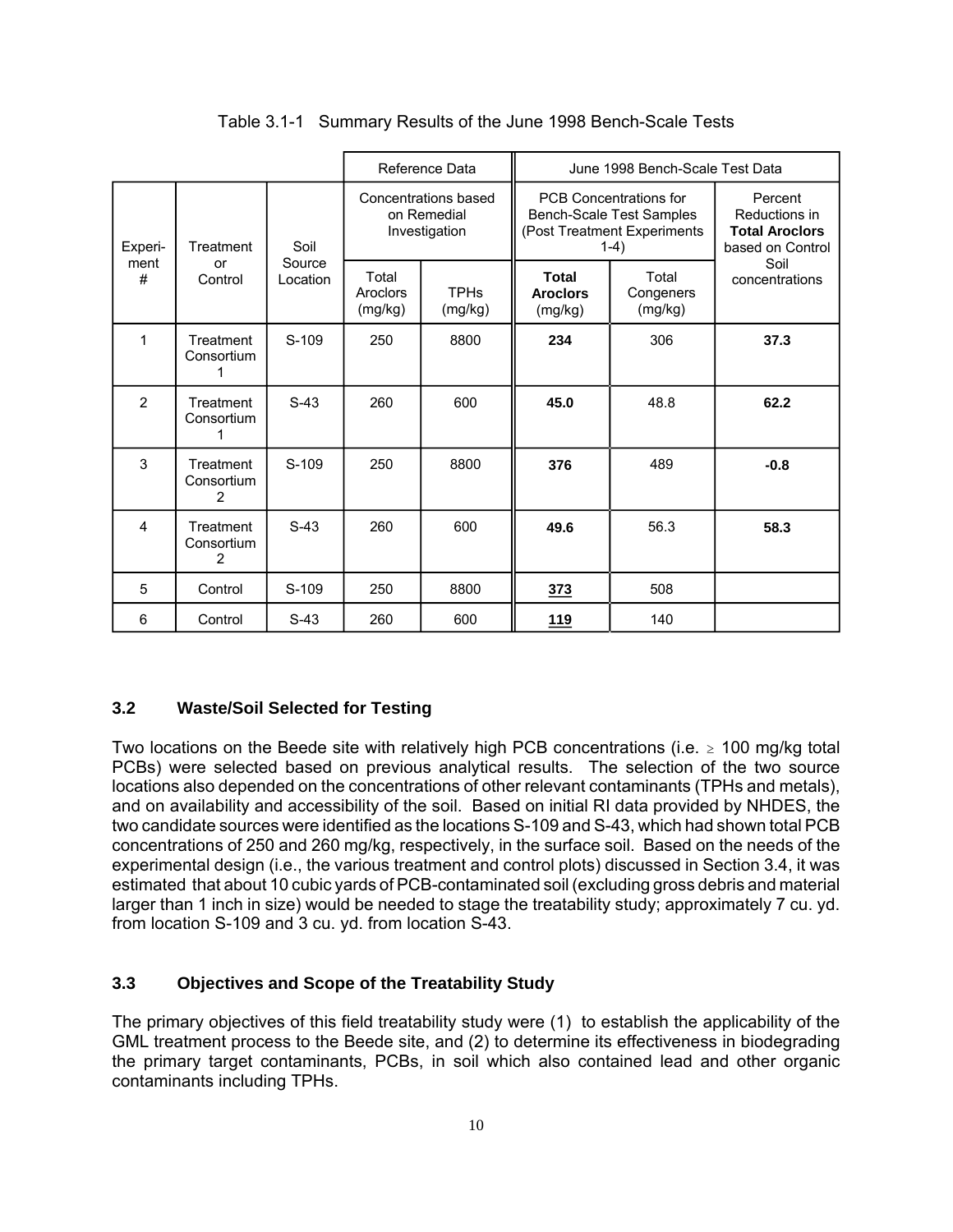For the treatability study, GML proposed to set up and test a series of treatments and controls for a period of eight weeks using PCB-contaminated soil from two distinct locations on the Beede site. Details of the experimental design are discussed in Section 3.4. The data and information generated from this study was to provide a better understanding of the treatment process and allow the developer to identify the candidate treatments and controls that would be used subsequently in a pilot-scale demonstration study. The data from the treatability study was to allow the developer to determine the optimal treatment conditions and parameters, for customizing the treatment to the Beede site soil. In addition, the data generated through this treatability study would enable the developer to clearly define the primary and secondary objectives for the demonstration study and also allow the SITE Program to develop a comprehensive site-specific demonstration test plan and a Quality Assurance Project Plan (QAPP).

The objectives for the treatability study were:

- 1. To determine if the GML process could work under field conditions to degrade total PCBs from an initial concentration of 100 mg/kg or more to less than 1 mg/kg of total PCBs in soil, using the congener specific EPA Method 8082 or its equivalent. To accomplish this objective, for each plot, the pre- and post-treatment average total PCB Aroclor concentrations was to be computed (along with their corresponding upper and lower 90% confidence limits) and reported along with the corresponding congener specific total PCB data. In addition, the average percent reduction in total PCBs was to be determined for each plot (i.e., treatment or control) based on the baseline (Day 0) and the final (Day 56) total PCB Aroclor concentrations.
- 2. To estimate the PCB degradation rates for the various treatments and control by plotting the average total PCB Aroclor and the congener specific total PCB concentrations against the treatment time. This analysis was to provide the basis for selecting the candidate treatments and controls for the demonstration tests. In addition, it was to provide an initial estimate of the treatment duration for the demonstration.
- 3. To determine the impact of TPH concentrations on the process' ability to degrade PCBs in soil. This was to be accomplished by comparing the overall reductions as well as the degradation rates (i.e., the concentration versus time profiles) observed in the plots with identical treatments but on different soils (i.e., on S-109 with high and S-43 with low TPH concentrations).
- 4. To determine the reproducibility of the treatment performance data. This will be accomplished by comparing the performance data (in terms of overall reductions and degradation rates) obtained from duplicated experiments.
- 5. To determine if toxic by-products are being produced as a result of PCB degradation. This determination was to be based on analyses of intermediate and post-treatment soil samples for chlorobenzoates, chlorocatechols, vinyl chloride and other chlorinated compounds.
- 6. To examine the toxicological impact of the GML treatment on the soil. This was to be accomplished to a limited degree by examining toxicological data from the analysis of the pre- and post-treatment soil from a given treatment plot.
- 7. To examine the nature and size of microbial populations in the various treatments and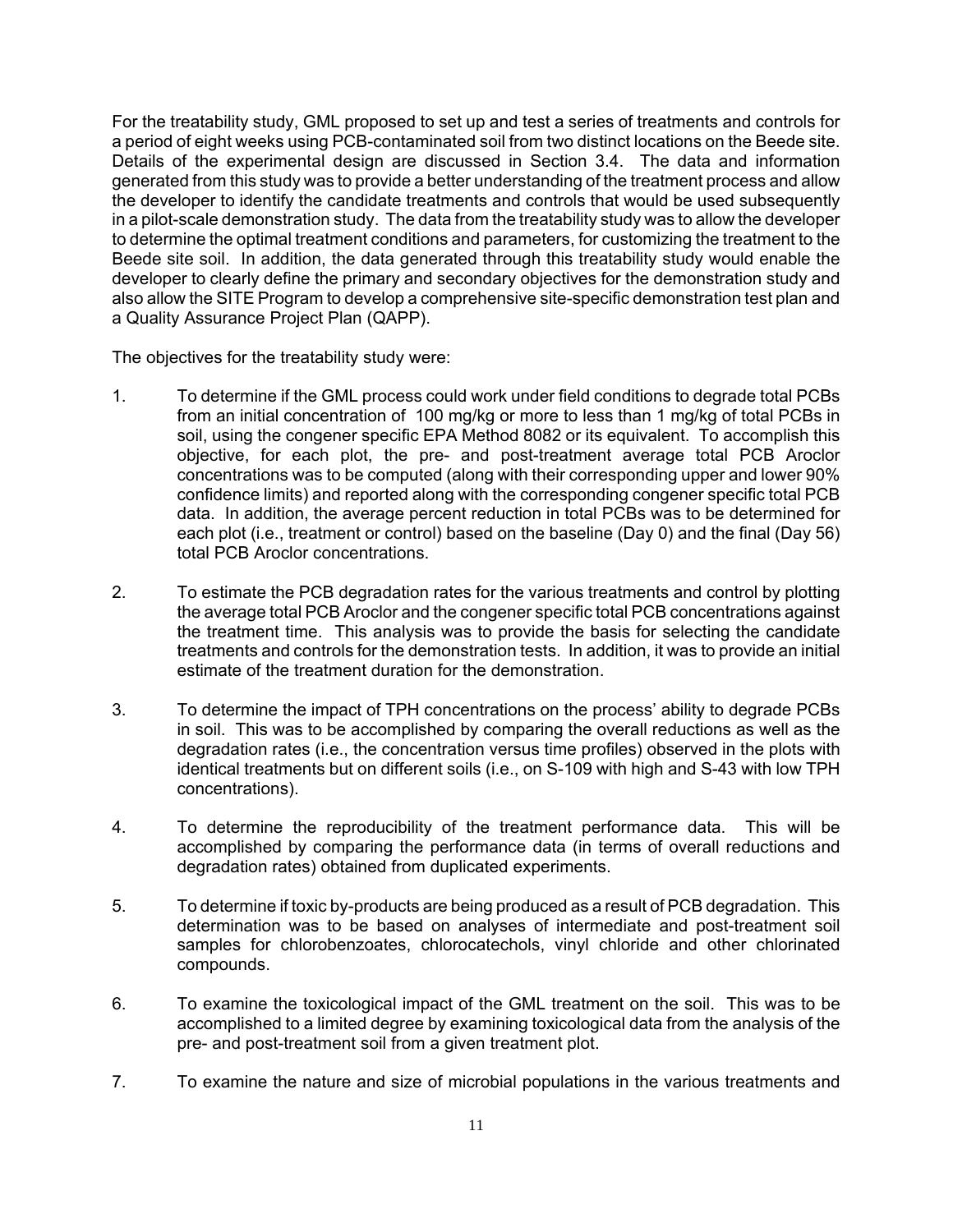controls through the course of the demonstration. This examination was to be based on selected microbial analyses that would be performed on soils from the same five plots (treatments and controls) at the start, midpoint and end of the study.

#### **3.4 Experimental Design**

In order to determine the optimal processing parameters and conditions that could be later used to demonstrate the effectiveness of its PCB treatment process through a pilot-scale demonstration, GML staged a series of treatments and controls which are presented in the Experimental Design Matrix in Table 3.4-1. The design included a total of eight distinct experiments plus two duplicates to determine reproducibility of performance data. Thus, a total of ten ex-situ plots were set up for this treatability study. GML designed, constructed and maintained the treatment plots. SAIC provided oversight during construction.

Each ex-situ plot was approximately 4' x 3.5' in size and lined on the insides and bottom with two layers of 10-mil (or higher) polyethylene liner to prevent escape of contaminated leachate, if generated. Of the ten plots, nine were protected by a roof-like cover (in the form of a removable, raised but slanted plywood sheet cover), and one was left exposed to the elements. As the GML treatment process was intended to be aerobic in nature, seven of the ten ex-situ plots were equipped with a passive aeration system in the form of perforated corrugated PVC piping.

Surface soils (i.e., top 12 inches) from two selected locations (primarily from the locations of RI samples S-109 and S-43) on the Beede site were excavated, screened, analyzed on-site (using a gas chromatograph (GC) with an ECD detector) to determine PCB concentrations, and homogenized. The homogenized soils were then blended with GML's proprietary inoculum (consisting of a substrate and a custom designed consortium of microbes) or just the substrate (i.e., without the specific microbes) and placed in the appropriate treatment or control plots as per the experimental design matrix shown in Table 3.4-1 In the non-amended control plot only the homogenized soil (i.e., without the inoculum or the substrate) was placed. Soil was placed (loosely packed) in these plots to a depth of approximately 18 inches. Plot covers were installed in a manner that allowed easy removal and reinstallation to facilitate sample collection.

Through the course of the study, GML routinely monitored soil moisture levels and irrigated the plots as needed. A brief description of each plot is presented below.

- Plot 1 Ex-situ covered (rain and direct sunlight sheltered) plot equipped with corrugated perforated piping that provided passive aeration and received inoculum at about 5% by weight of the soil within the plot. The soil used for this experiment was obtained from source location S-109. It did not receive methanol as a co-metabolite.
- Plot 2 Ex-situ covered plot with no corrugated perforated piping but received inoculum at about 5% by weight of the soil within the plot. The soil used for this experiment was obtained from source location S-109. It did not receive methanol as a co-metabolite.
- Plot 3 Ex-situ covered plot equipped with corrugated perforated piping that provided passive aeration and received uninoculated substrate at about 5% by weight of the soil within the plot. The soil used for this experiment was obtained from source location S-109. It did not receive methanol as a co-metabolite.
- Plot 4 Ex-situ covered plot equipped with corrugated perforated piping that provided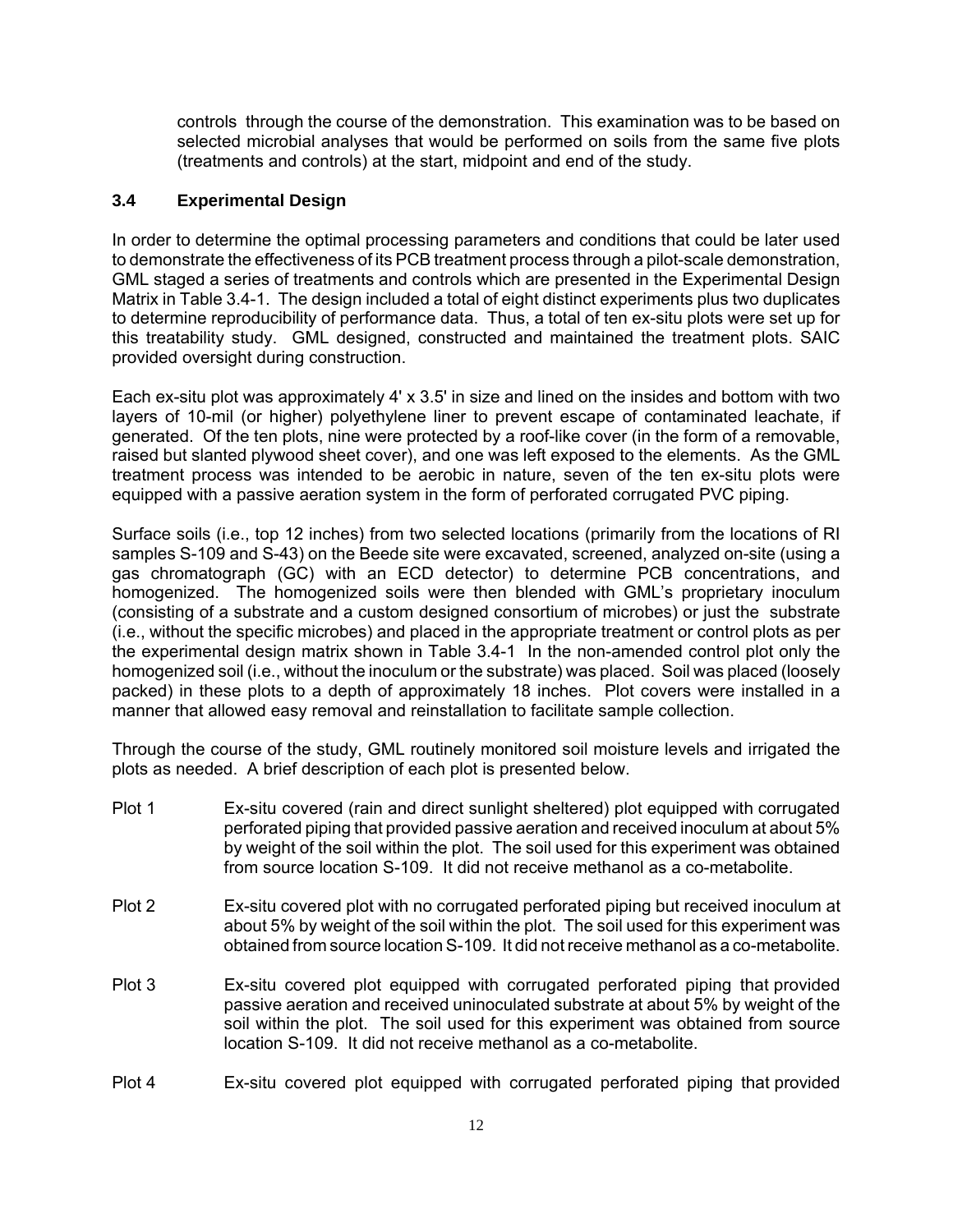passive aeration and received inoculum at about 5% by weight of the soil within the plot. The soil used for this experiment was obtained from source location S-109. In addition a liter of methanol was poured into the corrugated piping at the start of the experiment and every 14 days thereafter. After adding methanol, the manifold was plugged for a day or two to prevent off gassing. Methanol was added as thestarter source of carbon for the inoculum. It did not function as a co-metabolite in the sense that it was a compound similar in structure and more easily degraded than the PCBs.

- Plot 5 Prepared and maintained identically as Plot 4. The experiment in Plot 5 was a duplicate to Plot 4.
- Plot 6 Ex-situ covered plot equipped with a corrugated perforated piping that provided passive aeration and received inoculum at about 5% by weight of the soil within the plot. The soil used for this experiment was obtained from source location S-43. In addition, a liter of methanol, which served as a carbon source, was poured into the corrugated piping at the start of the experiment and every 14 days thereafter. After adding methanol, the manifold was plugged for a day or two to prevent off gassing.
- Plot 7 Prepared and maintained identically as Plot 6. The experiment in Plot 7 was a duplicate to Plot 6.
- Plot 8 Ex-situ covered plot equipped with corrugated perforated piping that provided passive aeration but did not receive inoculum. The soil used for this experiment was obtained from source location S-109. In addition, no methanol was added through the course of the study.
- Plot 9 Ex-situ covered plot with no corrugated perforated piping and did not receive inoculum. The soil used for this experiment was obtained from source location S-109. In addition, no methanol was added through the course of the study.
- Plot 10 Ex-situ experiment in a plot with liner but no corrugated perforated piping for passive aeration, and was not covered. The S-43 soil mixed with 5% inoculum was used for this experiment. One liter of methanol, diluted in water, was sprayed on the plot initially and every 14 days thereafter.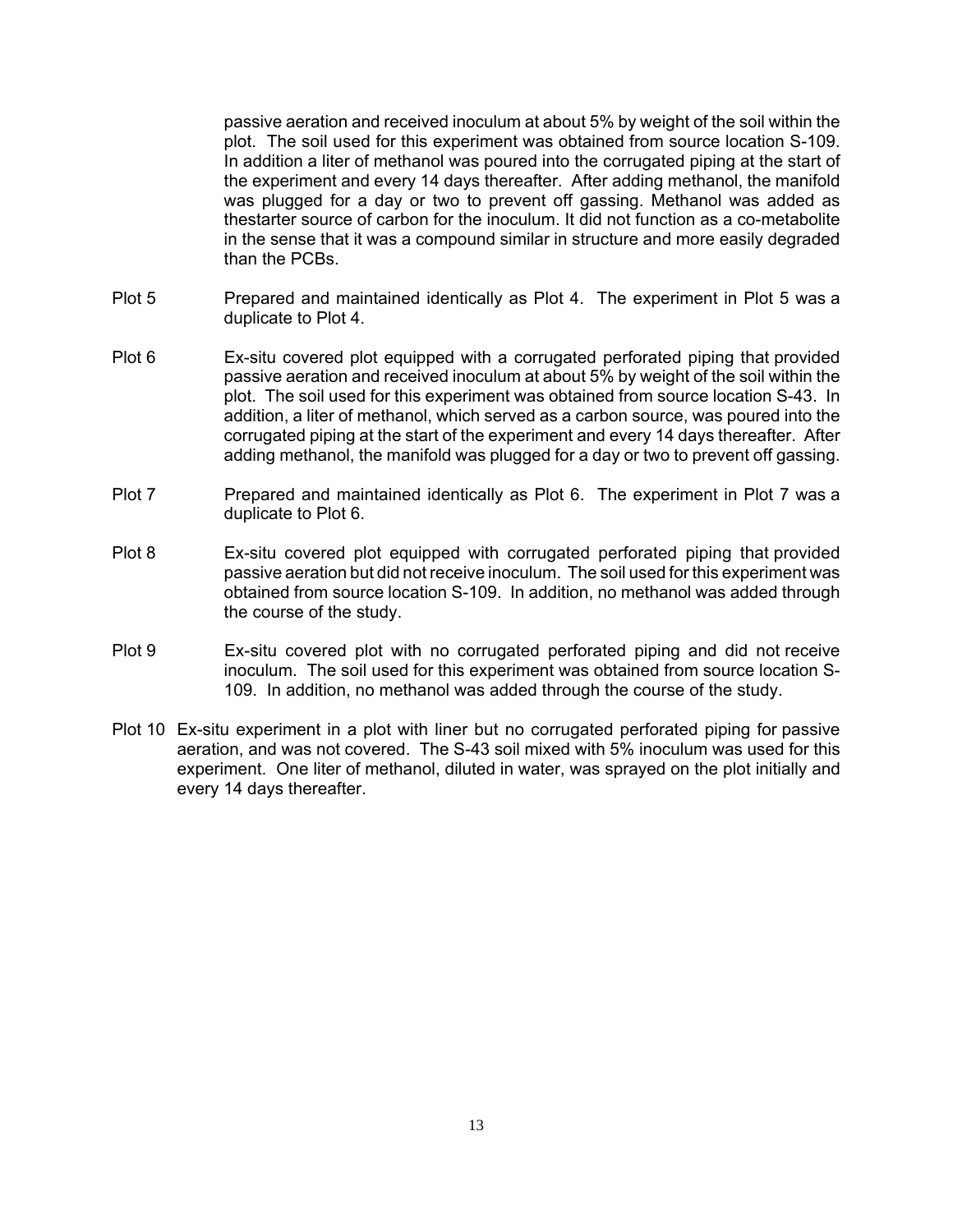|                |                                                    |              |                                | <b>Experimental Parameters</b>           |                                                                      |                                      |
|----------------|----------------------------------------------------|--------------|--------------------------------|------------------------------------------|----------------------------------------------------------------------|--------------------------------------|
| Plot<br>No.    | Source <sup>1</sup><br>Location<br>of Soil<br>Used | Plot<br>Type | Plot<br>Sheltered/<br>Covered? | Corrugated<br>perforated<br>piping Used? | Inoculum or<br>Substrate Appli-<br>cation, in % of<br>weight of soil | Methanol <sup>2</sup><br>Application |
| 1              | S-109                                              | Ex-situ      | Yes                            | Yes                                      | 5% (inoculum)                                                        | No                                   |
| $\overline{2}$ | S-109                                              | Ex-situ      | Yes                            | No                                       | 5% (inoculum)                                                        | No                                   |
| 3              | S-109                                              | Ex-situ      | Yes                            | Yes                                      | 5%<br>(Non-microbial<br>substrate)                                   | No                                   |
| 4              | S-109                                              | Ex-situ      | Yes                            | Yes                                      | 5% (inoculum)                                                        | Yes                                  |
| 5              | S-109                                              | Ex-situ      | Yes                            | Yes                                      | 5% (inoculum)                                                        | Yes                                  |
| 6              | $S-43$                                             | Ex-situ      | Yes                            | Yes                                      | 5% (inoculum)                                                        | Yes                                  |
| $\overline{7}$ | $S-43$                                             | Ex-situ      | Yes                            | Yes                                      | 5% (inoculum)                                                        | Yes                                  |
| 8              | S-109                                              | Ex-situ      | Yes                            | Yes                                      | 0                                                                    | <b>No</b>                            |
| 9              | S-109                                              | Ex-situ      | Yes                            | <b>No</b>                                | 0                                                                    | <b>No</b>                            |
| 10             | $S-43$                                             | Ex-situ      | <b>No</b>                      | <b>No</b>                                | 5% (inoculum)                                                        | Yes                                  |

#### Table 3.4-1 Experimental Design Matrix

Notes:

Source location S-109 is known to contain higher levels of TPH (on the order of 8,800 ppm), and source location S-43 is known to contain lower levels TPH (on the order of 600 ppm).

<sup>2</sup> Methanol was applied to ex-situ plots 4, 5, 6 & 7 by pouring one liter into the piping manifold on day 0 and every 14 days thereafter. Methanol was applied to Plot # 10 by diluting one liter with a few gallons of water and then spraying it over the soil.

# **3.5 Field Operations**

The major components involved in the staging of this treatability study were as follows:

- design and construction of treatment and control plots in which the defined experiments were carried out. Subsection 3.5.1 describes the plot design and its construction.
- production of the bulk inoculum. Subsection 3.5.2 describes the procedures that GML implemented to produce the inoculum on-site.
- prescreening sampling, analysis and preparation of the PCB contaminated test soils, blending with bulk inoculum or substrate and placement in the respective treatment or control plots. Subsection 3.5.3 discusses the soil presampling and analysis, preparation and inoculation/blending procedures used.
- plot maintenance. Subsection 3.5.4 describes the manner in which GML maintained the experimental plots through the course of the study.
- equipment and facilities needed to support the treatability study, which are discussed in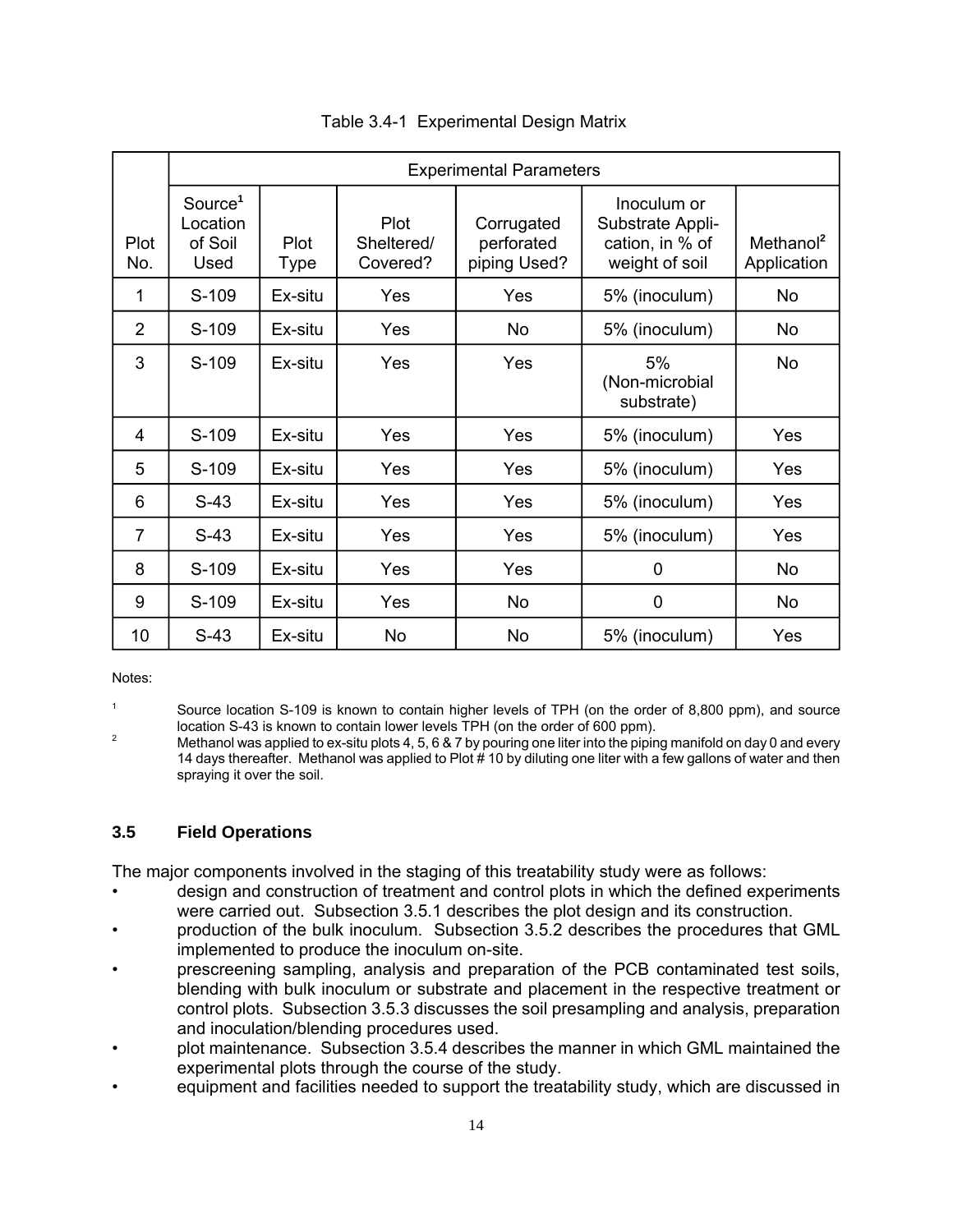Subsection 3.5.5.

- decontamination and waste disposal activities which are discussed in Subsection 3.5.6, and
- collection and analysis of representative samples and collection of physical and operational data. Section 3.6 presents a discussion on sample/data collection and analysis.

### **3.5.1** *Plot Design and Construction*

The ten ex-situ treatment and control plots were staged on top of the paved area immediately adjacent to the main building (the enclosed warehouse type structure) near the main entrance, on the Beede site. The following procedures was used to construct the ex-situ plots.

On the paved surface two layers of 10-mil (or thicker) polyethylene liner was laid out over an area of about 15 feet by 60 feet. The ex-situ plots were constructed using five discarded but clean chipboard (wooden) crates that were available at the Beede site. Each wooden crate was about 4 feet wide, 3 feet tall and 6.7 feet long. First the top cover of each crate was removed. Next, wooden (chipboard) planks were used to divide each of the five 6.7-foot long open boxes into two compartments, each approximately 4 feet by 3.3 feet, thus creating a total of ten experimental chambers. The inside surfaces of each chamber were then secured with two layers of 10-mil plastic. In each plot that was designated to receive passive aeration two lengths (approximately 12 feet) of 4 inch diameter corrugated perforated pipe were laid across the plot in a manner that formed a "U" shape, with the two ends of the "U" raised enough so as not to be buried under the soil that was later placed over the pipe. The bottom of the "U" rested on top of the plastic liner at the bottom of the plot. To facilitate free cross-ventilation, multiple rectangular openings were cut about 20 inches above the plot bottom (i.e., 2 inches above the top of the soil surface). For plots with the passive aeration system, the top ends of the "U-shaped" perforated pipe were allowed to stick out of the rectangular openings in the side of the plots to facilitate improved air exchange. Plot # 10 (which was to be left exposed to precipitation) had a solid 4 inch diameter PVC pipe open at the top and slotted and covered on the bottom with perforated landscape material and placed vertically in the lower corner so that it could be used to remove leachate, if necessary. A sloped cover made from chipboard and lumber was constructed for each box to shed rainfall for all plots except for #10 which was left uncovered. The original design which called for greenhouse type covers made with polyethylene sheeting was redesigned using solid chipboard which made for a stronger roof structure. This redesign, however, resulted in less solar heat gain over the duration of the test. The boxes, which were not originally designed to hold the pressure of soil and water, were reinforced by wrapping each box with two steel bands. Each box was then placed on two pallets and placed on two layers of 10 mil polyethylene sheeting.

#### **3.5.2** *Inoculum Production*

Based on information from GML, at its Middlesex, Vermont facility, GML took a liter of its proprietary nutrient fortified suspension and inoculated it with a few microliters of its customized consortium of microbes. After allowing the one liter suspension to incubate for about 48 hours, it was further split into six to eight equal parts and used in turn to inoculate six to eight five-gallon carboys filled with the same nutrient fortified suspension. After allowing the suspensions to incubate for about 48 hours, the 30 or 40 gallons of inoculum suspension were ready to be transported to the Beede site. The carboys were transported to the site in a refrigerated truck by road.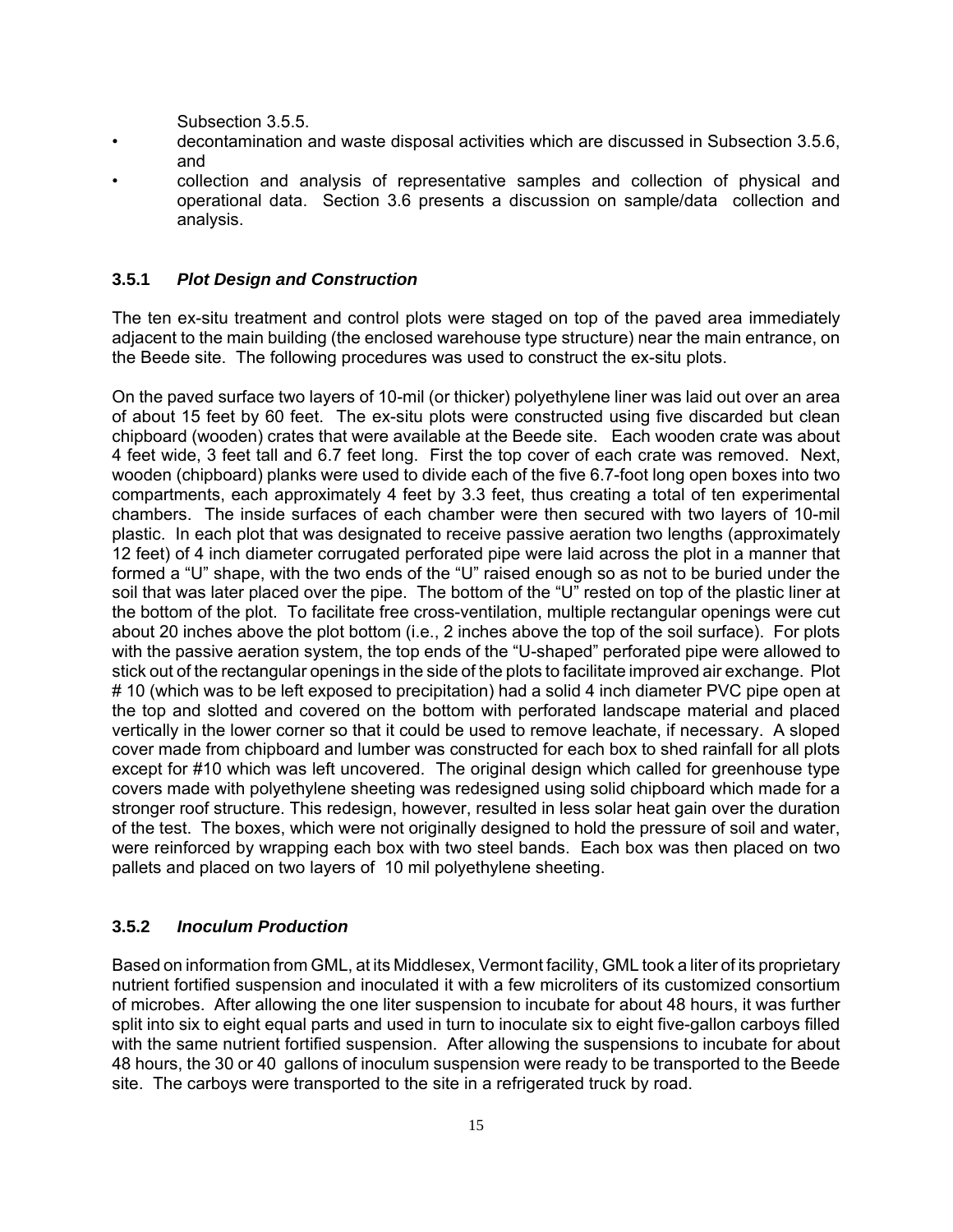On August 8, 1998, personnel from Green Mountain Labs began the preparation of the microbial substrate. Two 150 gallon open top livestock watering basins were used to prepare the substrate. The key ingredients were rolled oats, ground pine needles, nutrients and bacterial culture. A perforated garden hose that was placed in the bottom of each tub and covered with perforated landscape fabric was attached to an air compressor to serve as an aerator to help maintain aerobic conditions in the substrate mixture. Next, both tubs were filled with a total of 700 pounds of dry rolled oats and wetted with 30-40 gallons of water to which nutrients including ferric chloride had been added. The two basins were inoculated with a solution of the microbial consortia at approximately 16:00 on August 8, 1998. On August 9, approximately 600 pounds of pine needles were ground up using a bagging lawn mower and were then mixed into the inoculated wetted oats in the two basins using hand held garden hoes. The pine needles had been sitting in closed trash cans in the sun for several days and had begun to compost. The mixture was covered with plywood. Observation of the emergence of the bubbles at the substrate surface indicated that aeration was occurring but the distribution throughout the basins was not uniform suggesting that both aerobic and anaerobic regions may have existed within the basins contents. Care was taken to mix the substrate thoroughly prior to adding it to the soil.

In addition to the inoculated substrate, a separate uninoculated batch of substrate consisting of rolled oats, ground pine needles, and nutrients and ferric chloride solution was mixed in a plastic trash can on August 9 to be used in test plot #3.

# **3.5.3** *Soil Preparation and Inoculation*

On August 3, 1998, under the supervision of SAIC field personnel, excavation of soil from the previously identified candidate source area was initiated. The soil excavation and screening and the sampling of the excavated soil piles was completed on August 4, 1998. The excavation was performed by personnel from Sanborn, Head & Associates' (engineering contractor for NHDES) a subcontractor, TWM. Soil sampling was conducted by SAIC personnel. A field engineer from Sanborn Head & Associates was also present at the site to help coordinate the soil excavation activities.

#### *Soil Selected for Excavation*

Based on data from the Beede Waste Oil site remedial investigation two sites had been selected to serve as the source of the soil to be used in the treatability test. These two site were each associated with a specific soil sample. These soil samples are designated as "S-109" and "S-43." The following is a description of the soil excavation and preparation procedure.

#### *Preparation of S-109 Soil*

An area roughly 20 ft by 20 ft (centered on the S-109 sample location) was marked off for excavation. A polyethylene liner was placed adjacent to the excavation area and a Reed shaker screen with one-inch openings was placed on the liner. A backhoe was then used to dig soil, initially from within 18 inches of the surface, and dropped into the shaker. The goal was to screen discrete batches of approximately two cubic yards of soil and then stop excavation and transport the soil to separate polyethylene liners laid out nearby. The soil was dropped into separate piles of roughly one half of the backhoe bucket per pile using the large loader bucket on the back of the backhoe. Due to initial communication problems, the first batch was larger than planned and consisted of approximately five cubic yards placed in 11 piles. A total of 15 batches were screened and placed on three 20 ft by 100 ft liners. Batches 12 through 15 were excavated from a depth of approximately 18 to 24 inches within the same hole. The piles were then covered and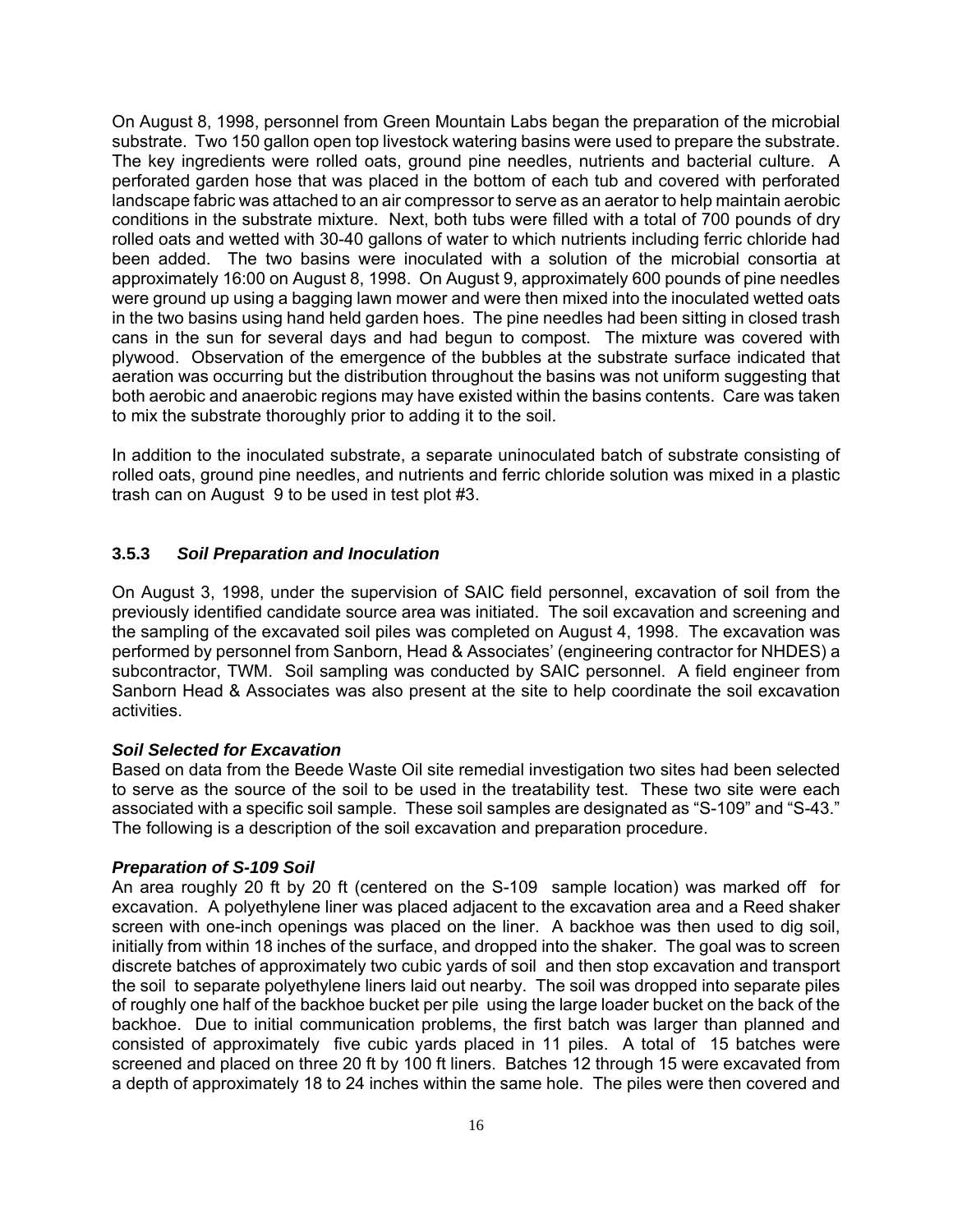marked with stakes that identified the batch with a number starting with "1" and then a letter starting with "A" to designate individual piles within each screened batch. A total of 62 individual piles were prepared in this manner.

#### *Preparation of S-43 Soil*

An area roughly 12 ft by 12 ft (centered on the S-43 sample location) was marked off for excavation. The soil was excavated, screened, and placed on a single 20 ft by 100 ft polyethylene liner in the same manner as for the S-109 soil except that the piles were increased in size to the full contents of large backhoe bucket. A total of five screened batches were processed. The batches were numbered 16 through 20 and resulted in a total of 15 soil piles. These piles were marked, sampled, and covered in a similar manner as the S-109 soil was.

#### *Pre-Screening Soil Sampling*

Separate soil samples were collected from each pile. Grab samples were collected from several locations around the surface of the soil pile using a stainless steel spoon. The grab samples were mixed by hand in a stainless steel bowl. A representative sample of the composited sample was then placed in a small plastic container for subsequent analysis using an on-site gas chromatograph. After the sampling was completed the soil piles were then covered with a sheet of polyethylene to protect the soil from rainfall.

#### *On-Site Soil Analysis*

A gas chromatograph was set up in the on-site trailer to be used by Raul Sanchez of GML to perform a field screening of the samples collected from the soil piles for PCB Aroclor 1248. The PCB Aroclor 1248 data (based on the on-site analysis) for the staged soil piles was examined by SAIC field staff. Piles with the greatest concentrations of PCBs were selected for further processing. Piles were selected to ensure that sufficient soil volume was available to conduct the treatability test.

#### *Final Soil Preparation and Inoculation*

On August 10 and 11, 1998 a field crew from TWM returned to the site to perform the final soil handling activities. On August 10, 1998, the selected S-109 soil piles were picked up with the backhoe and placed on a polyethylene liner and were then mixed using the small bucket of the backhoe. A cement mixer was placed on the liner adjacent to the soil pile and used in order to obtain more thorough mixing. Once the soil was mixed with the backhoe, the soil was then transferred to the cement mixer using shovels. In order to estimate the soil volume per mixer batch a five gallon bucket was filled with soil and placed in the mixer. A total of eight buckets (40 gallons) was needed to fill the mixer to the maximum operating volume. In order to simplify operating procedures it was decided that each soil plot would receive three mixer volumes for an estimated total volume of 120 gallons or 0.6 cubic yards. Note that a rough measurement of the soil after placement resulted in a volume of 150 gallons or 0.74 cubic yards. In order to ensure that the controls were handled in a similar manner as the other test plots, the soil was also placed in the cement mixer and mixed prior to placement in the test plots even though no additional materials were added. To prevent cross contamination in the mixer, the soil to be placed in the control soil plots was processed first. Once the two controls, plots #8 and #9, were filled, soil preparation operations ceased for the day.

On August 11, 1998, soil preparation and placement in the soil plots was resumed. No substrate had been used to this point. At the request of Green Mountain personnel, the volume of substrate added to each plot was set at a volume that would maximize the volume added, ensuring that most of the prepared substrate was utilized. This was determined to be equivalent to one and one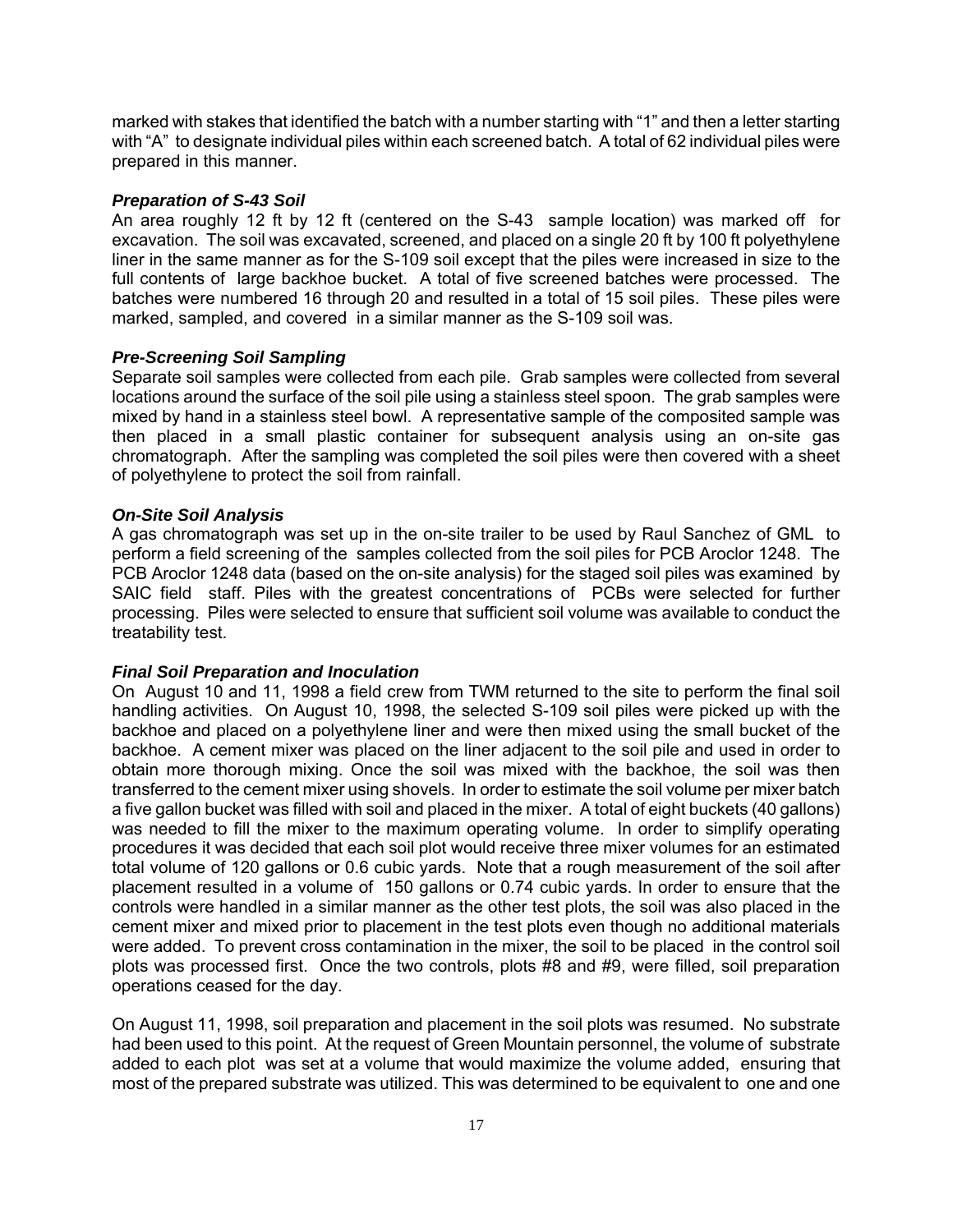half five-gallon buckets full per mixer batch which as described above was estimated to be 40 to 50 gallons in volume. Using a scale, a five gallon bucket of soil was determined to weigh 66 pounds. Assuming that the substrate has a density near that of water, the substrate application rate was estimated to be 12.7% by weight and 18.8% by volume on a wet basis. This was two to three times the application rate of 5% that was specified in the treatability study test plan. The developer, during setup, produced more substrate than needed and did not want to waste any. The test plots were filled in a sequence that minimized cross-contamination of the microbial organisms. Because the S-43 soil was not included in any of the uninoculated plots, this soil was processed last in the sequence.

Plot #3 was filled with soil that had been mixed with the uninoculated substrate. The procedure for mixing the substrate was to first put 1.5 5-gallon bucket fulls of substrate into the cement mixer and then fill the remaining volume of the mixer with soil. The mixer was operated long enough to ensure that the material was well mixed. Observation of the soil substrate mixture indicated that the substrate which consisted of a sticky oat and pine needle mixture, was broken into clumps of 1-2 inches or less in diameter. The remaining plots containing inoculated substrate and S-109 soil were then filled in this manner using three full cement batches per plot. In order to prevent cross contamination of plot #3 with inoculated soil, a plywood cover with plastic sheeting draped over the edge was placed over plot #3 when the adjacent plot was filled.

At the request of NHDES upon completion of the filling of the plots needing S-109 soil, a 55-gallon drum was filled with some of the remaining S-109 soil and set aside for potential use by another party (Ttanks). The remaining S-109 soil was returned to the excavation hole and the selected soil piles from the S-43 area were transferred to the liner for processing. As was done with the S-109 soil the S-43 soil was first mixed using the small bucket of the backhoe and was then mixed with inoculated substrate in the cement mixer and placed in the remaining soil plots. The last plot (#10) was filled on August 10, and the plots were watered by GML staff. Shortly thereafter, one liter of pure methanol was added to plots #4, #5, #6, #7, and #10. For plots #4, #5, #6, and #7 one half of each liter was poured down into each of the two corrugated vent pipes using a funnel with a three foot tube attached to ensure that the methanol was placed near the bottom. For plot #10 the methanol was dribbled across the surface of the soil.

# **3.5.4** *Plot Maintenance*

Once the treatment and control plots were setup, the only maintenance required was periodic irrigation of the soils. GML was solely responsible for this activity and irrigated the plots on an asneeded basis at a frequency that it deemed necessary to ensure that the plots are maintained in proper conditions. A logbook was kept by GML to document visits, observations, moisture content, irrigation time and rate, etc.

#### *Water Source*

Water to be used for cleaning of equipment and watering of the soil plots was obtained from an onsite potable water well. Water was obtained by placing a submersible pump in the well and pumping the water through garden hoses into two 150 gallon basins used to prepare the inoculated substrate. In order to prevent cross contamination with live microorganisms the basins were first washed and then filled will a dilute chlorine solution and left to stand overnight. The basins were then drained, rinsed , and then filled again with well water. After several hours they were drained and then filled with well water and were then ready for use. Water was drawn from the basins using a submersible sump pump placed in one of the basins. When needed, water was pumped from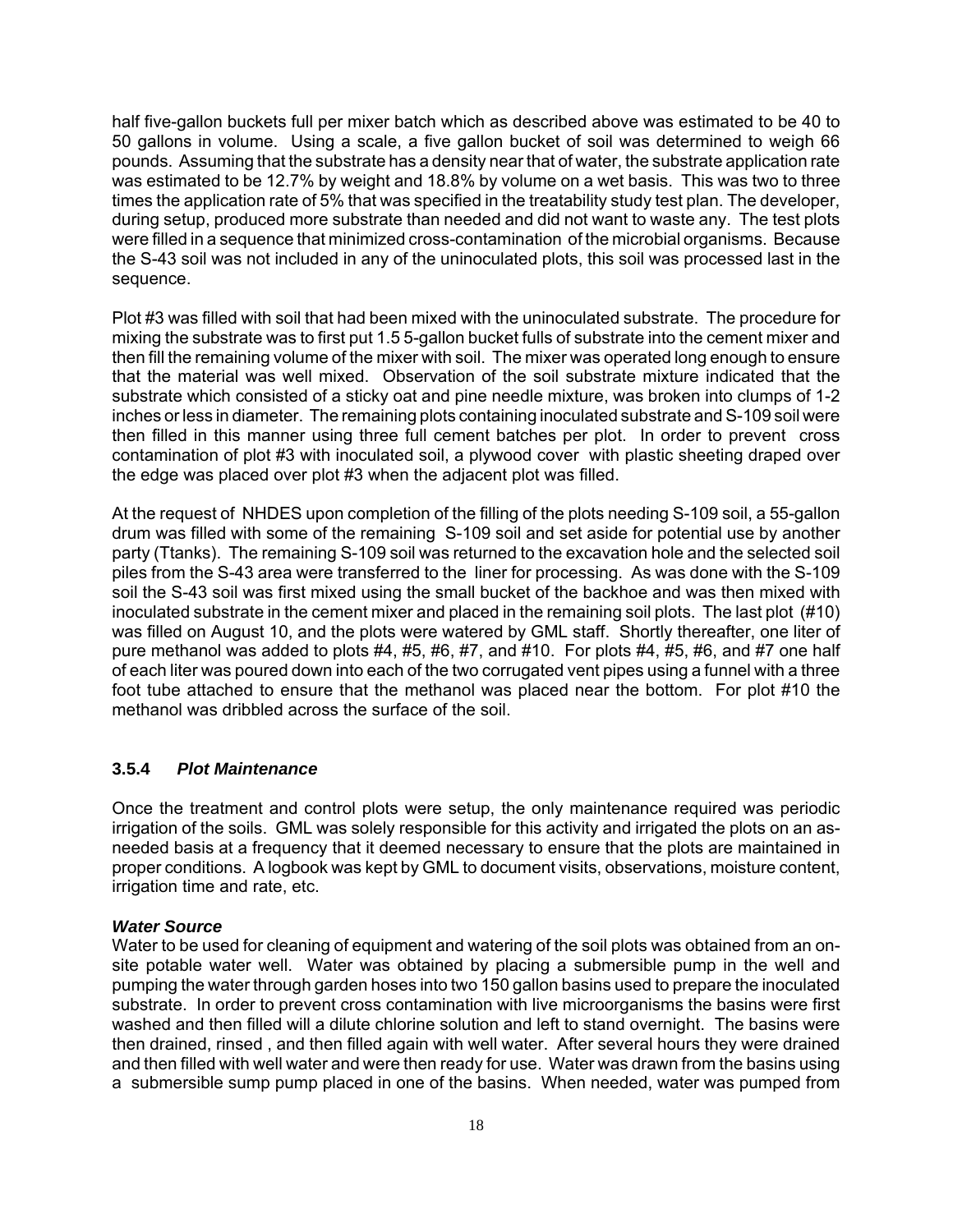the well to the basins using a submersible pump.

# **3.5.5** *Support Equipment and Facilities*

Typical support equipment and facilities that were required during the course of the treatability study at the Beede site were:

- 110V electrical power supply,
- potable water, for plot irrigation and decontamination of earth handling and sampling equipment,
- a trailer, to set up a temporary on-site analytical laboratory for analysis of screened soil samples, as well as for the SAIC and GML field staff to conduct administrative and clerical activities, and to take rest breaks,
- portable toilet, and
- earth handling equipment, such as a backhoe with a front-end loader, a mechanical shaker screen (like a Reed-Screen-All) and a cement mixer.

NHDES, through its on-site contractor, SHA, provided for or facilitated the availability of support equipment and facilities. SAIC, with the assistance of SHA, installed a pump at the deep well (6" O.D.) existing at the site for potable water.

# **3.5.6** *Decontamination, Waste Disposal and Contingency Plan*

During and at the completion of the treatability study, equipment was decontaminated by washing with water/alconox or other suitable means (e.g. steam or pressure washing) before being moved off-site.

All investigation derived waste (IDW) such as, personal protective gear and other solid hazardous waste generated during the treatability study (e.g., cinder blocks, plastic liners, manifold PVC) was placed in approved 55 gallon drums, labeled appropriately and stored on-site where indicated by NHDES. Similarly, liquid wastes (e.g., washwater, methanol and hexane used in sample preparation) were placed in separate 55 gallon drums, labeled appropriately, and staged as directed by NHDES for ultimate disposal.

Analytical and toxicity data generated for the soils in the various plots remaining at the end of the treatability study were used by NHDES to determine the suitability of the soils for return to their respective original source locations on the site. If it was deemed suitable, then NHDES, through its on-site contractor, SHA, provided for or facilitated the return of the soil to its original source area or any other staging area on the site it determined to be appropriate. However, if NHDES determined that the soils were NOT suitable for return to their respective original source locations, then it arranged for these soils to be drummed in appropriate 55-gallon drums and staged on-site for subsequent disposal and/or processing.

# **3.6 Sample Collection and Analysis**

The primary objective of this treatability study was to measure the changes in the PCB concentrations in the various treatments and controls over the course of the study by obtaining soil samples from each plot biweekly. SAIC was responsible for obtaining and preparing all samples necessary to accomplish the objectives stated in Section 3.3 and obtaining all the supporting analyses.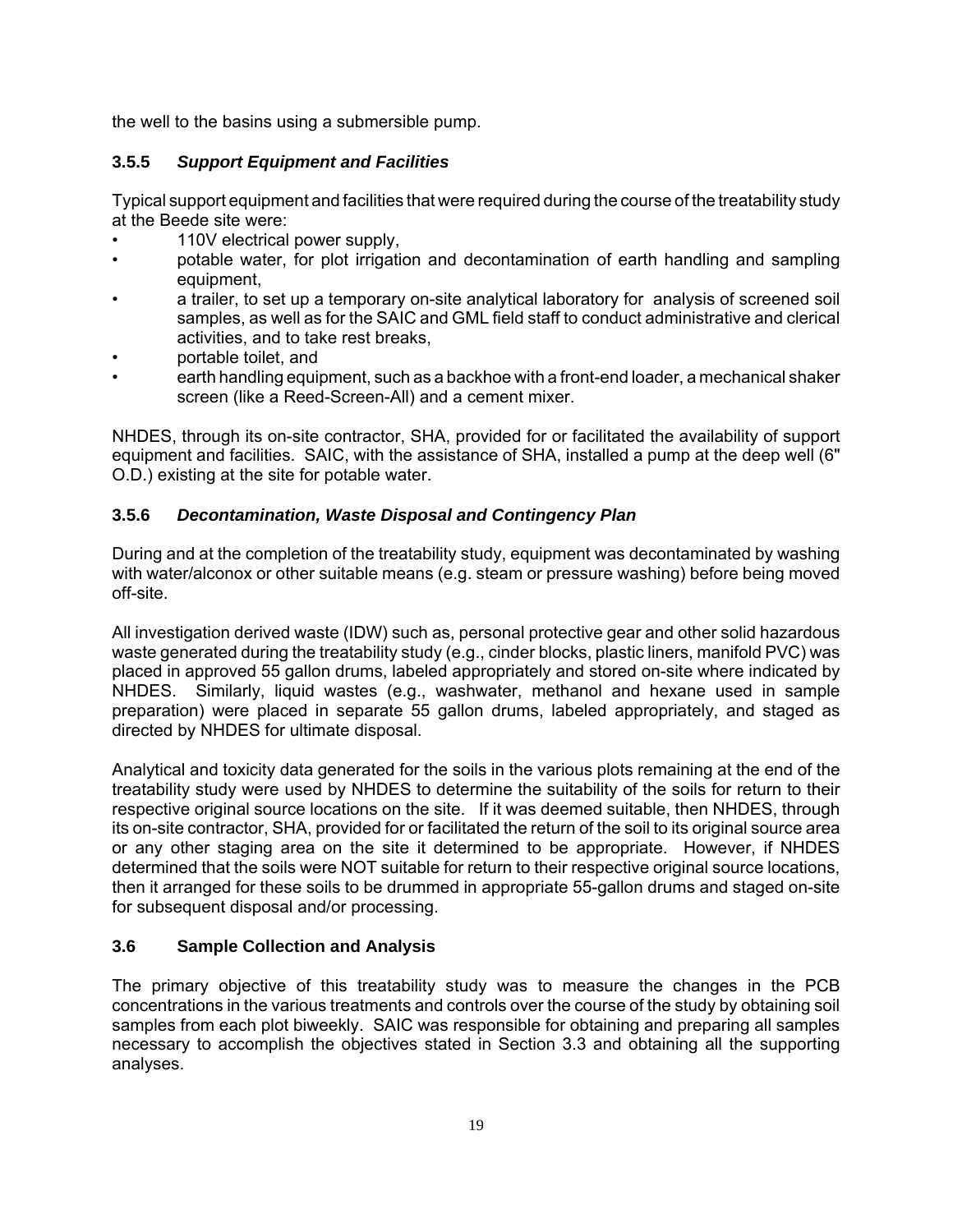The Test Plan (for this treatability study) dated July 1998, provided a detailed sampling plan, which included the number and type of samples to be collected, collection frequencies, and the analyses required. Based on the prescribed test plan, five soil grab samples from each plot per each of the five sampling events (for a total of 250, excluding duplicate and QC samples) were collected for total PCB-Aroclor and other analyses. The five sampling events were conducted on Days 0, 14, 28, 42 and 56. The SITE program offered to split samples with GML during each sampling event. However, GML requested split soil samples only from the Day 0 (or the baseline) and Day 14 event. The following discussion provides a summarized account of the sample collection effort that was undertaken for the treatability study.

#### *Sample Sequence*

Within each sample plot five grab samples were collected; one was from the center and four from near each corner approximately 6 inches from either side and in a location that would not be impeded by the buried passive air vents. The first grab sample was collected from the westernmost corner (closest to the drum storage area). The sequence then proceeded from corner to corner in a clock-wise manner and with the fifth or last grab from the plot being from the center.

#### *Plot Sequence*

In order to minimize cross-contamination during sampling, the plots were sampled in a sequence of less treatment to more treatment and secondly less soil contaminants to more soil contaminants. Following this rule the plots were sampled in the following order:

- Plot 9 (Control no treatment)
- Plot 8 (Control no treatment)<br>Plot 3 (uninoculated substrate
- Plot 3 (uninoculated substrate added)<br>Plot 6 (inoculated substrate added, soi
- (inoculated substrate added, soil with lower PCB and TPH)
- Plot 7 (inoculated substrate added, soil with lower PCB and TPH)
- Plot 10 (inoculated substrate added, soil with lower PCB and TPH)
- Plot 1 (inoculated substrate added, soil with higher PCB and TPH)
- Plot 2 (inoculated substrate added, soil with higher PCB and TPH)
- Plot 2 (inoculated substrate added, soil with higher PCB and TPH)
- Plot 4 (inoculated substrate added, soil with higher PCB and TPH)
- Plot 5 (inoculated substrate added, soil with higher PCB and TPH)

#### *Grab Samples*

Each soil grab sample was collected from the soil plots using a  $2\frac{3}{4}$  inch diameter coring sampler with a cone shaped nose. The samples were collected by pushing the sampler downward until the sampler touched the liner at the bottom of the plot or when the sampler failed to move farther with direct pressure but no twisting. The sampler was then withdrawn so as not to damage the liner. Sufficient sample volume was collected from each grab except for plot 10 which is discussed separately below. On subsequent sampling episodes, more than one core sample was collected at each grab sample location when additional sample volume was needed.

#### **Plot #10**

Due to heavy rainfall the night before collection of Day 0 samples, Plot #10 had become filled with water that extended to the top of the soil. The consistency of the Plot #10 samples was of a slurry and during the initial attempt to use the  $2\frac{3}{4}$  inch sampler with the cone tip, the sample would drop out of the sampler as soon as the tip broke the water surface upon retrieval. Attempts to use the same sampler with a butterfly tip also failed. Attempts to use other diameter samplers and covering the vent hole in the top of the samplers (at the time of retrieval) also failed. Ultimately , the Plot #10 grab samples were collected using a stainless steel spoon by digging down no more than 6 inches.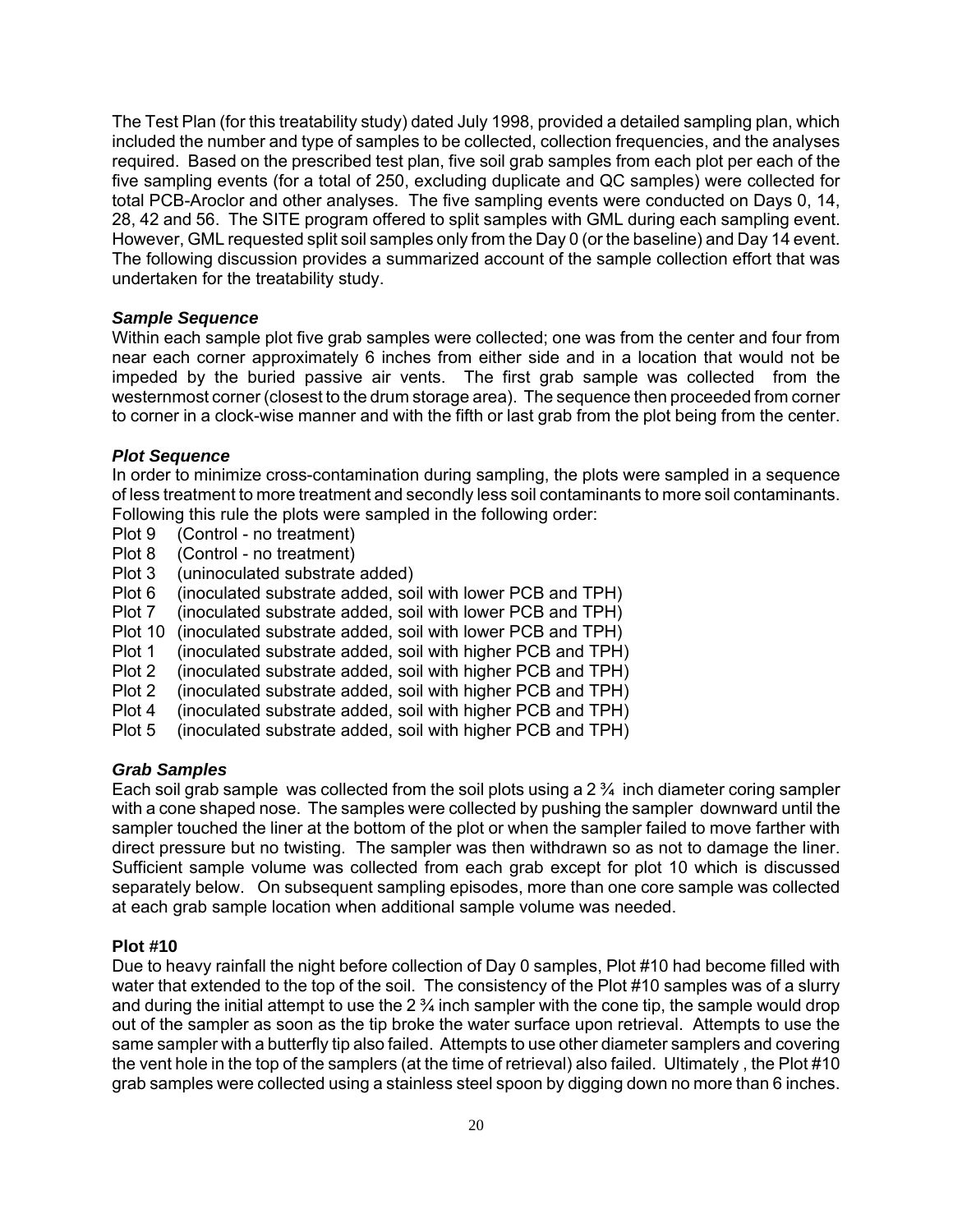### *Grab Sample Processing*

The contents of the sampler were deposited in a decontaminated stainless steel bowl and was then thoroughly mixed using a decontaminated stainless steel spoon. Once mixed, a portion was transferred into sample bottles including a split for Green Mountain Lab.

#### *Composite Sample*

After all appropriate grab sample bottles were filled, a composite sample was produced in a decontaminated bowl by combining equal amounts of material from each of the remaining grab samples left in their respective bowls. An unused sample bottle served as the measuring device to ensure equal volumes were collected from each grab. This was done starting with the bowl that contained the least sample and if this first volume did not fill the bottle completely then the volume collected from all of the other grabs was reduced accordingly. This combined soil became the composite sample for the plot. The composite sample was then thoroughly mixed using a decontaminated stainless steel spoon. The mixed composite sample was then transferred to the appropriate sample containers. All remaining sample was then returned to the appropriate treatment plot and the sample boreholes were physically collapsed using one of the stainless steel spoons. All sampling equipment was decontaminated between the sampling effort for each plot.

#### *Sampling Equipment Decontamination Procedures*

In response to advice from Green Mountain Labs personnel, a modification of the first washing step involving a dilute chlorine solution was added to the sampling equipment decontamination procedures to reduce contamination with any live microorganisms growing in the sampled media. The modification involved replacing the first soak with tap water with a 15 -minute soak in a solution of 25% chlorine bleach in tap (well) water. In addition the first step of scraping off the equipment with a brush was modified to a rinsing step using well water and pressurized garden sprayers. The following sequential procedure was used to decontaminate sampling equipment and utensils:

- Rinse off gross soil particles with tap water using pressure sprayer,
- soak and scrub inside and out, for 15 minutes using a 25% chlorine bleach solution in the first tub,
- soak and scrub inside and out, with alconox solution in the second tub,
- rinse with tap water in the third tub,
- final rinse distilled water from a squeeze bottle.
- rinse with methanol from a squeeze bottle,
- finally, rinse with hexane from a squeeze bottle, and then,
- allow it to air dry on top of a flat surface covered with clean aluminum foil.

# **Decontamination of Sample Boring Device Between Grab Samples Within the Same Plot**

Due to the limited number of sampling devices available and time required to perform the full decontamination procedure between each grab, it was decided that, for grab samples within a given soil plot, only a gross decontamination would be performed on the sample boring device used to collect the soil sample. This decision is based on the knowledge that the contents of each soil plot were well mixed at the beginning of the test. The gross decontamination steps used on the sample boring device between grabs within each soil plot are as follows:

- Rinse off gross soil contamination using pressure sprayer and tap water,
- wipe the inside and outside of the boring devise with a clean paper towel.

#### *Water in Treatment Plots*

On August 12, 1998 water was observed covering approximately one half of the surface of plot #10. Plot #10 was the only uncovered treatment plot and it had rained approximately 2 inches (as measured in the 5-gallon bucket left out the night before) during a heavy thunderstorm the night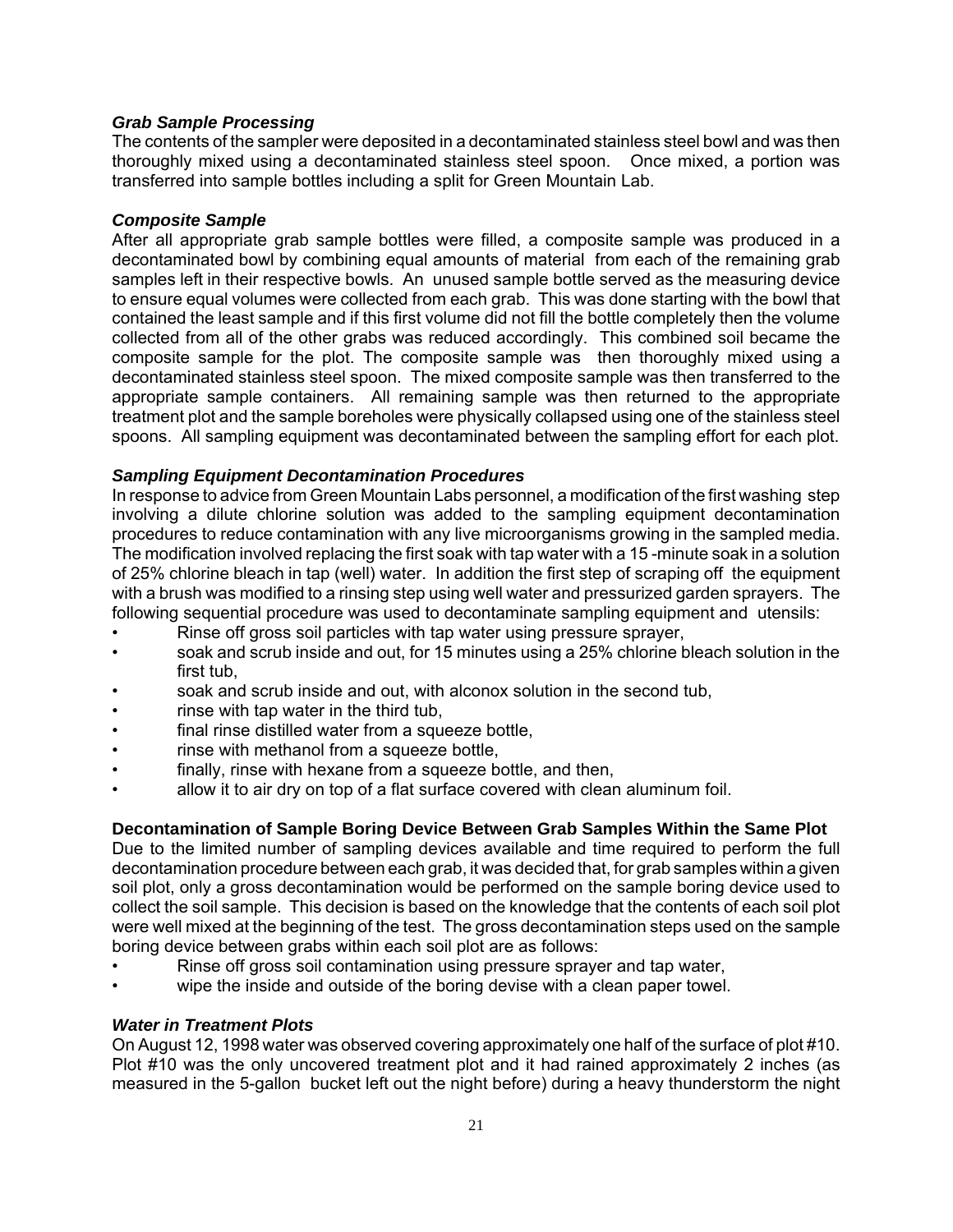before. It was suspected that additional rainwater was driven by the wind off the side of the roof of the adjacent plot, into plot #10. Raul Sanchez of GML was informed of this development. He said there were no plans to remove the water in plot #10 and so it was left as is.

While sampling plot #4 water was also observed at a depth of approximately 4 inches from the bottom. The observation was made by looking down into the holes left behind when the grab sampler was removed. Raul Sanchez of GML was also informed of this observation.

#### *Temperature Measurement*

On August 12 the first treatment plot temperature measurements were made using a bi-metal type temperature gauge in which the temperature sensitive portion is encased in a approximately 3-foot long thin metal rod. Two temperature measurements were made per plot. The first was made by inserting the rod straight down into the center of the treatment plot. The gauge was allowed to stabilize for approximately two minutes before reading. The second reading was made by inserting the rod straight down approximately 4-6 inches in from the side of the treatment plot in the middle of the side between the location of the first and second grab samples.

# **DAY "14" SAMPLING**

On Day 13, August 25, 1998, SAIC staff arrived on-site to prepare for the Day 14 sampling to be conducted the next day.

The following day, August 26, 1998 (Day 14) soil sampling was conducted following the same procedures established on August 12 (Day 0). As specified in the sampling plan the list of analyses to be conducted on the composite samples was less than those analyzed for Day 0 samples. The following changes to the Day 0 sampling procedures were made:

- Due to water in the plot, the coring devise would not retain sufficient volume while sampling plot #4. Grabs 2-5 were collected using a spoon in a similar manner as was done for plot #10.
- At the request of GML staff, the number of split samples collected was reduced from five to one to one per plot. This change was made to determine the treatment effectiveness, modify nutrient addition and because of budget constraints. The split sample was taken from the composite sample for each plot.

### **Day "28" Sampling**

On Day 27, September 8, 1998, SAIC staff arrived on-site to prepare for the Day 28 sampling to be conducted the next day.

The following day, September 9, 1998 (Day 28), soil sampling was conducted following the same procedures established on August 12 (Day 0). As specified in the sampling plan the list of analyses to be conducted on the composite samples was the same as those analyzed for Day 0 samples with the exception for metals and toxicological analyses.

#### *Soil Gas Sampling*

Measurements of the oxygen content of the soil gas in the treatment plots were conducted on September 11, 1998. The measurements were made using a thin stainless steel tube attached to an oxygen gas meter using vinyl tubing. The stainless steel tube was equipped with a threaded rod that could be inserted into the tube its entire length. Appendix A presents the procedures for soil gas sampling that were used. With the exception of the control plots #8 and #9, all of the treatment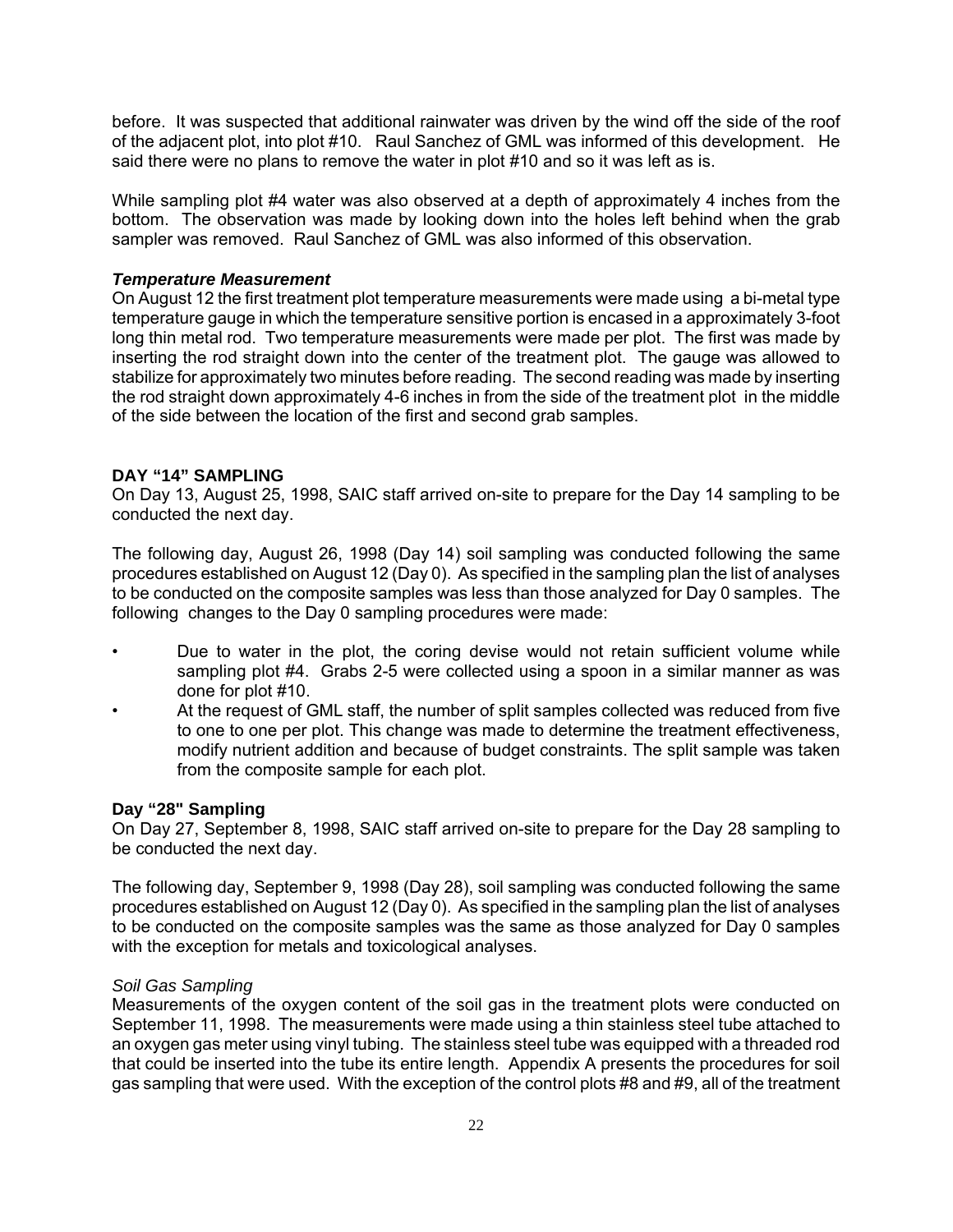plots exhibited reduced levels of oxygen with the lowest reading being 5.8%.

#### *Leachate Sample Collection*

Samples of the water were collected from Plots #1, #4, #5, #6, and #7. However, the shipping cooler was damaged during shipment and resulted in the breakage and loss of both sample bottles from Plot #1. In between sample collection at each plot several liters of tap water were flushed through the sample tubing to prevent gross cross contamination of the samples.

#### **Day "56" Sampling**

On Day 55, October 6, 1998, SAIC staff arrived on-site to prepare for the Day 56 sampling to be conducted the next day.

The following day, October 7, 1998 (Day 56), soil sampling was conducted following the same procedures established on August 12 (Day 0). As specified in the sampling plan the list of analyses to be conducted on the composite samples was the same as those analyzed for Day 0 samples with the exception for metals. Upon completion of the sampling effort the air compressor was turned off and disconnected.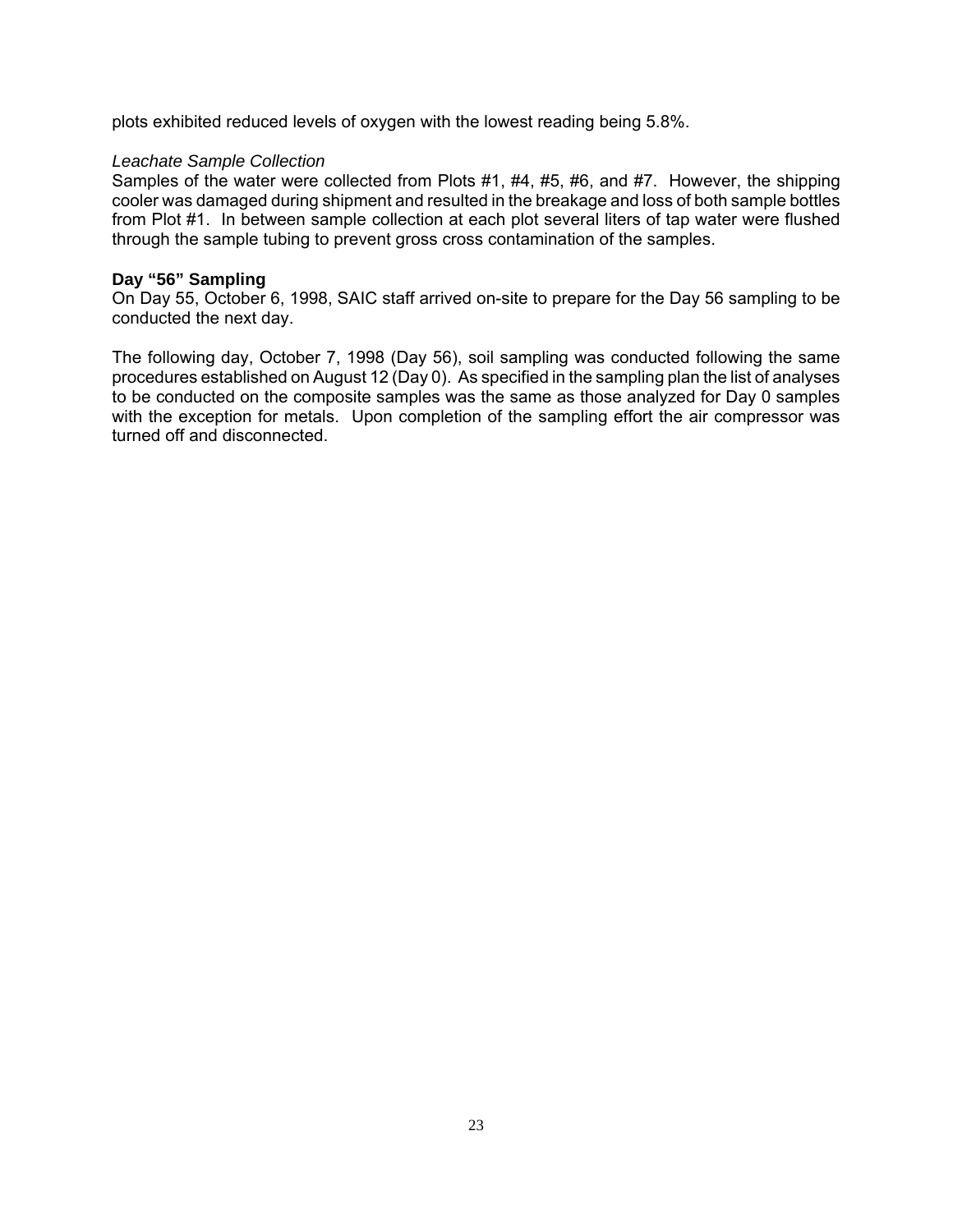# **Section 4.0 Results and Discussion**

### <span id="page-30-0"></span>**4.1 Introduction**

As noted in Section 1, this project was not carried to completion (i.e., through a field demonstration) due to strong indications that the technology did not perform effectively or as anticipated by GML, the developer, in spite of efforts by all stakeholders to overcome the problems. Nevertheless, data collected through the course of the eight-week field treatability study (August through October 1998) is summarized and discussed in this section.

#### **4.2 Soil Characterization**

As discussed in Section 3, based on the soil PCB concentration data available from previously conducted remedial investigation (RI) at the Beede site, two areas that were known to be potentially contaminated with PCBs, RI sample locations S109 and S43, were chosen as the soil source areas for the treatability tests. However, in order to ensure that a sufficient quantity of soil with reasonably high PCB concentration was available from both areas, the soils from locations S109 and S43 were carefully excavated, screened and staged in small piles, sampled and analyzed on-site, as discussed in Section 3.

Based on the results of on-site analysis of the soil excavated from the S109 area, the PCB Aroclor 1248 concentrations ranged from 24 mg/Kg to 2,350 mg/Kg, with an average concentration of 669 mg/Kg and a median concentration of 238 mg/Kg. Of the S109 derived soil piles used to constitute the bulk of the test soil used for the study the PCB Aroclor 1248 concentrations ranged from 154 mg/Kg to 2,350 mg/Kg, with an average concentration of 977 mg/Kg and a median concentration of 1,003 mg/Kg.

Based on the results of on-site analysis of the soil excavated from the S43 area, the PCB Aroclor 1248 concentrations ranged from 47 mg/Kg to 288 mg/Kg, with an average concentration of 118 mg/Kg and a median concentration of 105 mg/Kg. Of the S43 derived soil piles used to constitute the bulk of the test soil used for the study the PCB Aroclor 1248 concentrations ranged from 93 mg/Kg to 288 mg/Kg, with an average concentration of 154 mg/Kg and a median concentration of 112 mg/Kg.

#### **4.3 Performance Data**

# *4.3.1 PCB Data for Treatments and Controls*

As stated in Section 3.3, the primary objectives of this field treatability study were 1) to establish the applicability of the GML treatment process to the Beede site and (2) to determine its effectiveness in biodegrading the primary target contaminants, PCBs, in soil which also contained lead and other organic contaminants including TPHs. To accomplish these objectives, a series of experiments, as described in Section 3.4, consisting of a few variations of GML's biotreatment process and controls were carried out over an eight-week period from August through October of 1998 at the Beede site. The key evaluation criteria for the these objectives was the total PCB concentrations in the soil that was subjected to the various treatments and controls. Due to budgetary constraints the majority of the soil samples collected through the course of the study were analyzed for the PCB Aroclor contents using the EPA Method 8082. However, a limited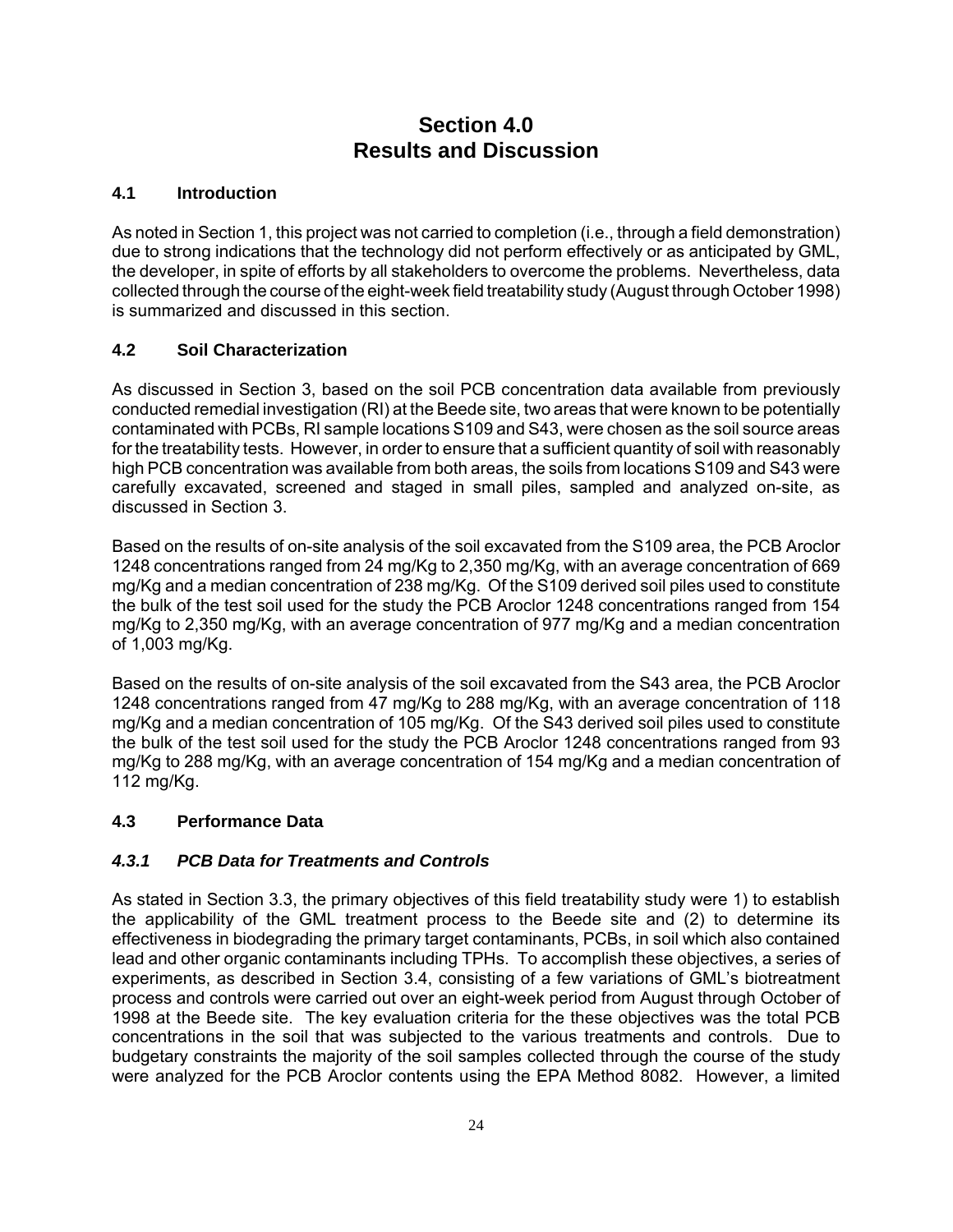number of composite samples from the Days 0, 28 and 56 sampling events were analyzed for congener specific PCBs using a combination of EPA Methods 1668 and 680. Congener specific analyses were performed to determine if biodegradation altered the Aroclor 1248 pattern. If PCBs were to undergo biodegradation, the original Aroclor patterns would no longer prevail and thereby mislead one to believe that all PCBs have undergone biodegradation when in fact only a few of the more readily degradable congeners may have biodegraded. The rationale was, that if one or more of the GML treatments did indeed achieve or came significantly close to achieving the treatment goal of reducing the total PCB concentration to less than 1 mg/Kg, then the congener-specific PCB analysis of the composite samples from the respective treatment plot would provide a more definitive confirmation of such treatment performance.

Summary results of PCB Aroclor analysis are presented in Table 4.2-1. These results, which are based on at least five grab samples per plot per each of the five sampling events, clearly indicate that irrespective of the treatment or control applied to the test soil the PCB concentrations (as Aroclor 1248) remained unchanged after eight weeks of treatment duration. Furthermore, the PCB concentration ranges (or the 90% confidence intervals for each plot per event) were found to be fairly tight, thus reducing the uncertainties of the analytical findings (of the lack of performance). The relative tightness of the confidence intervals could be attributed to fact that the target soils and the bulk inoculum (or the non-inoculated substrate) were thoroughly homogenized prior to use in the respective plots, thus reducing the variability in PCB concentrations across a given plot.

Summary results of the congener-specific PCB analyses are presented in Table 4.2-2 and the homologue-specific analyses are presented in Table 4.2-3. These results also suggest that no specific or noteworthy treatment effect could be attributed to any of the treatments or controls.

GML was provided with split samples from the baseline event Day 0, and Day 14, however GML only analyzed samples from the baseline event. In addition, the SITE Program made all of its analytical results available to GML for review. Based on the results of their own sample analysis (for PCB Aroclor) and the SITE Program results, Mr. Raul Sanchez of GML (the President) conceded during an October 1998 teleconference with the EPA Technical Project Manager (Dr. Ronald Lewis), the NHDES Innovative Technology Coordinator (Mr. Robert P. Minicucci, II), and the SAIC Work Assignment Manager (Mr. Dan Patel) that their efforts (through the field treatability tests) had failed to demonstrate the treatment effect of their PCB Bioremediation process. Mr. Sanchez stated that he and his technical team (including Dr. Tony Rutkowski, the chief microbiologist) had carefully reviewed the treatment procedures and methods employed prior to and during the course of the treatability testing. Although they could not pin point the exact cause of the system's nonperformance, GML believed that the primary reason may have been the method in which the cometabolite source material was applied. Mr. Sanchez elaborated that during their earlier laboratory trials, they had use concentrated pine needle extract as the source for terpenes - the desired cometabolite compounds. However, for the field tests, they had used shredded pine needles. According to Mr. Sanchez, the lack of readily available co-metabolite compounds to the treatment system within the inoculated soil may have been a key detrimental factor.

Subsequently, the EPA SITE program and the NHDES agreed to give GML another opportunity to demonstrate its technology's capability in degrading PCB in the Beede soil, but at a much smaller laboratory scale. In September 2000, GML carried out a limited number of preliminary bench-scale tests, at the Middlebury College in Middlebury, Vermont to reestablish the viability of its process. At the conclusion of the bench-scale tests, GML conceded that, at best the tests were inconclusive and at worst had failed. The project was terminated at that time.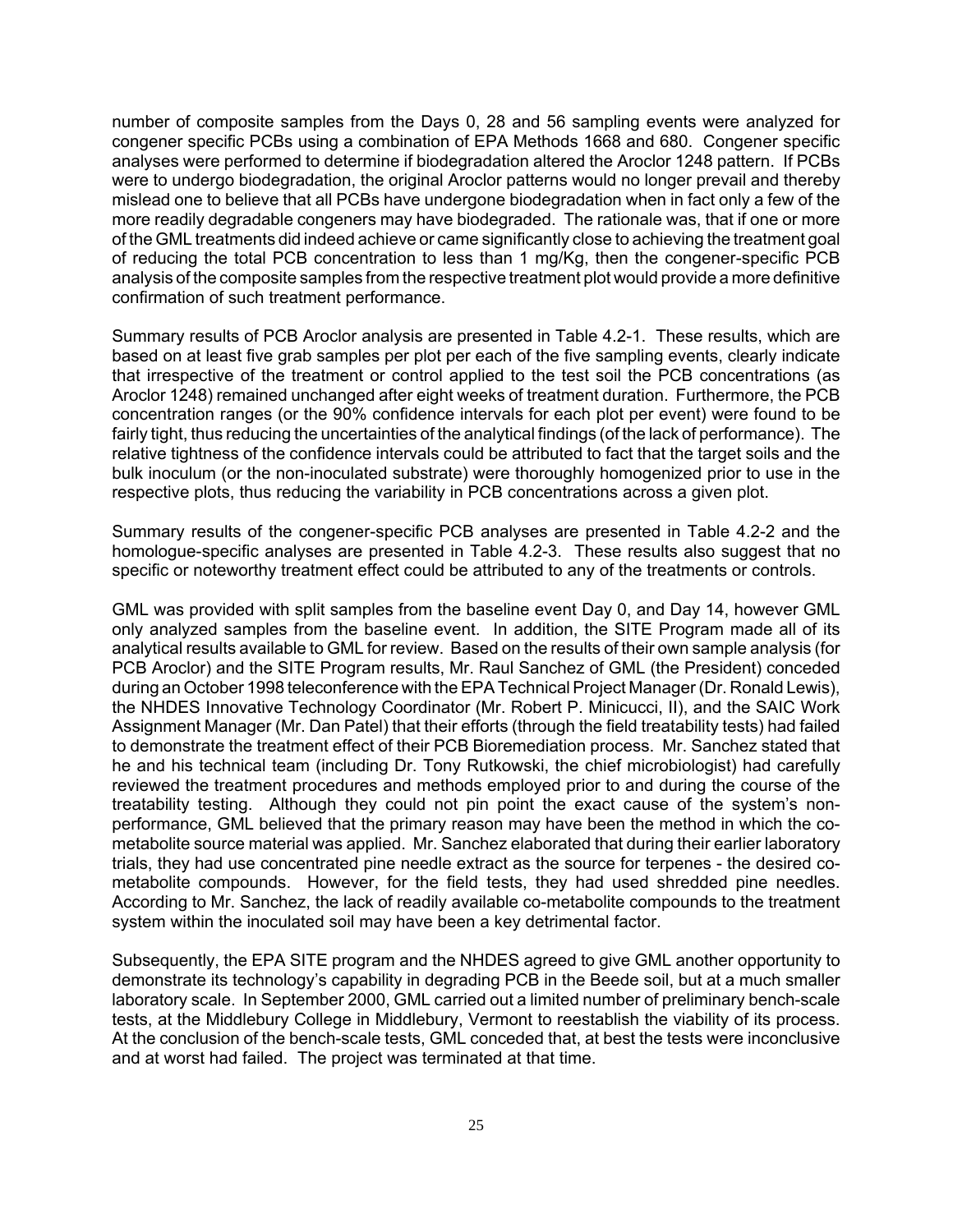|                |                                                                                     |                         |             |             | PCB Aroclor 1248 Concentrations |             |             |
|----------------|-------------------------------------------------------------------------------------|-------------------------|-------------|-------------|---------------------------------|-------------|-------------|
| Source<br>Soil | Plot#<br>Description of Experiment                                                  | <b>Statistic</b>        | Day 0       | Day14       | Day28                           | Day 42      | Day 56      |
| S-109          | Plot 1 with<br>Inoculum at 5 % weight of soil,<br>$\bullet$                         | Average                 | 220         | 254         | 250                             | 267         | 231         |
|                | passive aeration through<br>٠<br>corrugated perforated piping,                      | 90% Confidence Interval | $187 - 253$ | $238 - 270$ | $239 - 261$                     | $238 - 296$ | $202 - 260$ |
|                | sloped plywood cover, and<br>$\bullet$<br>no methanol<br>$\bullet$                  | Median                  | 208         | 249         | 254                             | 269         | 221         |
| S-109          | Plot 2 with<br>Inoculum at 5 % weight of soil,                                      | Average                 | 207         | 225         | 256                             | 267         | 216         |
|                | no passive aeration through<br>corrugated perforated piping,                        | 90% Confidence Interval | 183 - 231   | $222 - 228$ | $239 - 272$                     | 193 - 341   | $200 - 232$ |
|                | sloped plywood cover, and<br>$\bullet$<br>no methanol                               | Median                  | 213         | 225         | 264                             | 239         | 210         |
| S-109          | Plot 3 with<br>Non-microbial substrate at 5 %                                       | Average                 | 224         | 223         | 240                             | 261         | 205         |
|                | weight of soil,<br>passive aeration through<br>corrugated perforated piping,        | 90% Confidence Interval | $210 - 238$ | 207 - 239   | $205 - 275$                     | $210 - 312$ | 188 - 222   |
|                | sloped plywood cover, and<br>no methanol                                            | Median                  | 222         | 223         | 223                             | 230         | 211         |
| S-109          | Plot 4 with<br>Inoculum at 5 % weight of soil,                                      | Average                 | 254         | 219         | 229                             | 222         | 207         |
|                | passive aeration through<br>corrugated perforated piping,                           | 90% Confidence Interval | $203 - 305$ | $210 - 228$ | $214 - 244$                     | $213 - 231$ | 191 - 223   |
|                | sloped plywood cover, and<br>methanol                                               | Median                  | 235         | 221         | 222                             | 224         | 205         |
| S-109          | Plot 5 (a duplicate of Plot 4) with<br>Inoculum at 5 % weight of soil,<br>$\bullet$ | Average                 | 214         | 247         | 237                             | 240         | 228         |
|                | passive aeration through<br>$\bullet$<br>corrugated perforated piping,              | 90% Confidence Interval | 191 - 237   | $226 - 268$ | $227 - 247$                     | $227 - 253$ | $220 - 236$ |
|                | sloped plywood cover, and<br>methanol<br>$\bullet$                                  | Median                  | 205         | 255         | 232                             | 236         | 233         |

# Table 4.2-1 Summary of PCB Aroclor Data for the Various Treatments and Controls

26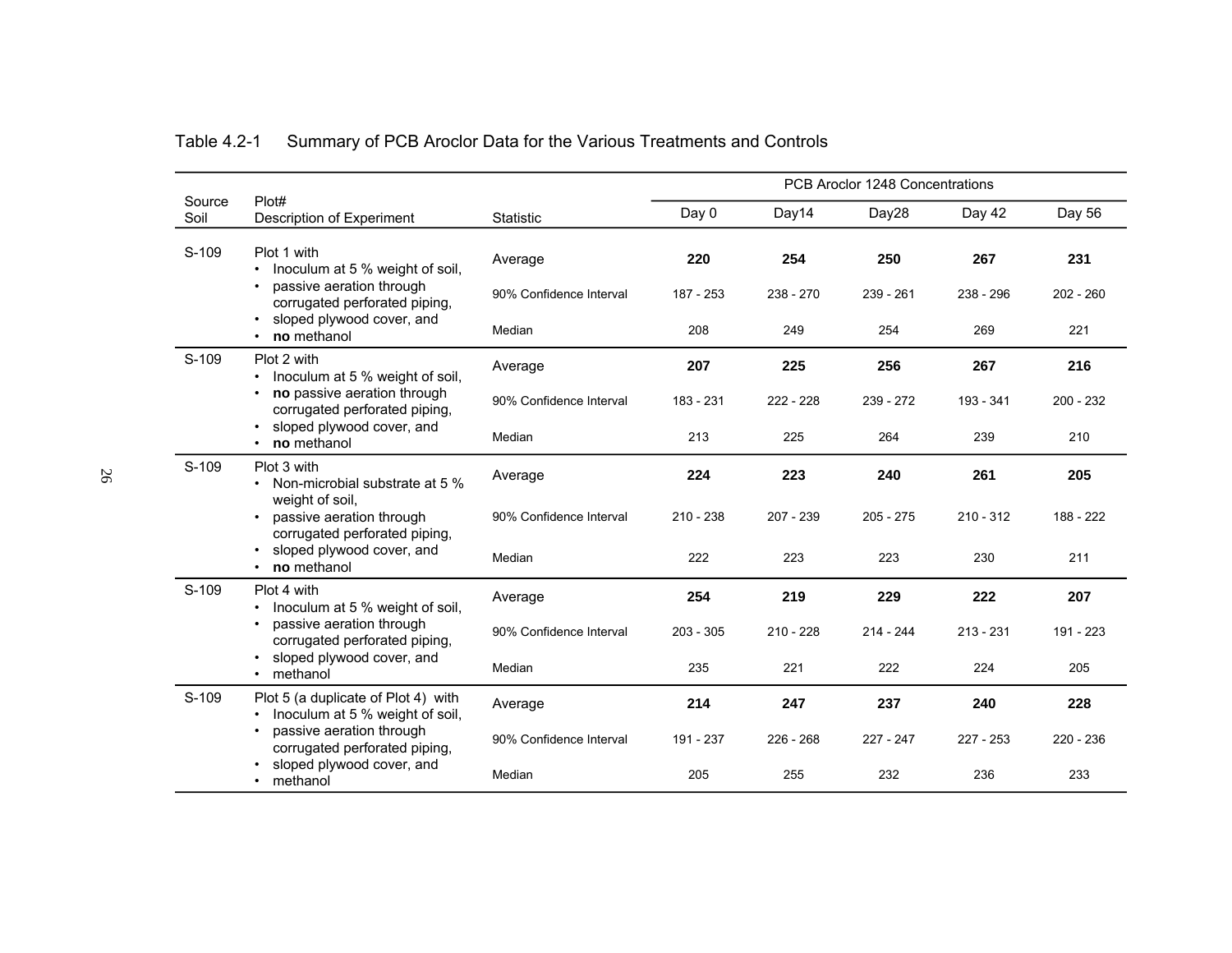|                |                                                                                                                              |                         | PCB Aroclor 1248 Concentrations |             |             |             |             |  |  |
|----------------|------------------------------------------------------------------------------------------------------------------------------|-------------------------|---------------------------------|-------------|-------------|-------------|-------------|--|--|
| Source<br>Soil | Plot#<br>Description of Experiment                                                                                           | Statistic               | Day 0                           | Day14       | Day28       | Day 42      | Day 56      |  |  |
| $S-43$         | Plot 6 with<br>Inoculum at 5 % weight of soil,<br>$\bullet$                                                                  | Average                 | 77                              | 89          | 81          | 87          | 77          |  |  |
|                | passive aeration through<br>corrugated perforated piping,                                                                    | 90% Confidence Interval | $72 - 82$                       | 74 - 104    | $75 - 87$   | $83 - 91$   | $73 - 81$   |  |  |
|                | sloped plywood cover, and<br>methanol<br>$\bullet$                                                                           | Median                  | 77                              | 84          | 78          | 89          | 78          |  |  |
| $S-43$         | Plot 7 (a duplicate of Plot 6) with<br>Inoculum at 5 % weight of soil,<br>$\bullet$                                          | Average                 | 72                              | 80          | 74          | 81          | 72          |  |  |
|                | passive aeration through<br>$\bullet$<br>corrugated perforated piping,<br>sloped plywood cover, and<br>methanol<br>$\bullet$ | 90% Confidence Interval | $62 - 82$                       | $74 - 86$   | $67 - 81$   | $77 - 85$   | $68 - 76$   |  |  |
|                |                                                                                                                              | Median                  | 73                              | 81          | 74          | 81          | 71          |  |  |
| S-109          | Plot 8 with<br>No inoculum or substrate,                                                                                     | Average                 | 223                             | 236         | 249         | 237         | 225         |  |  |
|                | passive aeration through<br>corrugated perforated piping,                                                                    | 90% Confidence Interval | 190 - 255                       | $224 - 248$ | $207 - 291$ | $208 - 266$ | $211 - 239$ |  |  |
|                | sloped plywood cover, and<br>$\bullet$<br>no methanol<br>$\bullet$                                                           | Median                  | 212                             | 233         | 236         | 237         | 230         |  |  |
| S-109          | Plot 9 with<br>No inoculum or substrate,<br>$\bullet$                                                                        | Average                 | 190                             | 227         | 237         | 246         | 230         |  |  |
|                | no passive aeration through<br>$\bullet$<br>corrugated perforated piping,                                                    | 90% Confidence Interval | 154 - 226                       | 184 - 270   | $202 - 272$ | $227 - 265$ | $209 - 251$ |  |  |
|                | sloped plywood cover, and<br>$\bullet$<br>no methanol<br>$\bullet$                                                           | Median                  | 196                             | 217         | 227         | 257         | 223         |  |  |
| $S-43$         | Plot 10 with<br>Inoculum at 5 % weight of soil,<br>$\bullet$                                                                 | Average                 | 68                              | 69          | 77          | 81          | 79          |  |  |
|                | no passive aeration through<br>$\bullet$<br>corrugated perforated piping,                                                    | 90% Confidence Interval | $62 - 74$                       | $60 - 78$   | $73 - 81$   | $73 - 89$   | $72 - 86$   |  |  |
|                | no shelter or cover, and<br>methanol<br>$\bullet$                                                                            | Median                  | 65                              | 71          | 76          | 80          | 82          |  |  |

Table 4.2-1 Summary of PCB Aroclor Data for the Various Treatments and Controls (continued...)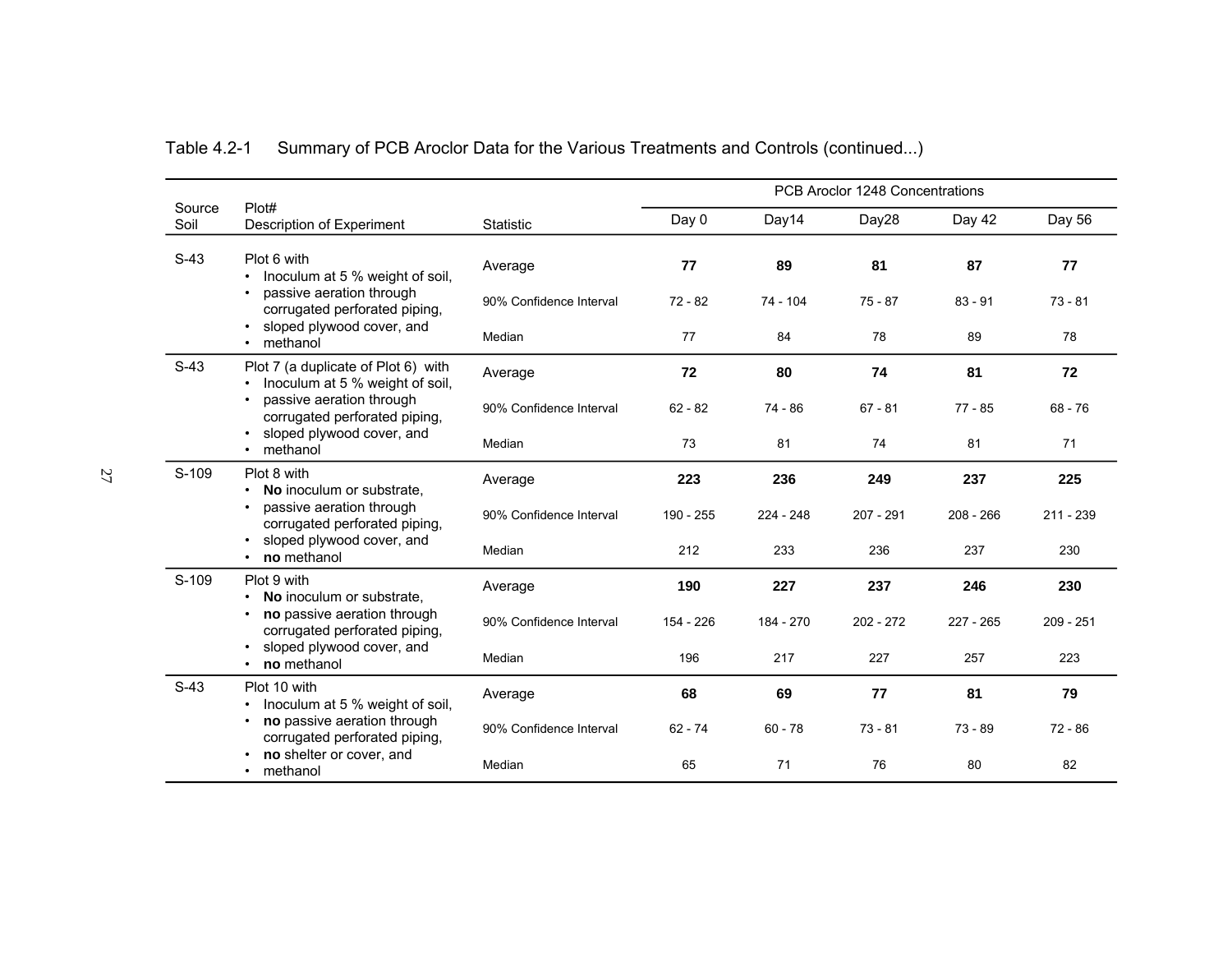|                       | PCB Concentration (ug/Kg) |                 |                 |           |                         |                           |  |  |  |  |
|-----------------------|---------------------------|-----------------|-----------------|-----------|-------------------------|---------------------------|--|--|--|--|
| PCB Congener          |                           | Plot # 1        |                 |           | Plot # 2                |                           |  |  |  |  |
| ID#                   | Day 0                     | Day 28          | Day 56          | Day 0     | Day 28                  | Day 56                    |  |  |  |  |
|                       |                           |                 |                 |           |                         |                           |  |  |  |  |
| 1                     | 14                        | 11              | 7               | 15        | 12                      | 13                        |  |  |  |  |
| 3                     | 1                         | 1               | 1               | 1         | 4                       | $\mathbf{1}$              |  |  |  |  |
| 8                     | 1,600                     | 1,600           | 1,200           | 1,600     | 450                     | 1,400                     |  |  |  |  |
| 15                    | 8,000                     | 8,900           | 7,400           | 6,600     | 3,800                   | 7,100                     |  |  |  |  |
| 18                    | 30,000                    | 14,000          | 13,000          | 27,000    | 13,000                  | 11,000                    |  |  |  |  |
| 28                    | 57,000                    | 42,000          | 18,000          | 51,000    | 34,000                  | 20,000                    |  |  |  |  |
| 37                    | 9,200                     | 6,000           | 4,800           | 7,800     | 6,900                   | 5,700                     |  |  |  |  |
| 44                    | 170                       | 16,000          | 15,000          | 14,000    | 12,000                  | 15,000                    |  |  |  |  |
| 49                    | 10,000                    | 9,800           | 14,000          | 8,800     | 8,500                   | 14,000                    |  |  |  |  |
| 52                    | 19,000                    | 15,000          | 17,000          | 18,000    | 13,000                  | 17,000                    |  |  |  |  |
| 66                    | 14,000                    | 14,000          | 14,000          | 12,000    | 8,500                   | 13,000                    |  |  |  |  |
| 70                    | 18,000                    | 16,000          | 16,000          | 13,000    | 17,000                  | 17,000                    |  |  |  |  |
| 74                    | 9,600                     | 7,900           | 7,800           | 6,600     | 15,000                  | 7,700                     |  |  |  |  |
| 77                    | 1,200                     | 1,300           | 1,300           | 980       | 1,500                   | 1,400                     |  |  |  |  |
| 81                    | 110                       | 140             | 130             | 95        | 130                     | 110                       |  |  |  |  |
| 87/115                | 2,300                     | 2,600           | 2,980           | 1,500     | 3,100                   | 2,990                     |  |  |  |  |
| 90/101                | 4,500                     | 6,000           | 2,400           | 3,200     | 6,900                   | 3,000                     |  |  |  |  |
| 99                    | 2,200                     | 2,400           | 1,500           | 1,700     | 2,700                   | 1,600                     |  |  |  |  |
| 110                   | 4,100                     | 4,600           | 2,200           | 3,300     | 6,600                   | 2,300                     |  |  |  |  |
| 119                   | 120                       | 130             | 89              | 110       | 130                     | 69                        |  |  |  |  |
| 118                   | 3,000                     | 3,400           | 2,900           | 2,600     | 3,100                   | 2,500                     |  |  |  |  |
| 123                   | 460                       | 420             | 110             | 370       | 380                     | 39                        |  |  |  |  |
| 105                   | 2,400                     | 2,000           | 1,900           | 1,800     | 2,300                   | 1,500                     |  |  |  |  |
| 114                   | 240                       | 220             | 170             | 200       | 200                     | 150                       |  |  |  |  |
| 126                   | 19                        | 14              | 18              | 14        | 11                      | 12                        |  |  |  |  |
| 151                   | 170                       | 130             | 130             | 100       | 86                      | 120                       |  |  |  |  |
| 128/167               | 240                       | 260             | 248             | 210       | 230                     | 211                       |  |  |  |  |
| 138/158               | 1,200                     | 1,100           | 1,130           | 1,000     | 1,100                   | 1,110                     |  |  |  |  |
| 149                   | 730                       | 760             | 149             | 690       | 580                     | 660                       |  |  |  |  |
| 153/168               | 560                       | 580             | 901             | 540       | 570                     | 881                       |  |  |  |  |
|                       |                           |                 |                 |           |                         |                           |  |  |  |  |
| 156                   | 130                       | 110             | 120             | 110       | 110                     | 98                        |  |  |  |  |
| 157                   | 30<br><b>ND</b>           | 26<br><b>ND</b> | 26<br><b>ND</b> | 26        | 24                      | 22                        |  |  |  |  |
| 169                   |                           |                 |                 | <b>ND</b> | <b>ND</b>               | <b>ND</b>                 |  |  |  |  |
| 170                   | 130                       | 100             | 100             | 110       | 110                     | 86                        |  |  |  |  |
| 177                   | 20                        | 15              | 20              | 16        | 15                      | 16                        |  |  |  |  |
| 180                   | 210                       | 180             | 200             | 180       | 170                     | 160                       |  |  |  |  |
| 183                   | 49                        | 40              | 42              | 43        | 38                      | 34                        |  |  |  |  |
| 184                   | ND                        | ND              | <b>ND</b>       | <b>ND</b> | ND                      | ND                        |  |  |  |  |
| 187                   | 100                       | 78              | 81              | 92        | $70\,$                  | 63                        |  |  |  |  |
| 189                   | 420                       | 4               | 4               | 4         | 4                       | $\ensuremath{\mathsf{3}}$ |  |  |  |  |
| 201                   | 38                        | 28              | 4               | 3         | 31                      | 34                        |  |  |  |  |
| 202                   | $\bf 8$                   | $\overline{7}$  | 8               | 7         | 6                       | $\overline{7}$            |  |  |  |  |
| 194                   | 22                        | 18              | 18              | $18$      | 17                      | 15                        |  |  |  |  |
| 195                   | $10$                      | 9               | $10$            | $\bf 8$   | $\overline{7}$          | 8                         |  |  |  |  |
| 206                   | 17                        | 16              | 18              | 13        | 17                      | 16                        |  |  |  |  |
| 207                   | 2                         | 1               | 1               | 1         | $\overline{\mathbf{c}}$ | 1                         |  |  |  |  |
| 209                   | 5                         | 4               | 4               | 4         | $\overline{4}$          | 4                         |  |  |  |  |
| <b>Total Congener</b> | 218,155                   | 177,901         | 147,118         | 185,461   | 162,408                 | 148,133                   |  |  |  |  |
| Concentration         |                           |                 |                 |           |                         |                           |  |  |  |  |

Table 4.2-2 Summary of PCB Congener Data for the Various Treatments and Controls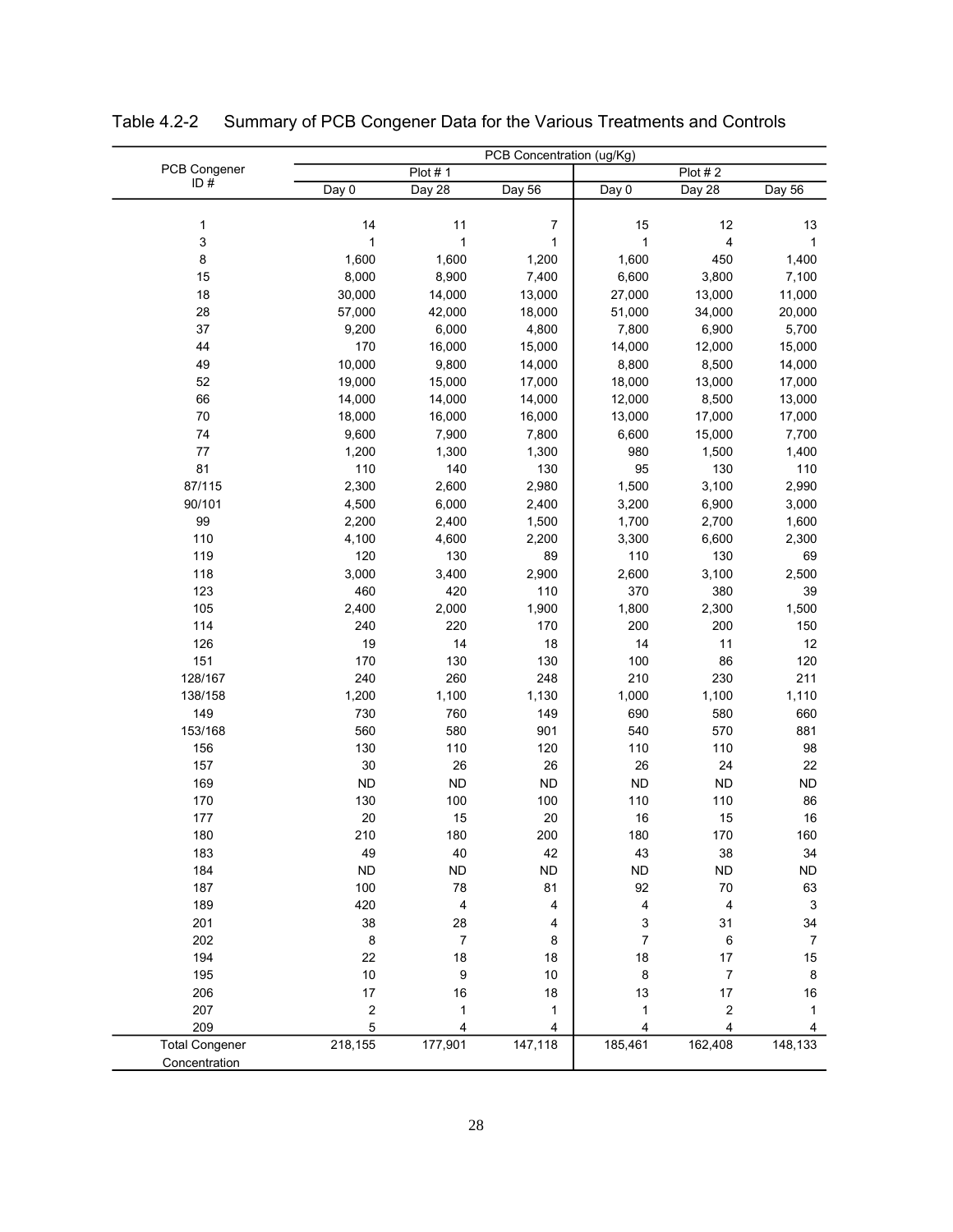|                       | PCB Concentration (ug/Kg) |           |                |                |                         |                           |  |  |  |  |  |
|-----------------------|---------------------------|-----------|----------------|----------------|-------------------------|---------------------------|--|--|--|--|--|
| PCB Congener          |                           | Plot # 3  |                |                | Plot #4                 |                           |  |  |  |  |  |
| ID#                   | Day 0                     | Day 28    | Day $56$       | Day 0          | Day 28                  | Day 56                    |  |  |  |  |  |
| $\mathbf 1$           | 13                        | 5         | 9              | 9              | 30                      | 5                         |  |  |  |  |  |
| 3                     | $\mathbf{1}$              | 1         | 1              | $\mathbf 1$    | $\overline{\mathbf{c}}$ | 1                         |  |  |  |  |  |
| 8                     | 1,200                     | 1,300     | 110            | 1,300          | 4,500                   | 1,200                     |  |  |  |  |  |
| 15                    | 5,100                     | 8,600     | 6,300          | 5,100          | 25,000                  | 7,100                     |  |  |  |  |  |
| 18                    | 25,000                    | 19,000    | 12,000         | 30,000         | 19,000                  | 11,000                    |  |  |  |  |  |
| 28                    | 25,000                    | 47,000    | 16,000         | 50,000         | 50,000                  | 20,000                    |  |  |  |  |  |
| 37                    | 6,400                     | 74,000    | 6,000          | 7,800          | 7,700                   | 5,200                     |  |  |  |  |  |
| 44                    | 12,000                    | 21,000    | 14,000         | 13,000         | 15,000                  | 14,000                    |  |  |  |  |  |
| 49                    | 7,600                     | 15,000    | 13,000         | 8,800          | 11,000                  | 12,000                    |  |  |  |  |  |
| 52                    | 14,000                    | 23,000    | 16,000         | 16,000         | 17,000                  | 15,000                    |  |  |  |  |  |
| 66                    | 11,000                    | 13,000    | 15,000         | 12,000         | 9,000                   | 15,000                    |  |  |  |  |  |
| 70                    | 110,000                   | 24,000    | 13,000         | 14,000         | 17,000                  | 18,000                    |  |  |  |  |  |
| 74                    | 6,700                     | 21,000    | 7,600          | 7,600          | 15,000                  | 6,600                     |  |  |  |  |  |
| 77                    | 860                       | 2,000     | 1,300          | 980            | 1,300                   | 1,300                     |  |  |  |  |  |
| 81                    | 84                        | 180       | 110            | 37             | 130                     | 110                       |  |  |  |  |  |
| 87/115                | 1,300                     | 3,800     | 2,860          | 1,300          | 3,000                   | 3,000                     |  |  |  |  |  |
| 90/101                | 2,600                     | 7,000     | 2,900          | 2,500          | 5,400                   | 2,800                     |  |  |  |  |  |
| 99                    | 1,400                     | 3,500     | 1,600          | 1,400          | 2,700                   | 1,700                     |  |  |  |  |  |
| 110                   | 2,600                     | 7,500     | 2,200          | 2,500          | 5,800                   | 2,200                     |  |  |  |  |  |
| 119                   | 95                        | 160       | 79             | 77             | 120                     | 80                        |  |  |  |  |  |
| 118                   | 2,200                     | 4,800     | 2,400          | 2,300          | 3,300                   | 3,100                     |  |  |  |  |  |
| 123                   | 400                       | 560       | 80             | 490            | 400                     | 68                        |  |  |  |  |  |
| 105                   | 1,600                     | 3,300     | 1,700          | 1,700          | 2,200                   | 1,700                     |  |  |  |  |  |
| 114                   | 190                       | 310       | 150            | 180            | 200                     | 150                       |  |  |  |  |  |
| 126                   | 13                        | 18        | 15             | 14             | 14                      | 15                        |  |  |  |  |  |
| 151                   | 87                        | 140       | 120            | 71             | 100                     | 120                       |  |  |  |  |  |
| 128/167               | 190                       | 310       | 213            | 190            | 200                     | 191                       |  |  |  |  |  |
| 138/158               | 750                       | 1,500     | 1,070          | 720            | 1,100                   | 1,100                     |  |  |  |  |  |
| 149                   | 480                       | 880       | 620            | 440            | 640                     | 710                       |  |  |  |  |  |
| 153/168               | 370                       | 820       | 831            | 330            | 570                     | 871                       |  |  |  |  |  |
| 156                   | 97                        | 170       | 98             | 100            | 100                     | 94                        |  |  |  |  |  |
|                       |                           |           |                |                |                         |                           |  |  |  |  |  |
| 157                   | 23                        | 35        | 23             | 24             | 24                      | 23                        |  |  |  |  |  |
| 169                   | <b>ND</b>                 | <b>ND</b> | <b>ND</b>      | <b>ND</b>      | <b>ND</b>               | <b>ND</b>                 |  |  |  |  |  |
| 170                   | 99                        | 160       | 89             | 96             | 110                     | 79                        |  |  |  |  |  |
| 177                   | 15                        | 23        | 16             | 14             | 14                      | 16                        |  |  |  |  |  |
| 180                   | 160                       | 280       | 160            | 160            | 170                     | 170                       |  |  |  |  |  |
| 183                   | 37                        | 58        | 34             | 38             | 38                      | 36                        |  |  |  |  |  |
| 184                   | ${\sf ND}$                | <b>ND</b> | ND             | ND             | ND                      | <b>ND</b>                 |  |  |  |  |  |
| 187                   | 74                        | 110       | 64             | 72             | $72\,$                  | $\bf 71$                  |  |  |  |  |  |
| 189                   | 3                         | $\,6$     | 3              | 4              | 4                       | $\ensuremath{\mathsf{3}}$ |  |  |  |  |  |
| 201                   | 29                        | 41        | 34             | 31             | 31                      | 29                        |  |  |  |  |  |
| 202                   | $\overline{7}$            | $10$      | $\overline{7}$ | $\overline{7}$ | 7                       | 8                         |  |  |  |  |  |
| 194                   | 16                        | 27        | 15             | $16\,$         | 17                      | 15                        |  |  |  |  |  |
| 195                   | 8                         | 12        | 8              | 8              | 8                       | 9                         |  |  |  |  |  |
| 206                   | 12                        | 28        | 15             | 13             | 16                      | 15                        |  |  |  |  |  |
| 207                   | $\mathbf 1$               | 2         | 1              | 1              | 1                       | $\mathbf{1}$              |  |  |  |  |  |
| 209                   | 4                         | 6         | 4              | 4              | 4                       | 4                         |  |  |  |  |  |
| <b>Total Congener</b> |                           |           |                |                |                         |                           |  |  |  |  |  |
| Concentration         | 141,000                   | 238,000   | 138,000        | 181,000        | 218,000                 | 145,000                   |  |  |  |  |  |

Table 4.2-2 Summary of PCB Congener Data for the Various Treatments and Controls (continued...)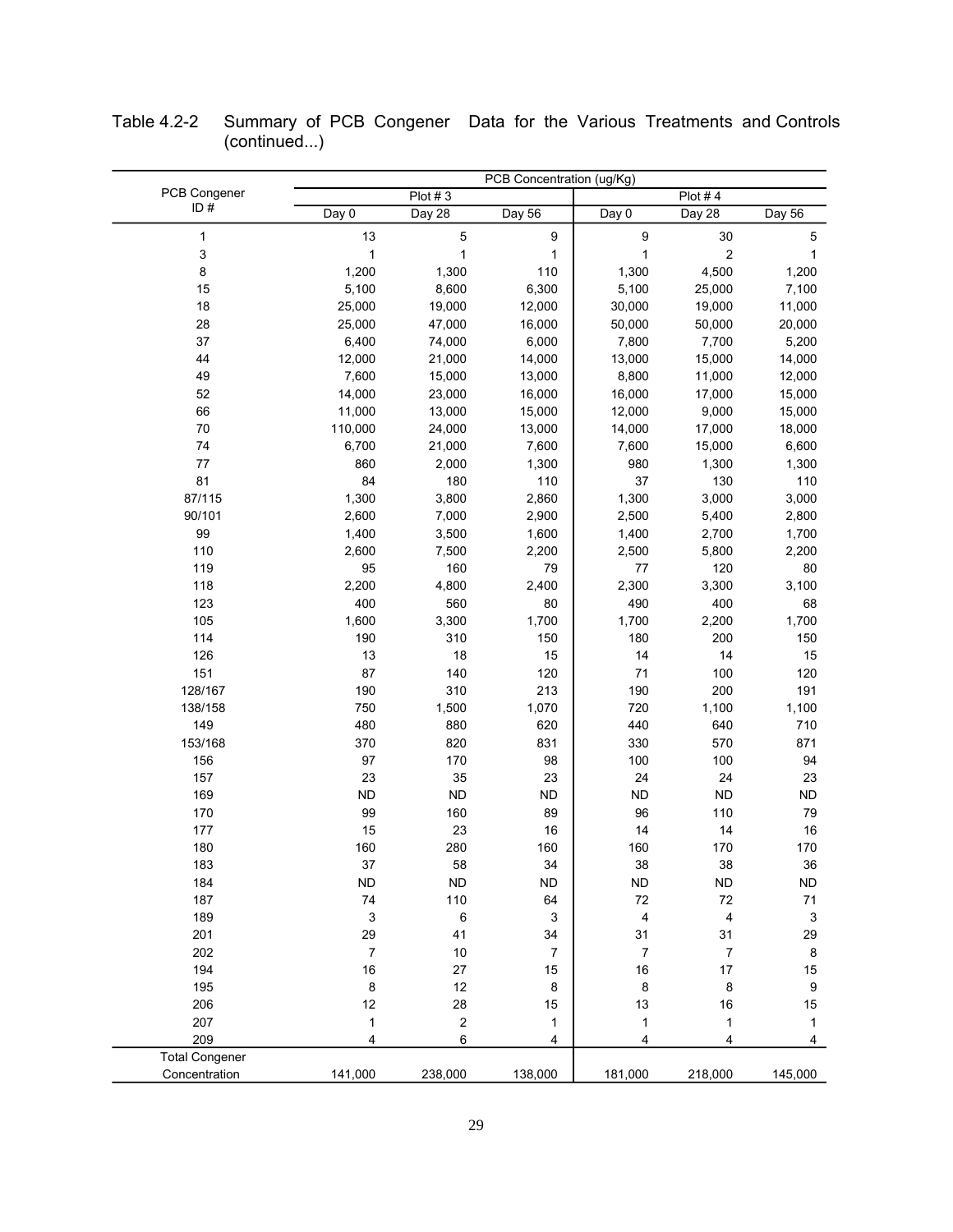|                       | PCB Concentration (ug/Kg) |             |           |                  |              |                           |  |  |  |  |  |
|-----------------------|---------------------------|-------------|-----------|------------------|--------------|---------------------------|--|--|--|--|--|
| PCB Congener          |                           | Plot # 5    |           |                  | Plot # 6     |                           |  |  |  |  |  |
| ID#                   | Day 0                     | Day $28$    | Day 56    | Day 0            | Day $28$     | Day $56$                  |  |  |  |  |  |
| $\mathbf{1}$          | 9                         | 16          | 6         | $\mathbf 1$      | $\mathbf{1}$ | $\pmb{0}$                 |  |  |  |  |  |
| 3                     | 1                         | $\mathbf 1$ | 1         | <b>ND</b>        | <b>ND</b>    | <b>ND</b>                 |  |  |  |  |  |
| 8                     | 1,400                     | 2,700       | 1,500     | 74               | 160          | 55                        |  |  |  |  |  |
| 15                    | 6,200                     | 17,000      | 8,900     | 1,850            | 7,450        | 2,000                     |  |  |  |  |  |
| 18                    | 36,000                    | 22,000      | 13,000    | 4,600            | 2,700        | 2,100                     |  |  |  |  |  |
| 28                    | 60,000                    | 66,000      | 21,000    | 16,000           | 15,000       | 7,450                     |  |  |  |  |  |
| 37                    | 9,100                     | 12,000      | 5,300     | 2,750            | 2,850        | 2,750                     |  |  |  |  |  |
| 44                    | 17,000                    | 26,000      | 12,000    | 5,550            | 6,350        | 8,250                     |  |  |  |  |  |
| 49                    | 10,000                    | 16,000      | 14,000    | 3,800            | 4,800        | 6,550                     |  |  |  |  |  |
| 52                    | 19,000                    | 2,600       | 18,000    | 3,905            | 7,350        | 8,200                     |  |  |  |  |  |
| 66                    | 14,000                    | 14,000      | 16,000    | 6,000            | 4,150        | 7,600                     |  |  |  |  |  |
| 70                    | 17,000                    | 28,000      | 17,000    | 6,250            | 8,000        | 8,500                     |  |  |  |  |  |
| 74                    | 9,200                     | 24,000      | 8,300     | 3,400            | 7,000        | 4,350                     |  |  |  |  |  |
| $77$                  | 1,100                     | 2,200       | 1,500     | 450              | 630          | 705                       |  |  |  |  |  |
| 81                    | 43                        | 190         | 110       | 28               | 57           | 59                        |  |  |  |  |  |
| 87/115                | 1,300                     | 4,000       | 3,640     | 555              | 1,300        | 1,480                     |  |  |  |  |  |
| 90/101                | 2,800                     | 9,900       | 4,300     | 1,250            | 3,250        | 1,600                     |  |  |  |  |  |
| 99                    | 1,400                     | 3,800       | 2,000     | 590              | 1,200        | 770                       |  |  |  |  |  |
| 110                   | 2,600                     | 82,000      | 2,700     | 1,200            | 2,800        | 1,305                     |  |  |  |  |  |
| 119                   | 120                       | 170         | 94        | 26               | 61           | 313                       |  |  |  |  |  |
| 118                   | 2,600                     | 5,100       | 3,000     | 1,200            | 1,700        | 1,750                     |  |  |  |  |  |
| 123                   | 450                       | 600         | 70        | 110              | 180          | 44                        |  |  |  |  |  |
| 105                   | 1,900                     | 3,100       | 2,000     | 795              | 1,020        | 1,100                     |  |  |  |  |  |
| 114                   | 200                       | 310         | 160       | 58               | 92           | 78                        |  |  |  |  |  |
| 126                   | 16                        | 19          | 17        | 5                | 7            | 9                         |  |  |  |  |  |
| 151                   | 86                        | 140         | 140       | 68               | 61           | 87                        |  |  |  |  |  |
| 128/167               | 200                       | 310         | 236       | 105              | 155          | 173                       |  |  |  |  |  |
| 138/158               | 860                       |             | 1,220     | 560              | 730          | 920                       |  |  |  |  |  |
| 149                   |                           | 1,500       | 690       |                  |              |                           |  |  |  |  |  |
| 153/168               | 540<br>400                | 920<br>820  | 1,001     | 315<br>255       | 430<br>395   | 475<br>691                |  |  |  |  |  |
| 156                   | 110                       | 160         | 110       | 57               | 74           | 84                        |  |  |  |  |  |
| 157                   |                           |             |           | 14               |              |                           |  |  |  |  |  |
|                       | 26                        | 33          | 26        |                  | 16           | 19                        |  |  |  |  |  |
| 169                   | ${\sf ND}$                | <b>ND</b>   | <b>ND</b> | ND               | ND           | <b>ND</b>                 |  |  |  |  |  |
| 170                   | 110                       | 140         | 95        | 59               | 71           | 71                        |  |  |  |  |  |
| 177                   | 17                        | 22          | 19        | 8                | 9            | 13                        |  |  |  |  |  |
| 180                   | 180                       | 240         | 180       | 91               | 105          | 130                       |  |  |  |  |  |
| 183                   | 40                        | 58          | 41        | 21               | 23           | 29                        |  |  |  |  |  |
| 184                   | <b>ND</b>                 | <b>ND</b>   | <b>ND</b> | ND               | ND           | <b>ND</b>                 |  |  |  |  |  |
| 187                   | 81                        | 100         | 79        | 41               | 39           | 23                        |  |  |  |  |  |
| 189                   | 4                         | $\mathbf 5$ | 3         | $\boldsymbol{2}$ | 3            | $\ensuremath{\mathsf{3}}$ |  |  |  |  |  |
| 201                   | 30                        | 38          | 34        | $10$             | 16           | 21                        |  |  |  |  |  |
| 202                   | 7                         | $10$        | 8         | $\boldsymbol{2}$ | 3            | 5                         |  |  |  |  |  |
| 194                   | 17                        | 24          | 18        | 8                | 9            | $10$                      |  |  |  |  |  |
| 195                   | 8                         | 11          | $10$      | 3                | 4            | 6                         |  |  |  |  |  |
| 206                   | 15                        | 28          | 20        | 6                | 8            | 9                         |  |  |  |  |  |
| 207                   | 1                         | 2           | 1         | 0                | 1            | 1                         |  |  |  |  |  |
| 209                   | 4                         | 6           | 4         | 2                | 2            | $\overline{a}$            |  |  |  |  |  |
| <b>Total Congener</b> |                           |             |           |                  |              |                           |  |  |  |  |  |
| Concentration         | 216,000                   | 272,000     | 159,000   | 62,000           | 78,000       | 68,000                    |  |  |  |  |  |

Table 4.2-2 Summary of PCB Congener Data for the Various Treatments and Controls (continued...)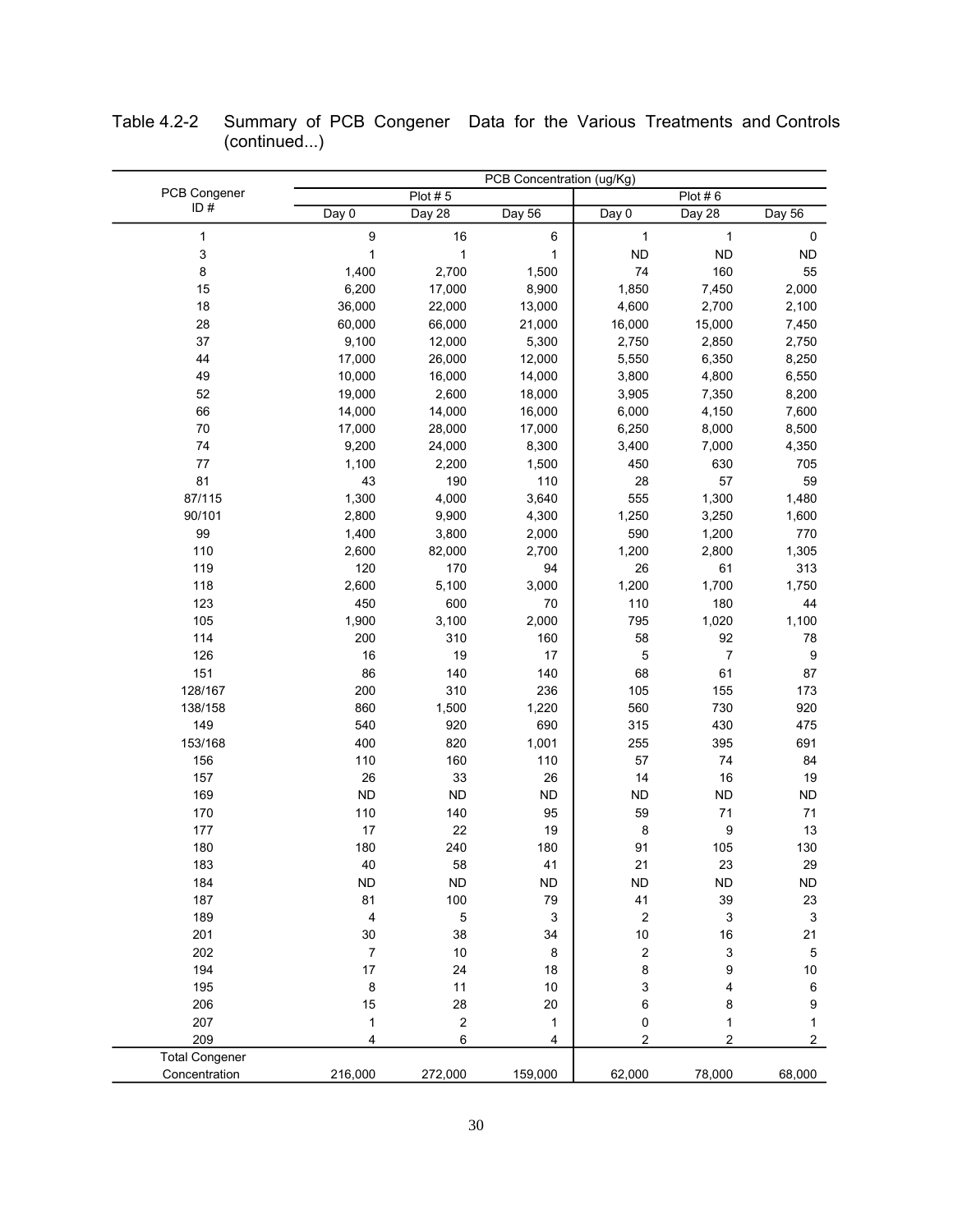|                              | PCB Concentration (ug/Kg) |                          |                  |             |                  |                           |  |  |  |  |  |
|------------------------------|---------------------------|--------------------------|------------------|-------------|------------------|---------------------------|--|--|--|--|--|
| PCB Congener                 |                           | Plot # 7                 |                  |             | Plot # 8         |                           |  |  |  |  |  |
| ID#                          | Day 0                     | Day 28                   | Day 56           | Day 0       | Day 28           | Day 56                    |  |  |  |  |  |
| $\mathbf{1}$                 | <b>ND</b>                 | <b>ND</b>                | <b>ND</b>        | 13          | 4                | $\overline{c}$            |  |  |  |  |  |
| $\sqrt{3}$                   | <b>ND</b>                 | <b>ND</b>                | <b>ND</b>        | $\mathbf 1$ | 1                | <b>ND</b>                 |  |  |  |  |  |
| 8                            | 22                        | 45                       | 32               | 1,600       | 1,400            | 780                       |  |  |  |  |  |
| 15                           | 1,300                     | 2,900                    | 1,900            | 7,800       | 8,000            | 4,000                     |  |  |  |  |  |
| 18                           | 3,100                     | 1,500                    | 1,200            | 26,000      | 20,000           | 22,000                    |  |  |  |  |  |
| 28                           | 13,000                    | 11,000                   | 3,600            | 54,000      | 44,000           | 19,000                    |  |  |  |  |  |
| 37                           | 2,400                     | 2,500                    | 2,000            | 7,400       | 7,300            | 6,300                     |  |  |  |  |  |
| 44                           | 3,900                     | 5,200                    | 4,600            | 13,000      | 18,000           | 18,000                    |  |  |  |  |  |
| 49                           | 2,700                     | 4,000                    | 4,500            | 8,000       | 13,000           | 22,000                    |  |  |  |  |  |
| 52                           | 4,800                     | 6,200                    | 4,200            | 15,000      | 20,000           | 15,000                    |  |  |  |  |  |
| 66                           | 5,200                     | 3,500                    | 5,200            | 11,000      | 9,800            | 22,000                    |  |  |  |  |  |
| 70                           | 3,700                     | 6,600                    | 4,500            | 14,000      | 19,000           | 16,000                    |  |  |  |  |  |
| 74                           | 2,200                     | 6,000                    | 1,900            | 7,400       | 17,000           | 11,000                    |  |  |  |  |  |
| 77                           | 390                       | 520                      | 510              | 1,000       | 1,500            | 1,500                     |  |  |  |  |  |
| 81                           | 28                        | 54                       | 34               | 120         | 120              | 96                        |  |  |  |  |  |
| 87/115                       | 370                       | 1,200                    | 1,050            | 1,000       | 2,800            | 2,240                     |  |  |  |  |  |
| 90/101                       | 900                       | 2,800                    | 1,000            | 2,200       | 7,000            | 2,000                     |  |  |  |  |  |
| 99                           | 470                       | 1,000                    | 670              | 1,000       | 2,600            | 1,400                     |  |  |  |  |  |
| 110                          | 930                       | 2,200                    | 800              | 2,100       | 5,700            | 1,700                     |  |  |  |  |  |
| 119                          | 22                        | 55                       | 29               | 60          | 120              | $77$                      |  |  |  |  |  |
| 118                          | 850                       | 1,500                    | 1,100            | 2,500       | 3,400            | 2,700                     |  |  |  |  |  |
| 123                          | 90                        | 140                      | 29               | 210         | 400              | 57                        |  |  |  |  |  |
| 105                          | 660                       | 860                      | 680              | 2,000       | 2,300            | 1,900                     |  |  |  |  |  |
| 114                          | 48                        | 75                       | 51               | 180         | 200              | 210                       |  |  |  |  |  |
| 126                          | 4                         | 6                        | 6                | 9           | 13               | 12                        |  |  |  |  |  |
| 151                          | 53                        | 44                       | 63               | 120         | 100              | 120                       |  |  |  |  |  |
| 128/167                      | 80                        | 120                      | 115              | 160         | 210              | 201                       |  |  |  |  |  |
| 138/158                      | 460                       | 610                      | 710              | 940         | 1,100            | 1,088                     |  |  |  |  |  |
| 149                          | 270                       | 380                      | 410              | 570         | 670              | 630                       |  |  |  |  |  |
| 153/168                      | 220                       | 320                      | 541              | 440         | 600              | 881                       |  |  |  |  |  |
| 156                          | 45                        | 58                       | 53               | 90          | 110              | 94                        |  |  |  |  |  |
| 157                          | 10                        | 13                       | 12               | 20          | 23               | 23                        |  |  |  |  |  |
| 169                          | ND                        | <b>ND</b>                | <b>ND</b>        | ND          | <b>ND</b>        | <b>ND</b>                 |  |  |  |  |  |
| 170                          | 46                        | 57                       | 47               | 97          | 110              | 81                        |  |  |  |  |  |
| 177                          | 6                         | 7                        | 8                | 15          | 16               | 17                        |  |  |  |  |  |
| 180                          | 70                        | 82                       | 85               | 160         | 170              | 160                       |  |  |  |  |  |
| 183                          | 16                        | $16\,$                   | $18$             | 37          | 39               | 37                        |  |  |  |  |  |
| 184                          | ND                        | <b>ND</b>                | <b>ND</b>        | ND          | ND               | ${\sf ND}$                |  |  |  |  |  |
| 187                          | 31                        | 32                       |                  | 76          | 81               | $70\,$                    |  |  |  |  |  |
| 189                          |                           |                          | 1                |             |                  |                           |  |  |  |  |  |
|                              | $\overline{\mathbf{c}}$   | $\overline{\mathbf{c}}$  | $\boldsymbol{2}$ | 3           | 4                | $\ensuremath{\mathsf{3}}$ |  |  |  |  |  |
| 201                          | 7                         | 16                       | 12               | 23          | 28               | 28                        |  |  |  |  |  |
| 202                          | 2                         | 3                        | 3                | 5           | $\boldsymbol{7}$ | $\boldsymbol{7}$          |  |  |  |  |  |
| 194                          | 6                         | $\overline{\mathcal{I}}$ | 6                | 16          | 18               | 15                        |  |  |  |  |  |
| 195                          | 3                         | 3                        | 4                | 7           | 8                | 9                         |  |  |  |  |  |
| 206                          | 4                         | 8                        | 6                | 14          | $16\,$           | $16\,$                    |  |  |  |  |  |
| 207                          | ${\sf ND}$<br>1           | 1                        | ${\sf ND}$       | 1           | 1                | $\mathbf{1}$              |  |  |  |  |  |
| 209<br><b>Total Congener</b> |                           | $\overline{c}$           | 1                | 4           | 4                | 3 <sup>1</sup>            |  |  |  |  |  |
|                              |                           |                          |                  |             |                  |                           |  |  |  |  |  |
| Concentration                | 48,000                    | 62,000                   | 42,000           | 180,000     | 207,000          | 173,000                   |  |  |  |  |  |

Table 4.2-2 Summary of PCB Congener Data for the Various Treatments and Controls (continued...)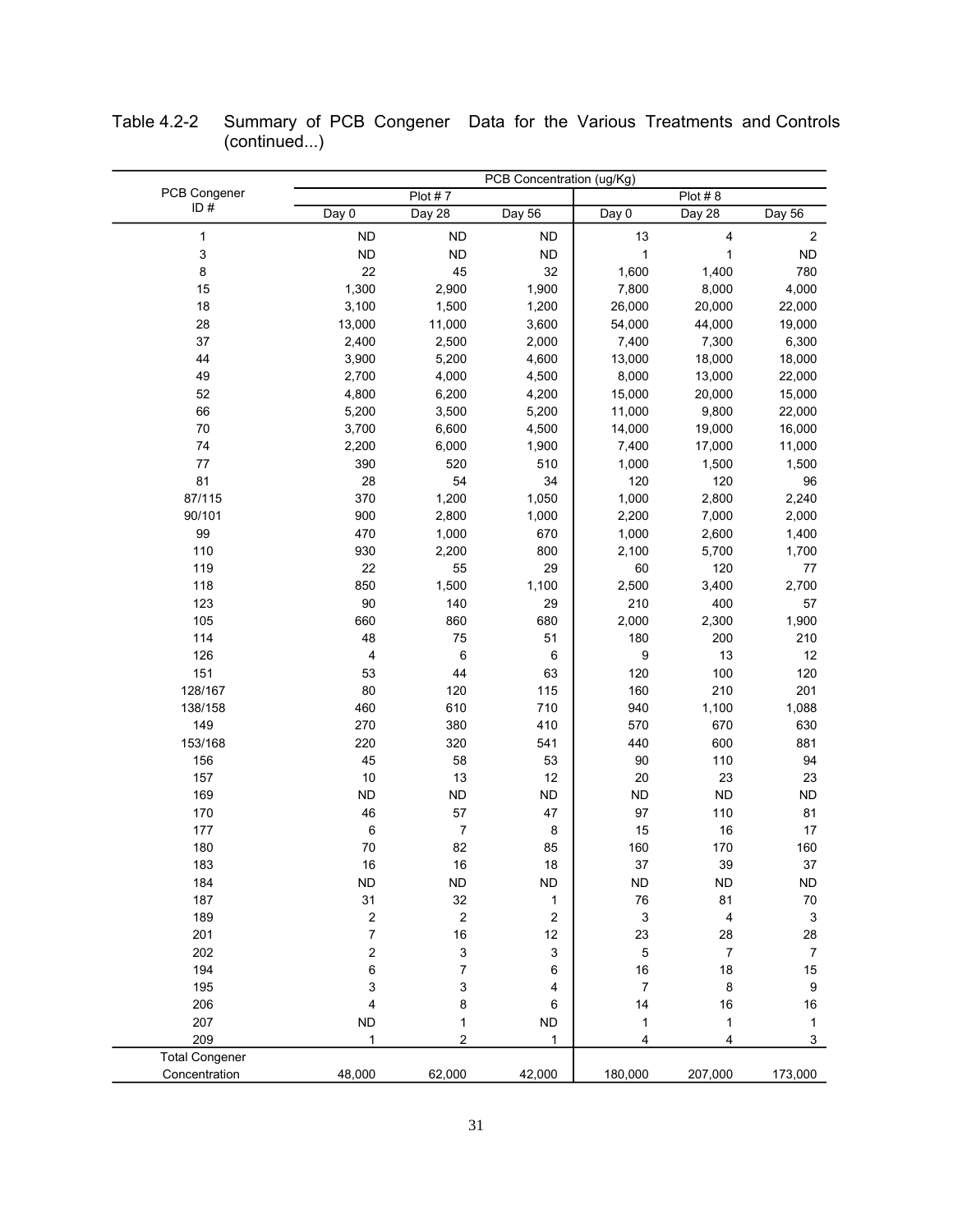|                       |                         |             | PCB Concentration (ug/Kg) |                  |                         |                           |  |  |  |  |  |  |  |
|-----------------------|-------------------------|-------------|---------------------------|------------------|-------------------------|---------------------------|--|--|--|--|--|--|--|
| PCB Congener          |                         | Plot # 9    |                           |                  | <b>Plot #10</b>         |                           |  |  |  |  |  |  |  |
| ID#                   | Day 0                   | Day 28      | Day 56                    | Day 0            | Day 28                  | Day 56                    |  |  |  |  |  |  |  |
| $\mathbf{1}$          | 14                      | 4           | 2                         | <b>ND</b>        | <b>ND</b>               | <b>ND</b>                 |  |  |  |  |  |  |  |
| 3                     | $\mathbf{1}$            | $\mathbf 1$ | <b>ND</b>                 | <b>ND</b>        | <b>ND</b>               | <b>ND</b>                 |  |  |  |  |  |  |  |
| 8                     | 1,200                   | 1,700       | 710                       | 44               | 46                      | 31                        |  |  |  |  |  |  |  |
| 15                    | 5,800                   | 9,800       | 4,000                     | 2,600            | 2,600                   | 1,400                     |  |  |  |  |  |  |  |
| 18                    | 27,000                  | 21,000      | 22,000                    | 4,700            | 2,000                   | 2,800                     |  |  |  |  |  |  |  |
| 28                    | 56,000                  | 48,000      | 15,000                    | 21,000           | 11,000                  | 6,400                     |  |  |  |  |  |  |  |
| 37                    | 7,900                   | 7,100       | 6,500                     | 3,800            | 2,200                   | 2,000                     |  |  |  |  |  |  |  |
| 44                    | 14,000                  | 18,000      | 30,000                    | 6,400            | 5,500                   | 6,900                     |  |  |  |  |  |  |  |
| 49                    | 8,100                   | 13,000      | 24,000                    | 4,000            | 3,900                   | 5,000                     |  |  |  |  |  |  |  |
| 52                    | 16,000                  | 20,000      | 22,000                    | 7,300            | 6,100                   | 4,600                     |  |  |  |  |  |  |  |
| 66                    | 12,000                  | 9,900       | 23,000                    | 7,000            | 3,200                   | 5,900                     |  |  |  |  |  |  |  |
| 70                    | 15,000                  | 20,000      | 18,000                    | 6,900            | 6,300                   | 4,600                     |  |  |  |  |  |  |  |
| 74                    | 8,300                   | 16,000      | 13,000                    | 4,000            | 5,500                   | 3,400                     |  |  |  |  |  |  |  |
| 77                    | 1,000                   | 1,500       | 1,600                     | 540              | 520                     | 550                       |  |  |  |  |  |  |  |
| 81                    | 40                      | 140         | 99                        | 45               | 52                      | 36                        |  |  |  |  |  |  |  |
| 87/115                | 1,200                   | 3,200       | 2,000                     | 530              | 1,000                   | 840                       |  |  |  |  |  |  |  |
| 90/101                | 2,500                   | 7,600       | 2,100                     | 1,200            | 2,500                   | 880                       |  |  |  |  |  |  |  |
| 99                    | 1,300                   | 2,900       | 1,300                     | 600              | 900                     | 670                       |  |  |  |  |  |  |  |
| 110                   | 2,300                   | 6,100       | 1,600                     | 1,200            | 2,000                   | 720                       |  |  |  |  |  |  |  |
| 119                   | 86                      | 140         | 86                        | 46               | 50                      | 29                        |  |  |  |  |  |  |  |
| 118                   | 2,900                   | 3,600       | 2,800                     | 160              | 1,300                   | 1,100                     |  |  |  |  |  |  |  |
| 123                   | 400                     | 440         | 58                        | 20               | 150                     | 23                        |  |  |  |  |  |  |  |
| 105                   | 2,100                   | 2,200       | 1,800                     | 1,100            | 800                     | 710                       |  |  |  |  |  |  |  |
| 114                   | 180                     | 210         | 150                       | 99               | 72                      | 56                        |  |  |  |  |  |  |  |
| 126                   | 13                      | 12          | 14                        | 7                | 6                       | 7                         |  |  |  |  |  |  |  |
| 151                   | 160                     | 98          | 130                       | 100              | 45                      | 64                        |  |  |  |  |  |  |  |
| 128/167               | 210                     | 220         | 202                       | 150              | 120                     | 117                       |  |  |  |  |  |  |  |
| 138/158               | 920                     | 1,200       | 1,090                     | 720              | 570                     | 590                       |  |  |  |  |  |  |  |
| 149                   | 600                     | 740         | 620                       | 410              | 340                     | 310                       |  |  |  |  |  |  |  |
| 153/168               | 460                     | 640         | 891                       | 300              | 310                     | 471                       |  |  |  |  |  |  |  |
| 156                   | 100                     | 110         | 98                        | 83               | 61                      | 54                        |  |  |  |  |  |  |  |
| 157                   | 25                      | 24          | 24                        | 19               | 13                      | 12                        |  |  |  |  |  |  |  |
| 169                   | <b>ND</b>               | <b>ND</b>   | <b>ND</b>                 | <b>ND</b>        | ND                      | <b>ND</b>                 |  |  |  |  |  |  |  |
| 170                   | 100                     | 110         | 82                        | 75               | 56                      | 45                        |  |  |  |  |  |  |  |
| 177                   | 16                      | 17          | 18                        | 11               | 7                       | 8                         |  |  |  |  |  |  |  |
| 180                   | 180                     |             | 170                       | 120              | 81                      | 82                        |  |  |  |  |  |  |  |
| 183                   | $40\,$                  |             | 39                        | 26               | 18                      | $18\,$                    |  |  |  |  |  |  |  |
| 184                   | ND                      |             | ${\sf ND}$                | ND               | ND                      | <b>ND</b>                 |  |  |  |  |  |  |  |
| 187                   | 78                      |             | ${\bf 75}$                | 50               | 33                      | 31                        |  |  |  |  |  |  |  |
| 189                   | $\overline{\mathbf{4}}$ |             | 3                         | 3                | $\overline{\mathbf{c}}$ | $\overline{\mathbf{c}}$   |  |  |  |  |  |  |  |
| 201                   | 26                      |             | 28                        | 16               | 12                      | $12\,$                    |  |  |  |  |  |  |  |
| 202                   | $\,6\,$                 |             | $\overline{7}$            | 4                | 3                       | $\ensuremath{\mathsf{3}}$ |  |  |  |  |  |  |  |
| 194                   | 18                      |             | 16                        | $10$             | $\overline{7}$          | 6                         |  |  |  |  |  |  |  |
| 195                   | $\overline{7}$          |             | 9                         | 5                | 3                       | 4                         |  |  |  |  |  |  |  |
| 206                   | 15                      |             | 16                        | 8                | 8                       | 6                         |  |  |  |  |  |  |  |
| 207                   | 1                       |             | 1                         | 1                | 1                       | 0                         |  |  |  |  |  |  |  |
| 209                   | 4                       |             | 4                         | $\boldsymbol{2}$ | 2                       | $\mathbf{1}$              |  |  |  |  |  |  |  |
| <b>Total Congener</b> |                         |             |                           |                  |                         |                           |  |  |  |  |  |  |  |
| Concentration         | 188,000                 | 216,000     | 195,000                   | 75,000           | 59,000                  | 50,000                    |  |  |  |  |  |  |  |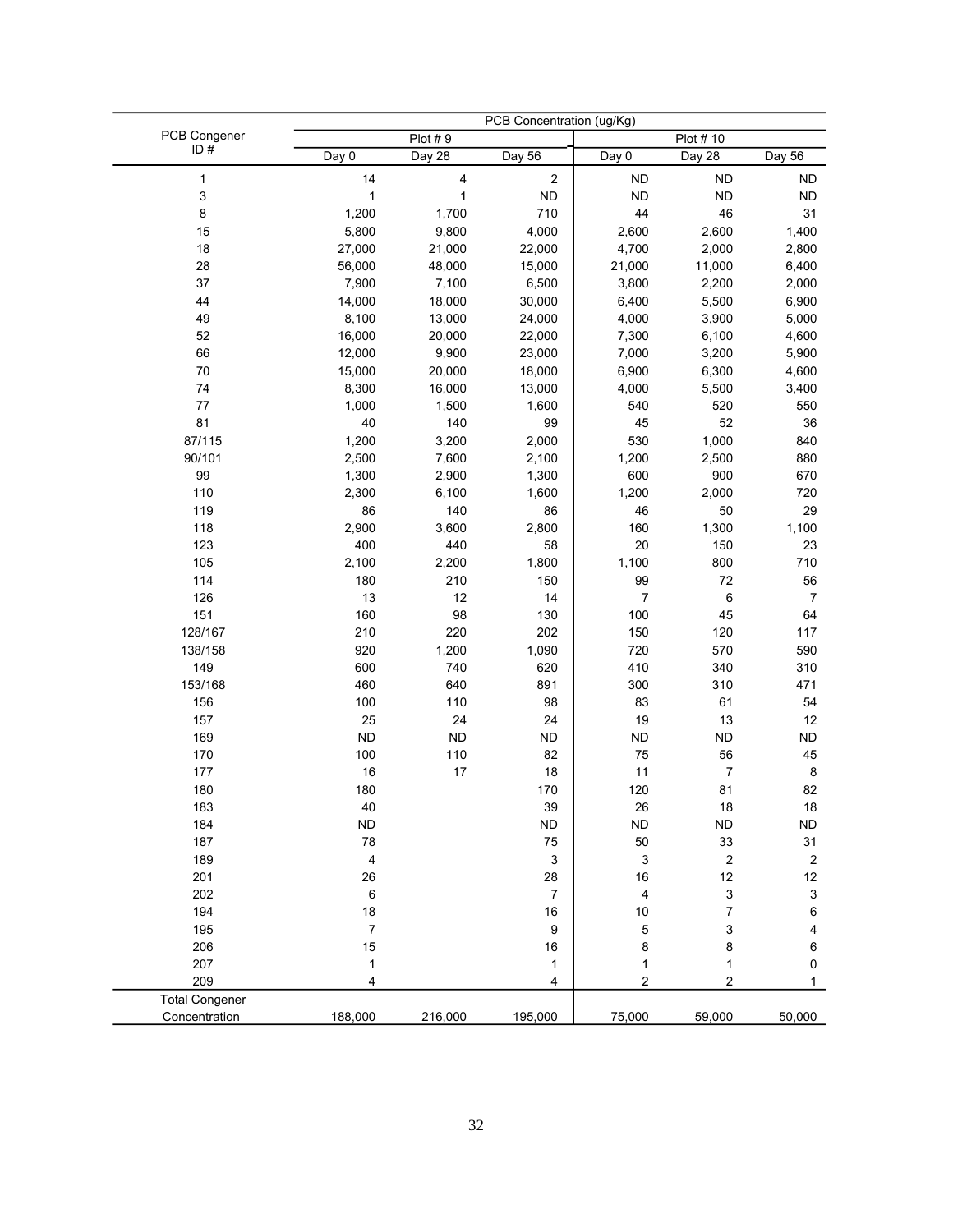|                         | PCB Concentration (ug/Kg) |          |         |         |          |         |         |          |         |         |         |         |         |          |         |
|-------------------------|---------------------------|----------|---------|---------|----------|---------|---------|----------|---------|---------|---------|---------|---------|----------|---------|
|                         |                           | Plot # 1 |         |         | Plot # 2 |         |         | Plot # 3 |         |         | Plot #4 |         |         | Plot # 5 |         |
| <b>PCB</b><br>Homologue | Day 0                     | Day 28   | Day 56  | Day 0   | Day 28   | Day 56  | Day 0   | Day 28   | Day 56  | Day 0   | Day 28  | Day 56  | Day 0   | Day 28   | Day 56  |
| Total monoCB            | 16                        | 12       | 8       | 17      | 17       | 15      | 14      | 5        | 11      | 10      | 35      | 5       | 11      | 18       | 7       |
| <b>Total diCB</b>       | 17,000                    | 18,000   | 22,000  | 16,000  | 14,000   | 15,000  | 13,000  | 17,000   | 13,000  | 12,000  | 48,000  | 12,000  | 14,000  | 31,000   | 15,000  |
| <b>Total triCB</b>      | 190,000                   | 120,000  | 90,000  | 170,000 | 110,000  | 97,000  | 150,000 | 140,000  | 97,000  | 170,000 | 140,000 | 95,000  | 180,000 | 180,000  | 110,000 |
| <b>Total tetraCB</b>    | 150,000                   | 130,000  | 140,000 | 130,000 | 120,000  | 140,000 | 100,000 | 150,000  | 140,000 | 120,000 | 130,000 | 130,000 | 150,000 | 220,000  | 140,000 |
| Total pentaCB           | 29,000                    | 31,000   | 21,000  | 24,000  | 35,000   | 21,000  | 21,000  | 54,000   | 20,000  | 20,000  | 32,000  | 22,000  | 23,000  | 50,000   | 25,000  |
| Total hexaCBI           | 4,000                     | 3,700    | 3,900   | 3,500   | 3,400    | 3,600   | 2,700   | 4,900    | 3,500   | 2,500   | 3,400   | 3,700   | 3,000   | 4,800    | 4,000   |
| <b>Total heptaCB</b>    | 720                       | 580      | 670     | 610     | 560      | 540     | 540     | 900      | 560     | 540     | 550     | 570     | 600     | 820      | 640     |
| <b>Total octaCB</b>     | 120                       | 96       | 110     | 99      | 98       | 99      | 94      | 140      | 99      | 98      | 100     | 94      | 96      | 130      | 110     |
| Total nanoCBI           | 24                        | 22       | 25      | 19      | 24       | 22      | 17      | 38       | 20      | 18      | 22      | 20      | 20      | 37       | 260     |
| <b>Total Homologues</b> | 391,000                   | 303,000  | 278.000 | 344,000 | 283.000  | 277,000 | 287,000 | 358,000  | 274,000 | 325,000 | 354,000 | 263,000 | 371,000 | 487.000  | 295,000 |

# Table 4.2-3 Summary of PCB Homologue Data for the Various Treatments and Controls

| ٧<br>I<br>×<br>۰.<br>۰ |  |
|------------------------|--|
|                        |  |

| <b>PCB</b>              | Plot # 6 |         |         | Plot # $7$ |           | Plot # 8  |                |         | Plot # 9 |                 |        | Plot # 10      |           |           |        |
|-------------------------|----------|---------|---------|------------|-----------|-----------|----------------|---------|----------|-----------------|--------|----------------|-----------|-----------|--------|
| Homologue               | Day 0    | Day 28  | Day 56  | Day 0      | Day 28    | Day 56    | Day 0          | Day 28  | Day 56   | Day 0           | Day 28 | Day 56         | Day 0     | Day 28    | Day 56 |
|                         |          |         |         |            |           |           |                |         |          |                 |        |                |           |           |        |
| Total monoCB            |          |         | 0       | <b>ND</b>  | <b>ND</b> | <b>ND</b> | 15             | 4       | 2        | 15              |        | $\overline{2}$ | <b>ND</b> | <b>ND</b> | ND.    |
| <b>Total diCB</b>       | 3,900    | 6.250   | 2.450   | 1,800      | 3,600     | 2,200     | 17.000         | 17,000  | 9,200    | 15,000          |        | 9,100          | 3.500     | 3,300     | 1,800  |
| <b>Total triCB</b>      | 38,000   | 37,000  | 27.500  | 29,000     | 28,000    | 20,000    | 160,000        | 120,000 | 130.000  | 170,000         |        | 130,000        | 54,000    | 28,000    | 26,000 |
| Total tetraCB           | 45,000   | 57,000  | 70,500  | 36,000     | 48,000    | 39,000    | 110.000        | 280,000 | 150.000  | 130.000         |        | 210,000        | 56,000    | 47,000    | 45,000 |
| Total pentaCB           | 8,000    | 16.500  | 11,350  | 6,300      | 14,000    | 7.400     | 17,000         | 33,000  | 19.000   | 20.000          |        | 19,000         | 11,000    | 13,000    | 6,600  |
| <b>Total hexaCBI</b>    | 1,800    | 2,350   | 2,850   | 1,500      | ,900      | 2,200     | 3,000          | 3,500   | 3,600    | 3,300           |        | 3,600          | 2,400     | 1,800     | 1,900  |
| <b>Total heptaCB</b>    | 310      | 345     | 455     | 240        | 280       | 290       | 540            | 600     | 560      | 580             |        | 590            | 390       | 270       | 280    |
| Total octaCB            | 30       | 49      | 64      | 25         | 45        | 38        | 78             | 93      | 87       | 88              |        | 90             | 53        | 39        | 36     |
| Total nanoCBI           | 8        | 11      | 12      | 6          | 11        | 8         | 19             | 23      | 21       | 21              |        | 22             | 10        | 10        | 8      |
| <b>Total Homologues</b> | 97.000   | 120.000 | 115.000 | 75,000     | 96.000    |           | 71.000 308.000 | 454.000 |          | 312.000 339.000 |        | 372.000        | 127.000   | 93.000    | 82,000 |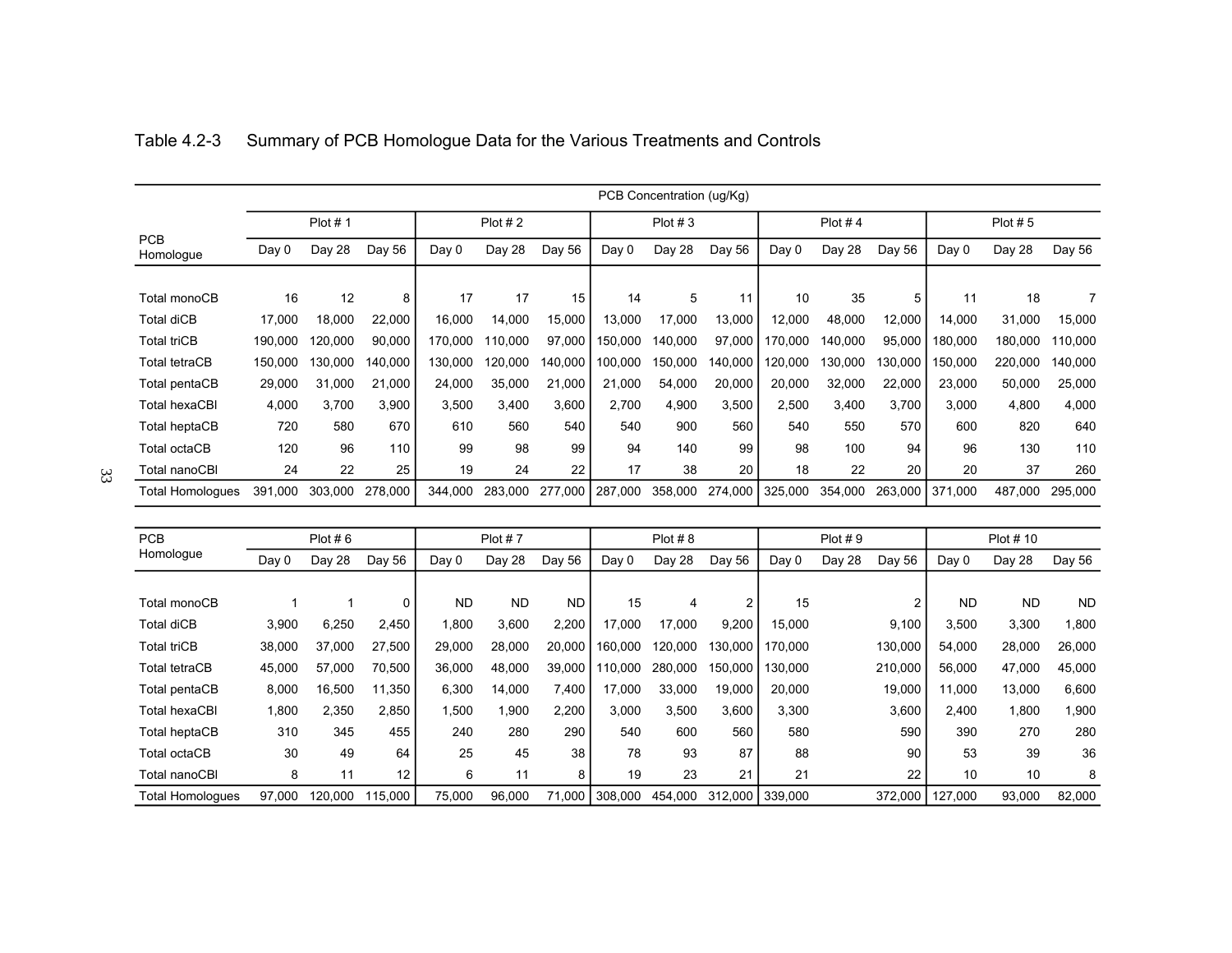# **Section 5.0 QUALITY ASSURANCE**

# <span id="page-40-0"></span>**5.1 QA Summary**

Quality Assurance (QA) may be defined as a system of activities the purpose of which is to provide assurance that defined standards of quality are met with a stated level of confidence. A QA program is a means of integrating the quality planning, quality assessment, quality control (QC), and quality improvement efforts to meet user requirements. Included are all actions taken by project personnel, and the documentation of laboratory and field performance. Typically, projectspecific QA/QC requirements are specified in a Quality Assurance Project Plan (QAPP). The objective of the quality assurance program is to reduce measurement errors to agreed upon limits and to produce results of acceptable and known quality. The QAPP specifies the necessary guidelines to ensure that the measurement systems remain in control and provides detailed information on the analytical approach to ensure that data of acceptable quality is obtained to achieve project objectives.

For the preliminary evaluation of the GML PCB Bioremediation Process, a Treatability Test Plan (TP), instead of a QAPP, was developed, approved and implemented. The following sections provide information on the use of data quality indicators, limitations on data use and a summary of the QC analyses associated with project measurements.

# **5.2 Data Quality Indicators**

To assess the quality of the data generated for this field test, two important data quality indicators are of primary concern: precision and accuracy. Precision can be defined as the degree of mutual agreement of independent measurements generated through repeated application of the process under specified conditions. Accuracy is the degree of agreement of a measured value with the true or expected value.

Precision is generally measured by laboratory/matrix spiked sample duplicates and field sample duplicates. In the case of duplicates, precision is evaluated by expressing, as a percentage, the difference between results of the sample and sample duplicate results. The relative percent difference (RPD) is calculated as:

> RPD = *(Maximum Value-Minimum Value)* x 100 *(Maximum Value+Minimum Value)/2*

For three or more measurements, precision is evaluated by the standard deviation of the multiple measurements relative to the mean, i.e. the relative standard deviation (RSD), according to the following equation:

$$
RSD = (SD/X_{avg}) \times 100
$$

Where SD is the standard deviation and  $X_{\text{avg}}$  is the average of the multiple concentrations.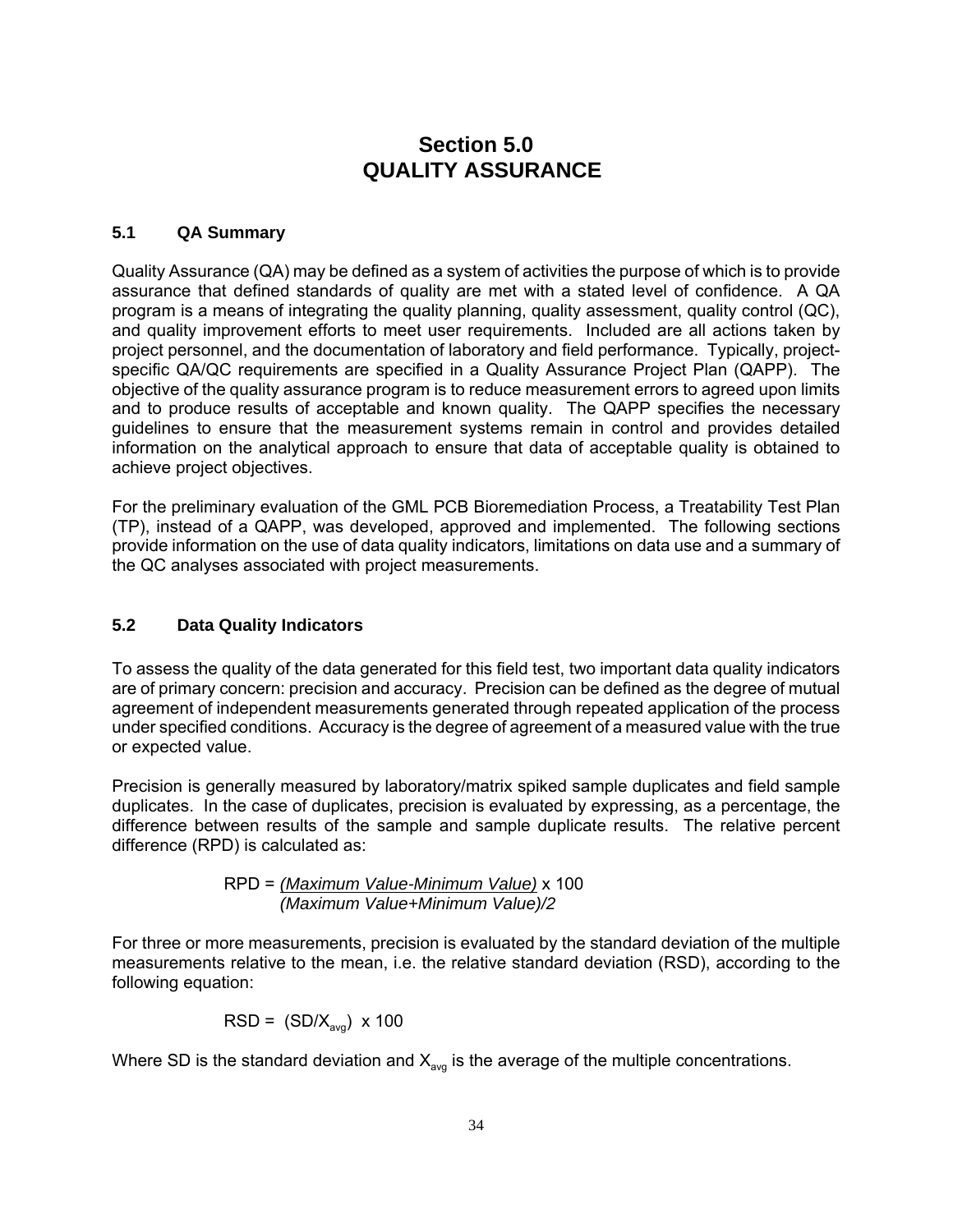To determine and evaluate accuracy, known quantities of select target analytes were spiked into selected field samples. Equipment used to provide data for this project was tested for accuracy through the analysis of calibration check standards and laboratory control samples. To determine matrix spike recovery, the following equation was applied:

% Recovery = <u>C<sub>ss</sub>-C<sub>us</sub> x 100</u>  $C_{sa}$ where  $C_{ss}$  = Analyte concentration in spiked sample<br> $C_{us}$  = Analyte concentration in unspiked samp  $C_{us}$  = Analyte concentration in unspiked sample<br> $C_{sa}$  = Analyte concentration added to sample Analyte concentration added to sample

To determine the % recovery of LCS analyses or spiked blanks, the equation below was used:

$$
\% \text{ Recovery} = \underline{\text{Measured Concentration}} \qquad \times 100
$$
  
\nTheoretical Concentration

Another important aspect of assessing data quality is completeness. Completeness is a measure of the amount of valid data produced from the total effort compared to the total amount of data determined to be necessary to meet project objectives.

To determine if a measurement is valid, it must be reproducible and comparable. Comparability expresses the extent to which one data set can be compared to another. To generate comparable results, standard methods that are widely accepted along with strict analytical and field protocols were used. These methods were clearly specified in the TP and reviewed before samples or data were collected.

While several precautions were taken to generate data of known quality through the control of the measurement system, the data must also be representative of true conditions. Representativeness refers to the degree with which analytical results accurately and precisely reflect actual conditions present at the locations chosen for sample collection.

# **5.3 Conclusions and Data Quality Limitations**

A review of the critical sample data and associated QC analyses was performed to determine whether the data collected were of adequate quality to provide proper evaluation of the project's technical objectives. The only critical measurement for this technology demonstration was the PCB Aroclor analysis of the soil grab samples from the various treatment and control experiments. These samples were collected on Days 0, 14, 28 42 and 56 of the field treatability testing. The results of the measurements designed to assess the data quality objectives for these analyses are summarized and discussed below.

Accuracy for the analysis of PCB Aroclor in the soil grab samples collected from the various treatment and control plots was assessed by the analysis of Matrix Spike Duplicate Samples (MS/MSD). As it turned out, the predominant PCB constituent in the target soil matrix was Aroclor 1248. Therefore, the MS/MSD samples were spiked with Aroclor 1248. For the most part (i.e., for 22 out of the 24 pairs of MS/MSDs) the critical compounds met the data quality objectives with average % recovery values ranging between 71 - 123%, which was within the established control limits of 70 - 130 % for the Aroclor analysis.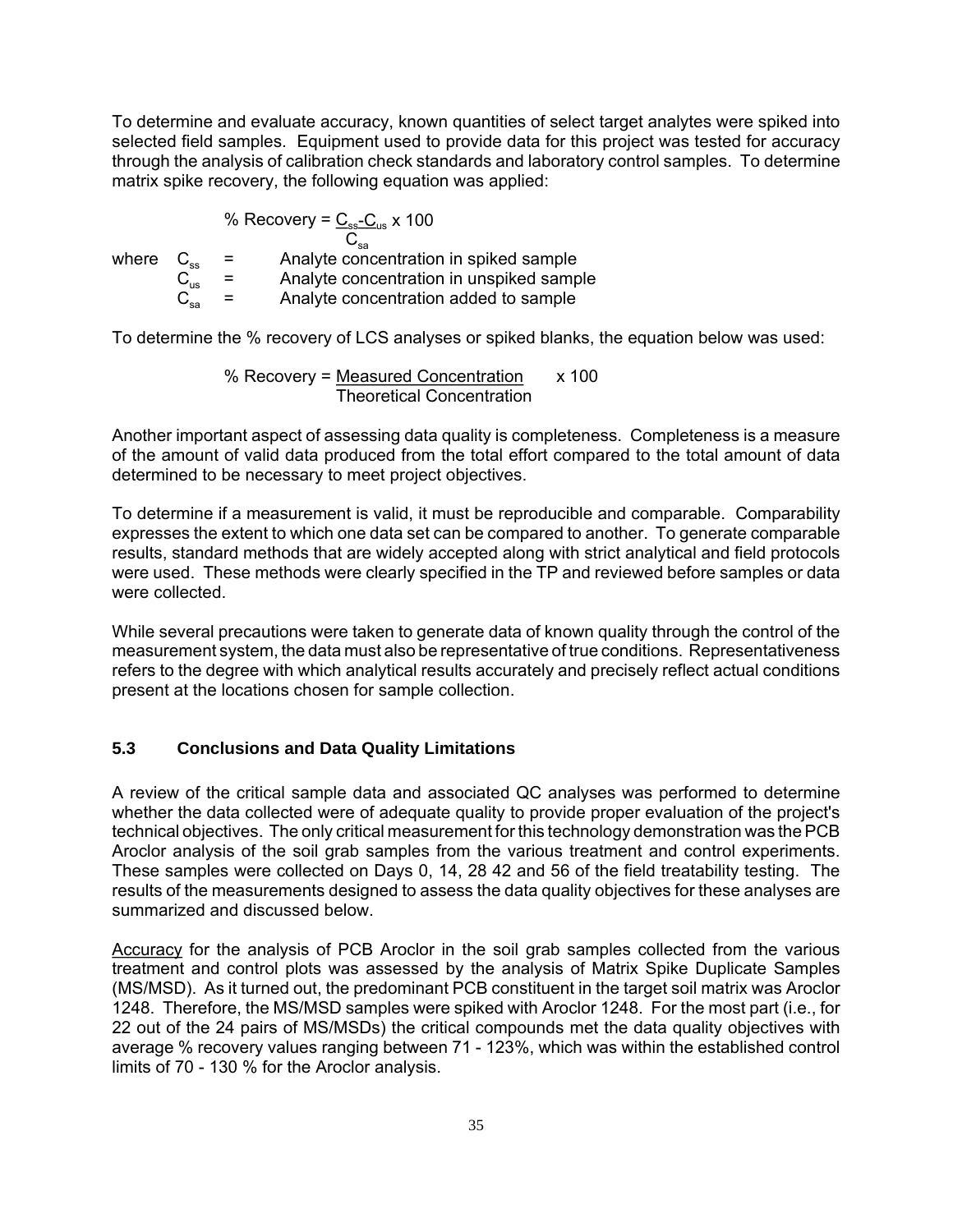Precision was evaluated through the Aroclor 1248 analysis of field duplicate samples as well as laboratory paired matrix spiked duplicates (MS/MSDs). For the most part (i.e., for 22 out of the 25 pairs of field duplicate samples) the % RPD values were within specified control limit of 30%, with an average % RPD of 16.3. For the most part (i.e., for 22 out of the 24 pairs of laboratory MS/MSDs samples) the % RPD values were within specified control limit of 30%, with an average % RPD of 19.7.

Detection limits as reported met objectives as stated in the TP.

Comparability was achieved through the use of EPA approved analytical methods and protocols and verified by the validation of analytical data, which indicated that most TP and method-specified criteria were met.

Completeness objectives were met for the treatability study phase sampling and analytical program.